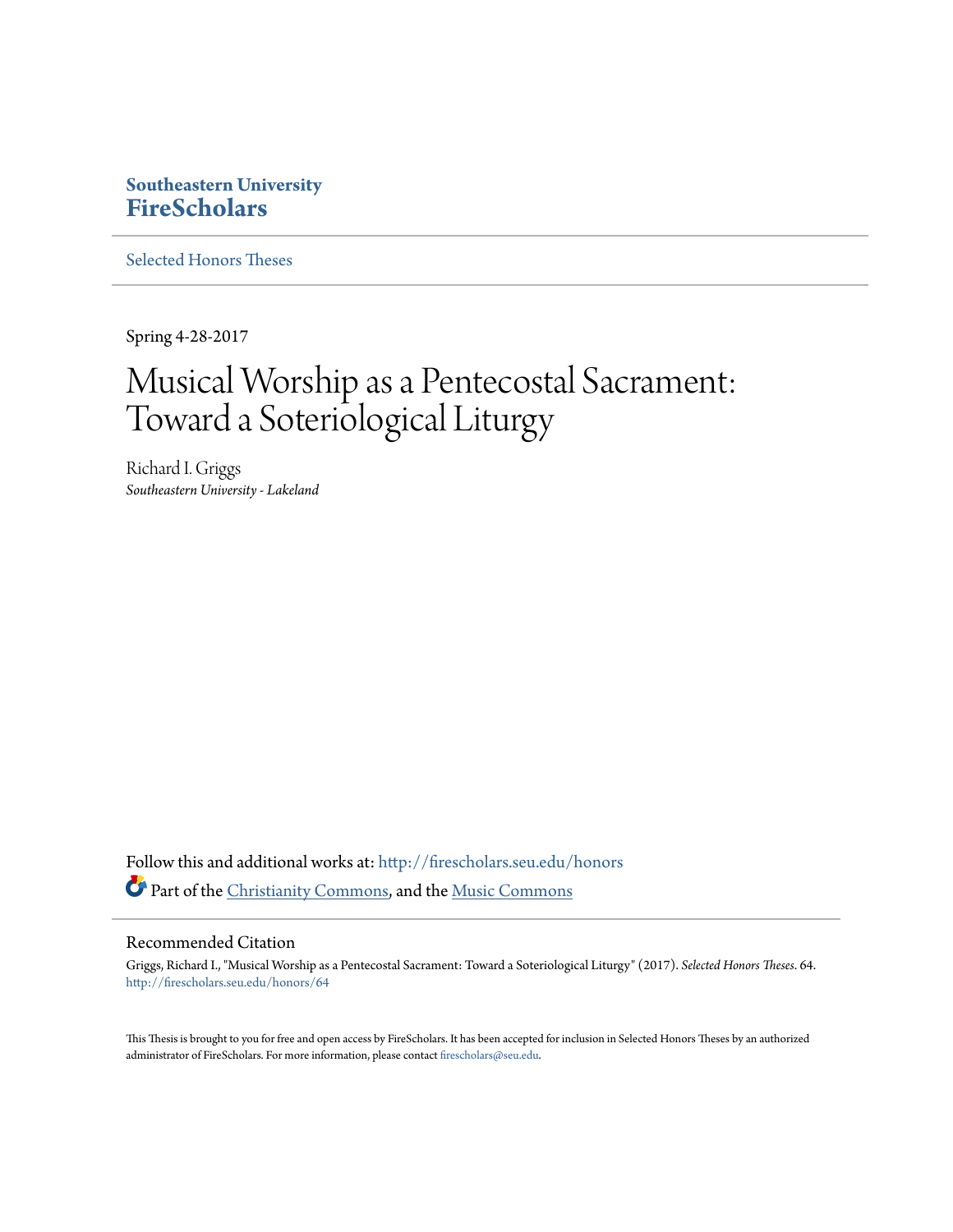# MUSICAL WORSHIP AS A PENTECOSTAL SACRAMENT: TOWARD A SOTERIOLOGICAL LITURGY

by

Richard Isaac Griggs

Submitted to the Honors Program Committee

in partial fulfillment

of the requirements for University Honors Scholars

Southeastern University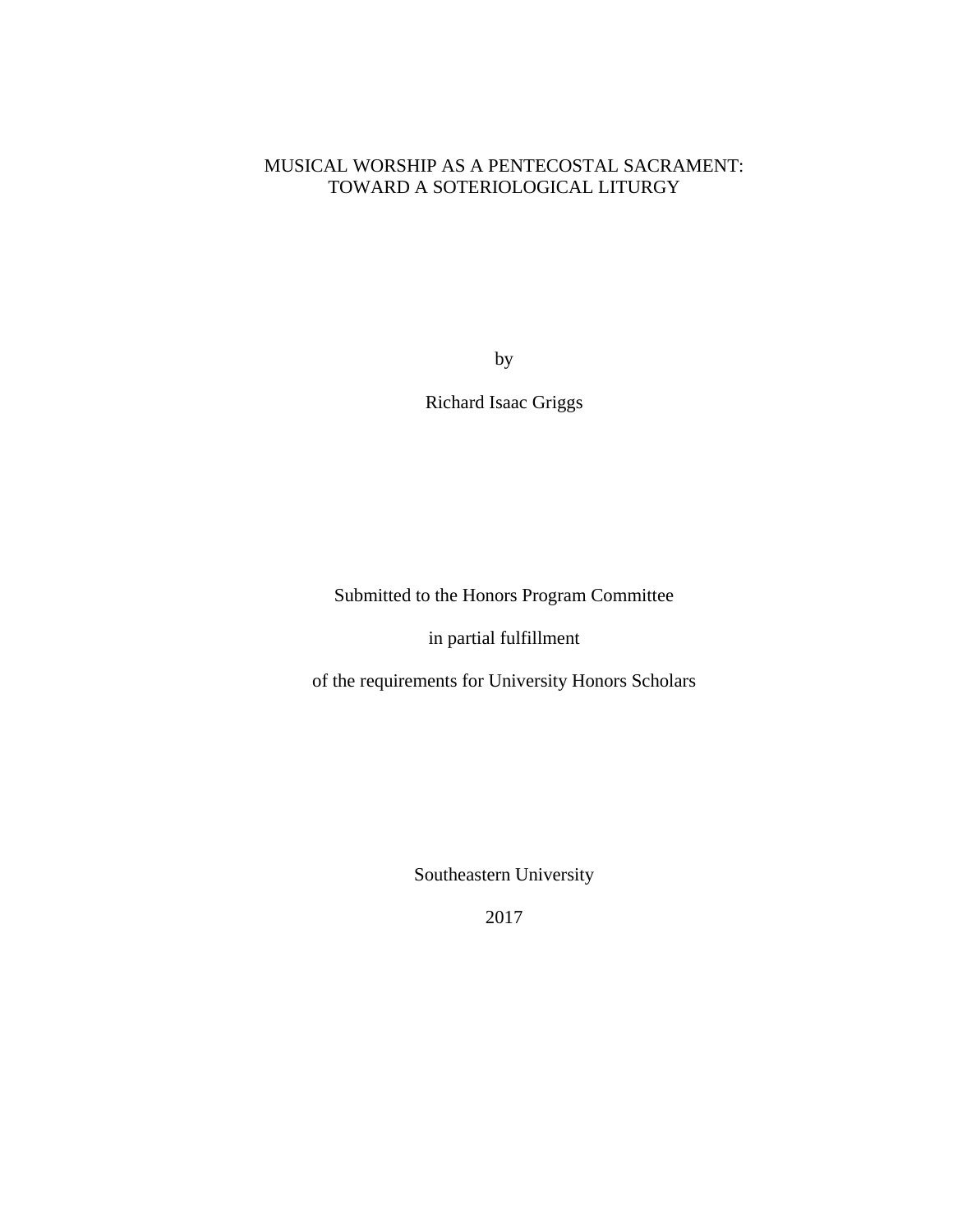© Copyright by Richard Griggs 2017

All Rights Reserved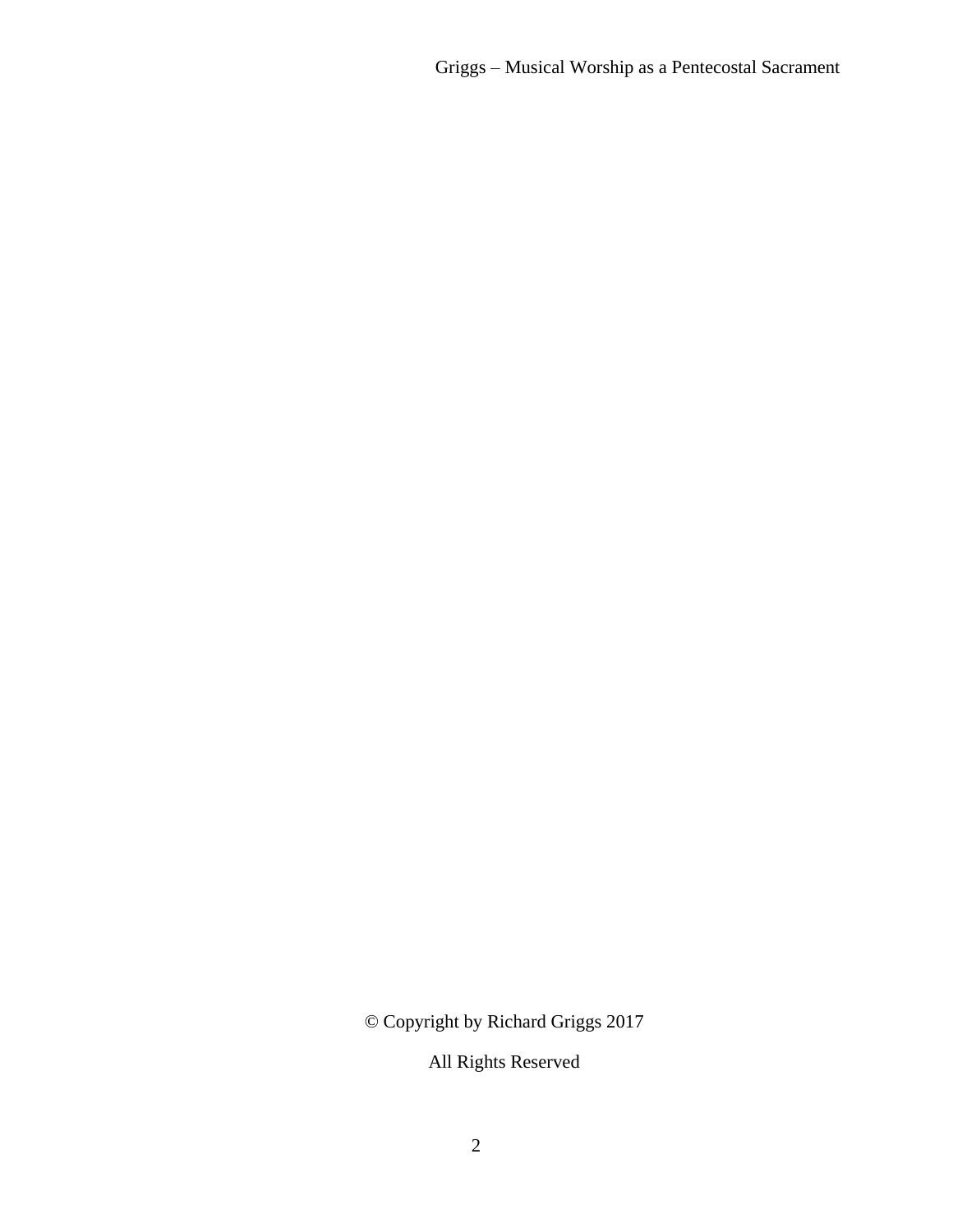### **Dedication**

This thesis is dedicated to the incredible faculty of the College of Christian Ministries and Religion. Without your support and encouragement, I would never have been able to accomplish a work like this. Thank you for challenging me. Thank you for sticking with me through my hard questions, my doubts, and my disappointments. Thank you for seeing the call of God in each of your students and for drawing the best out of us. The world is better because of your determination and dedication to the truth. You have helped me to build and to rebuild. I will never forget the faith you have inspired in the midst of uncertainty, the life you have spoken into situations of hardship, and the patient hospitality you have intentionally preserved and demonstrated in a culture of rushed individualism. You have shown me how to cherish community, how to persevere through difficulty, how to work well and how to rest well. Above all, you have taught me how to admit when I am wrong.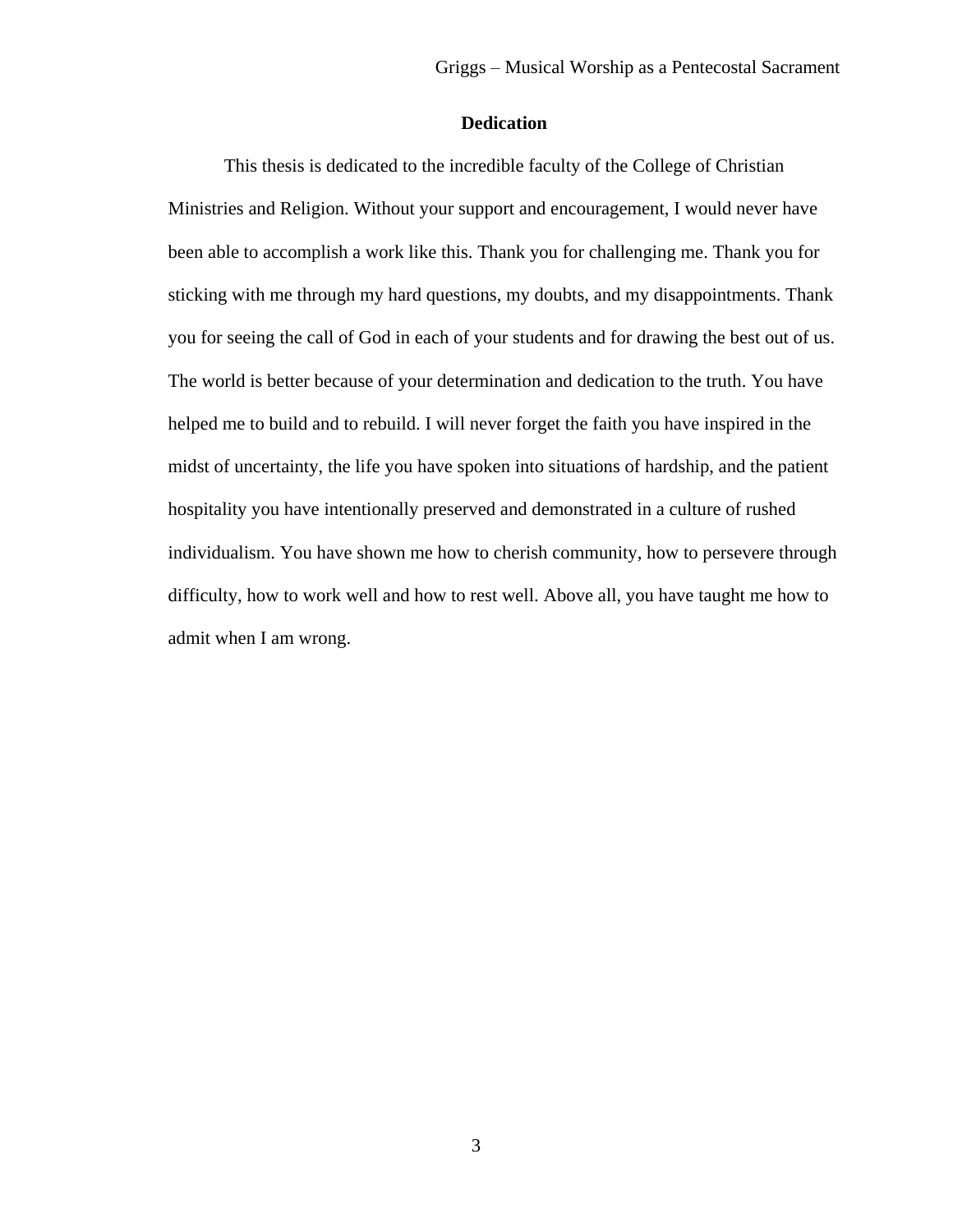# **Special Acknowledgements**

I would like to specifically thank Drs. Melissa and Kenneth Archer, who I consider to be my spiritual mother and father. Your voices in my life have meant more to me than you will ever know. I would also like to thank Dr. Zachary Tackett and Dr. Peter Althouse, whose feedback and direction have been instrumental for the development and completion of this thesis. Finally, I want to offer special thanks to Dr. Miller; I am deeply grateful for the unmerited patience and grace you have consistently shown me throughout my time at Southeastern. Thank you for making the Honors Program feel like a family.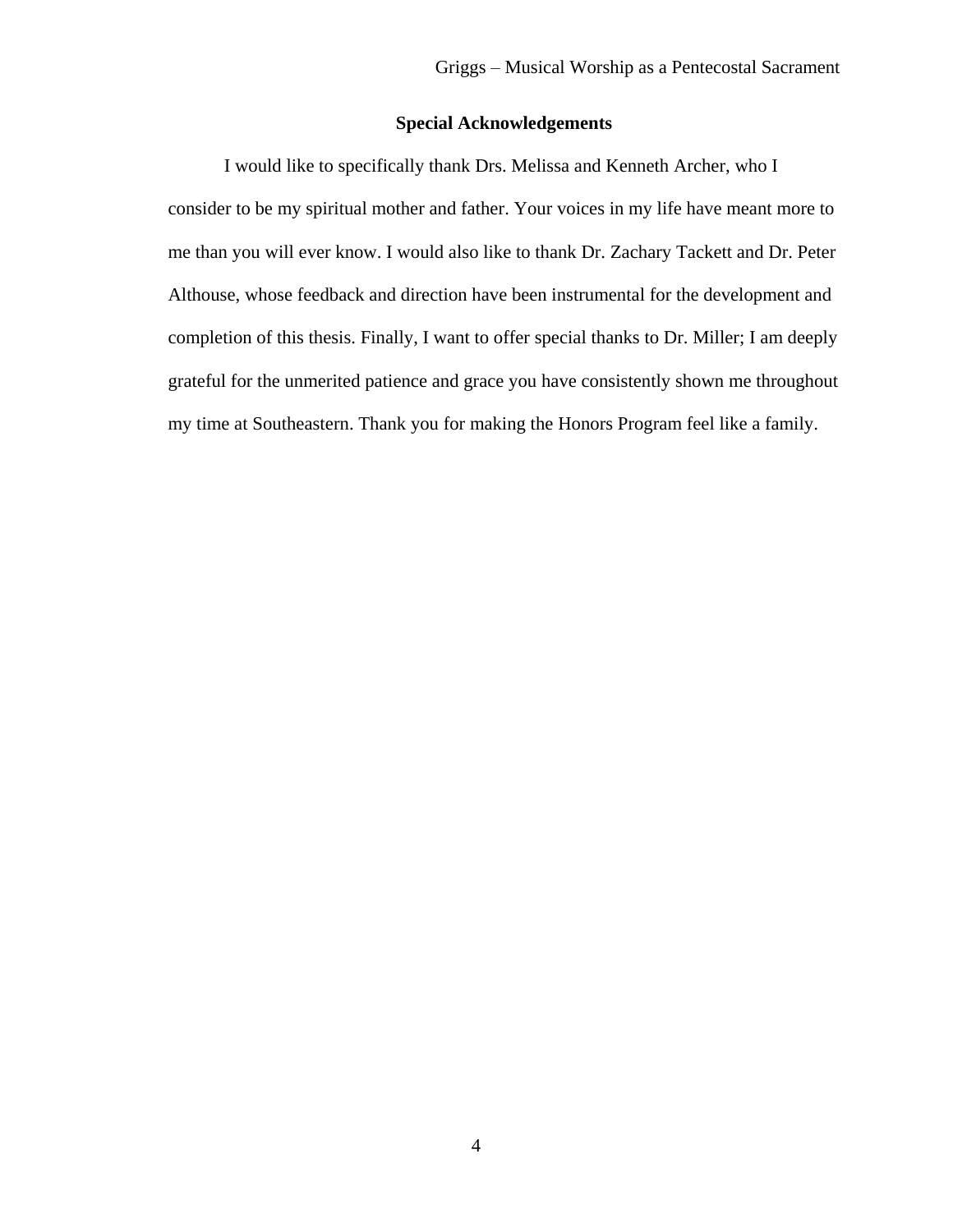# **Abstract and Key Words**

This paper seeks to articulate a Pentecostal theology of worship within the framework of sacramental spirituality, asserting that music as a form of worship is a Pentecostal sacrament. After offering a literature review on the topic, the paper articulates Pentecostal sacraments as essentially participatory, transformative, and communally unifying physical actions which facilitate meaningful participation in the story of God through kinesthetic catechesis, dialectic temporality, and mutual epiclesis. It then explores the ways in which music aligns with this sacramental nature and function, recognizing music as a Pentecostal sacrament of the felt presence of the divine. Next, support for this assertion is given through historical analysis of the Azusa Street revival. Finally, the paper examines the participatory soteriological nature of music as a sacrament within a Pentecostal liturgy.

Key words: Music, Sacrament, Pentecostalism, Liturgy, Theology, Worship, Epiclesis, Theosis, Soteriology, Narrative-Praxis, Narratology, Participation, Experience.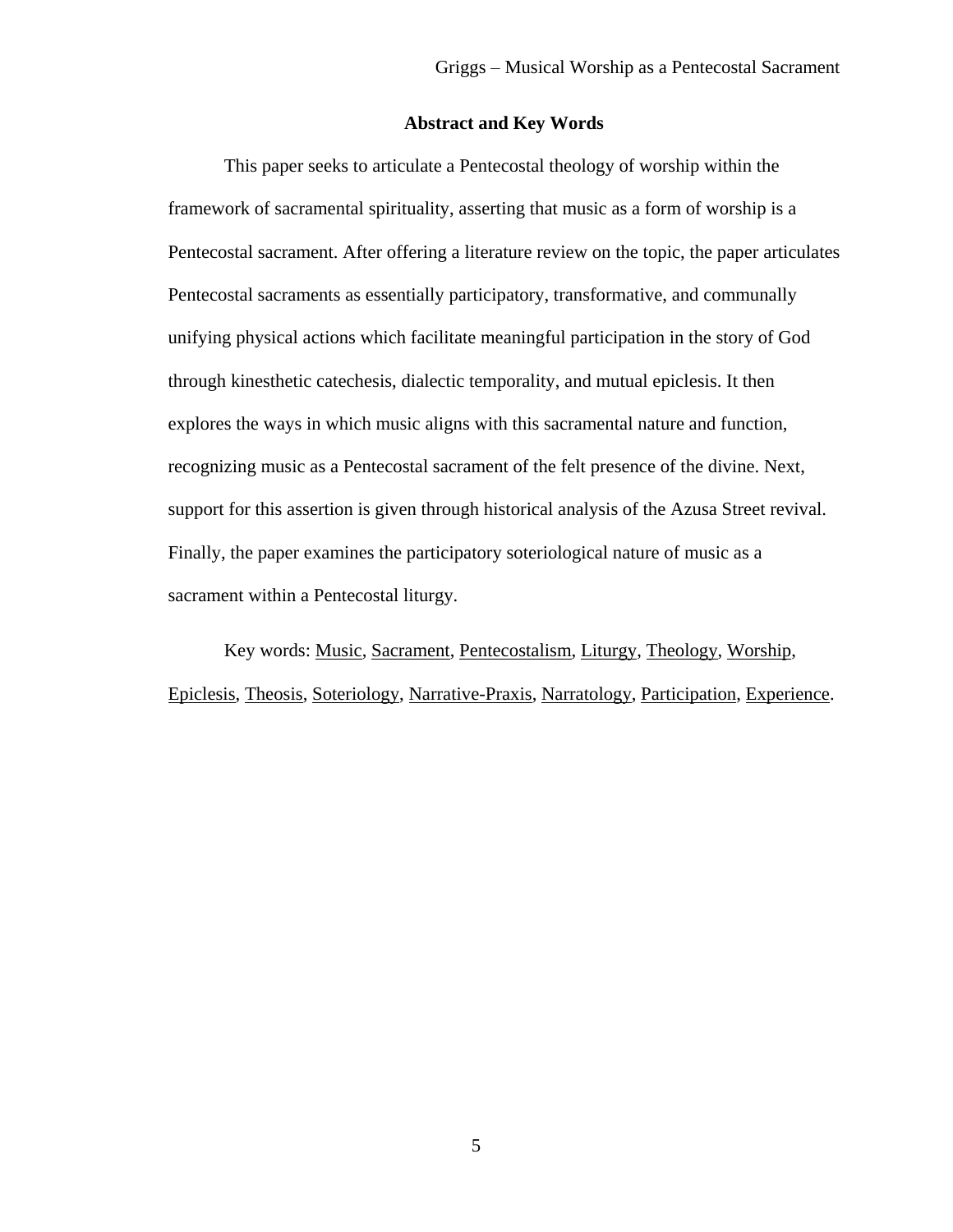# <span id="page-6-0"></span>**Contents**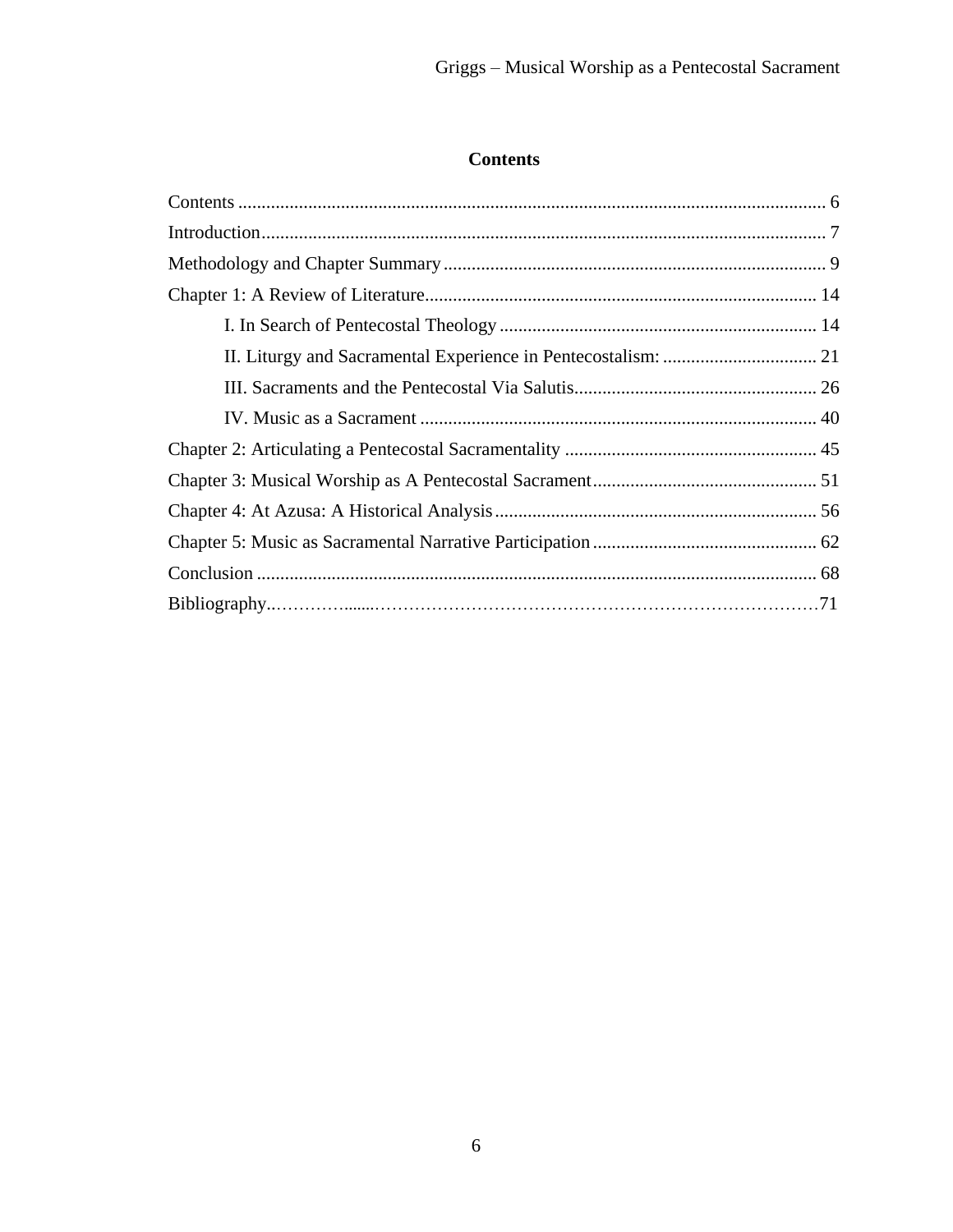#### **Introduction**

<span id="page-7-0"></span>At the age of fourteen, Harvey Cox was given a C-melody saxophone. The young Baptist boy soon grew into a soul-ripping jazz artist, playing classics in clubs and developing a deep love for music. With nimble fingers and fervent emotion, he longed to play his instrument on Sunday mornings alongside the admissible organ and choir. When this hope was consistently denied, the boy noticed a widening gap between his identity as a musician and his identity as a Christian. This schizophrenic existence dragged on for years, until everything changed one July evening in the late 1970s. After playing a set together for a local Greek restaurant, Harvey's friend Walter, a black jazz bassist, invited him to play at his church for worship the next day. He was taken back by the invitation. A saxophone, playing during worship? "Wouldn't we have to tone down the major seventh chords, sustained fourths, and gut-bucket endings a bit?"

"Absolutely not," Walter replied. That Sunday evening, Harvey arrived at Fellowship Pentecostal Temple in Oak Bluffs, Massachusetts, and for the first time in his life, played *his* instrument for the Lord.<sup>1</sup>

Harvey Cox is a professor of religion at Harvard University, and the author of more than ten books. He is one of the foremost scholars on Pentecostalism and is a devout Christian. In his book on Pentecostal spirituality, Cox recounts this story of his first experience with Pentecostalism, an experience that marked him, transformed him, and gave him a voice. "Music brought me to Jesus," he says. This baptism in identity, welcoming into community, and shared communion of passion seems reminiscent of the

<sup>&</sup>lt;sup>1</sup> Harvey Cox, *Fire From Heaven: The Rise of Pentecostal Spirituality and the Reshaping of Religion in the Twenty-First Century.* (Reading, MA: Addison-Wesley Publishing Co.*,* 1995), 139-142.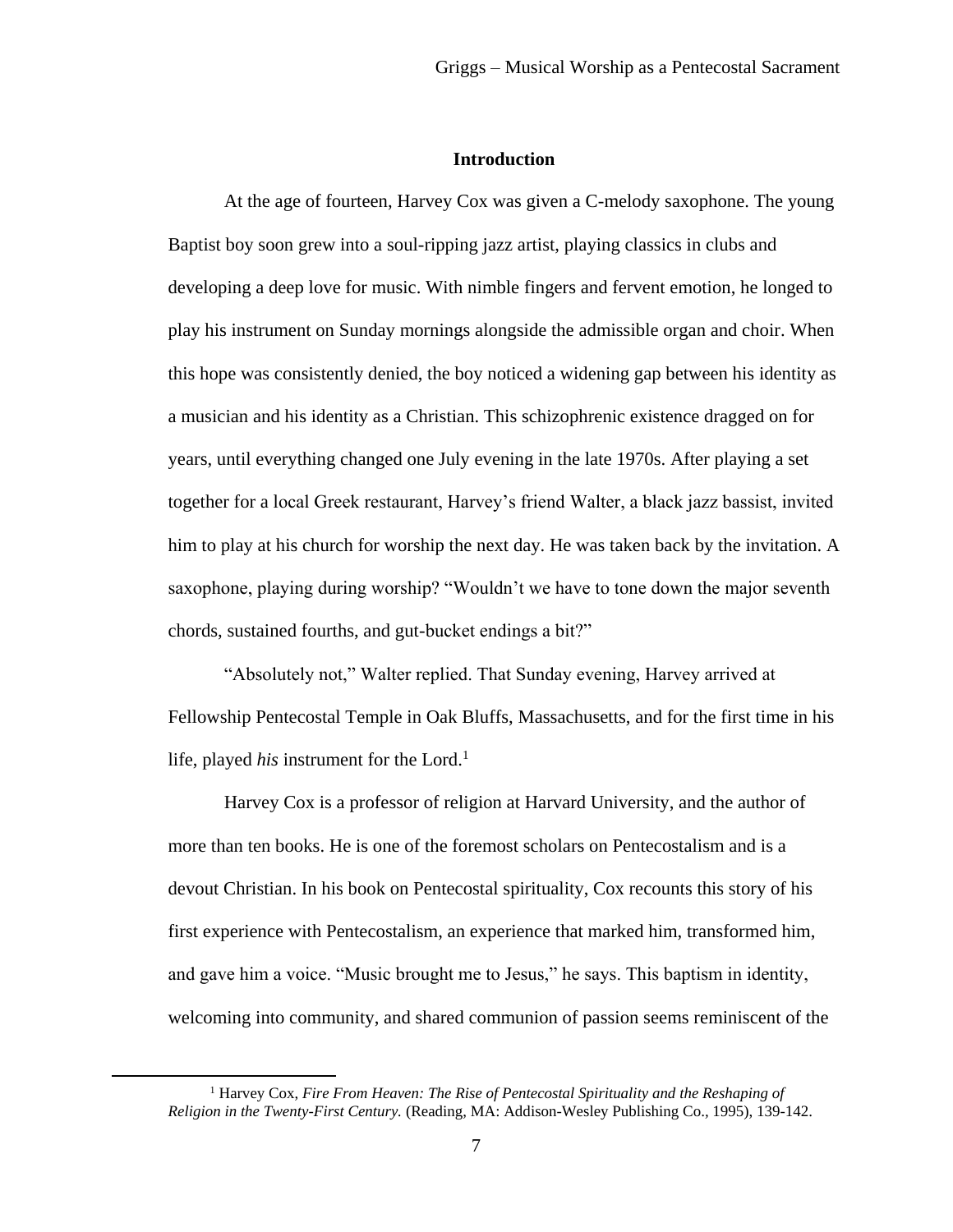saving work some traditions attribute to sacraments—means of grace in a graceless world. The music of a Pentecostal community was an extension of open arms, bringing to life the passion and joy of a boy on the cusp of cessation. For him, music was a vehicle of grace, saving and sanctioning his life for love and learning.

Constituting a significant portion of Pentecostal liturgy and practice, musical worship deserves substantial theological inquiry. In this paper, I will seek to articulate a Pentecostal theology of worship within the framework of sacramental spirituality, asserting that music as a form of worship is a Pentecostal sacrament.<sup>2</sup> I will begin by articulating Pentecostal sacraments as participatory, transformative, and communally unifying physical actions which facilitate meaningful participation in the story of God through kinesthetic catechesis, dialectic temporality, and mutual epiclesis. I will then explore the ways in which music aligns with this sacramental nature and function, recognizing music as a Pentecostal sacrament of the felt presence of the divine. Next, I will support and appropriate this understanding through a historical analysis of the Azusa Street revival. Finally, I will examine the expressional and participatory nature of sacramental music within Pentecostalism's liturgical narrative-praxis. My hope is to

<sup>2</sup> It is important to note that my use of the term *sacrament* is not limited to the conventional Protestant usage describing only baptism and the Eucharist, nor the Roman Catholic and Orthodox usage describing the sacraments of baptism, confirmation, eucharist, penance, anointing of the sick, ordination, and matrimony. The distinctiveness of the Pentecostal movement warrants its own sacramental theology which validates those actions within its liturgy that function in such a manner. I will follow the precedents set by Kenneth Archer, John Christopher Thomas, and Frank Macchia (among others), who recognize five sacramental ordinances within Pentecostalism's narrative-praxis spirituality. Also, the term "sacrament" and "sacramental" will be used interchangeably in reference to these actions when discussing Pentecostal theology. Traditionally, *sacraments* and *sacramentals* are distinct from one another. I am using the latter solely as an adjective, not as a noun to describe sacramental rites. See Archer, *The Gospel Revisited,* 43-64, 76-88; Cf. John Christopher Thomas, *Footwashing in John 13 and the Johannine Community*, (Edinburgh: CPT Press, 2014); Daniella C. Augustine, "the Empowered Church: Ecclesiological Dimensions of the Event of Pentecost," ed. John Christopher Thomas, *Toward a Pentecostal Ecclesiology: The Church and the Fivefold Gospel,* (Cleveland, TN: CPT Press, 2010), 157-180; and Frank Macchia, "Tongues as a Sign," *Pneuma* 15, No. 1, Spring 1993.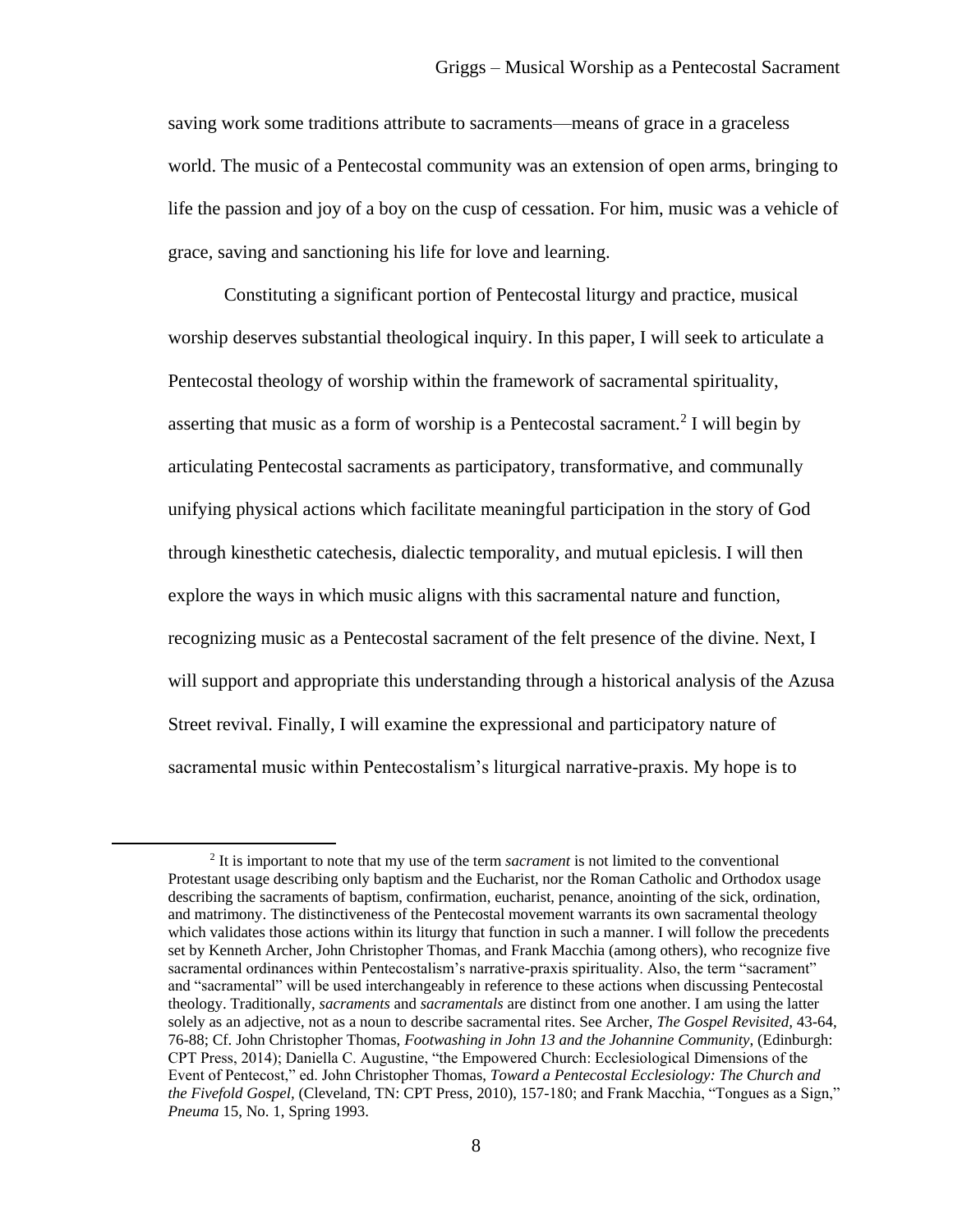inspire discussion of the purpose and place of a sacramental focus within Pentecostalism's dynamically Christocentric liturgy. *It is my argument that Pentecostalism's theology of worship holds soteriological significance; thus, recognizing music as a Pentecostal sacrament will give credence to its purpose and place within Pentecostalism's dynamic spirituality, igniting a passion for intimacy with God and with one another.*

In order to explore the Pentecostal sacrament of musical worship, I will ask the following questions: (1) How do sacramental rites implicitly function in Pentecostal spirituality, serving as traditioning tools for Pentecostal communities and participation in the Divine life? (2) How does music function as a soteriological means of grace for worshiping participants in Pentecostal communities? (3) How has music historically functioned within Pentecostal liturgies? (4) How does understanding musical worship as inherently sacramental in turn influence a Pentecostal theology of the sacraments?

#### **Methodology and Chapter Summary**

<span id="page-9-0"></span>In this paper, I will argue that music is a sacrament for Pentecostals. In order to do this, I will articulate a Pentecostal theology of the sacraments, addressing their use (and lack of use) within Pentecostal liturgy. In order to articulate this definition, I will first offer a review of literature analyzing scholarly perspectives on Pentecostal theology, worshipful experience, sacramentality, history, and music. In synthesizing a Pentecostal sacramentality, I will engage sources heavily centered in Pentecostal thought and action alongside definitions from theologians among mainline denominations.

In order to articulate a theology of Pentecostal Sacraments, I will address the most central theological roles of sacraments for the Pentecostal community. To do this, I will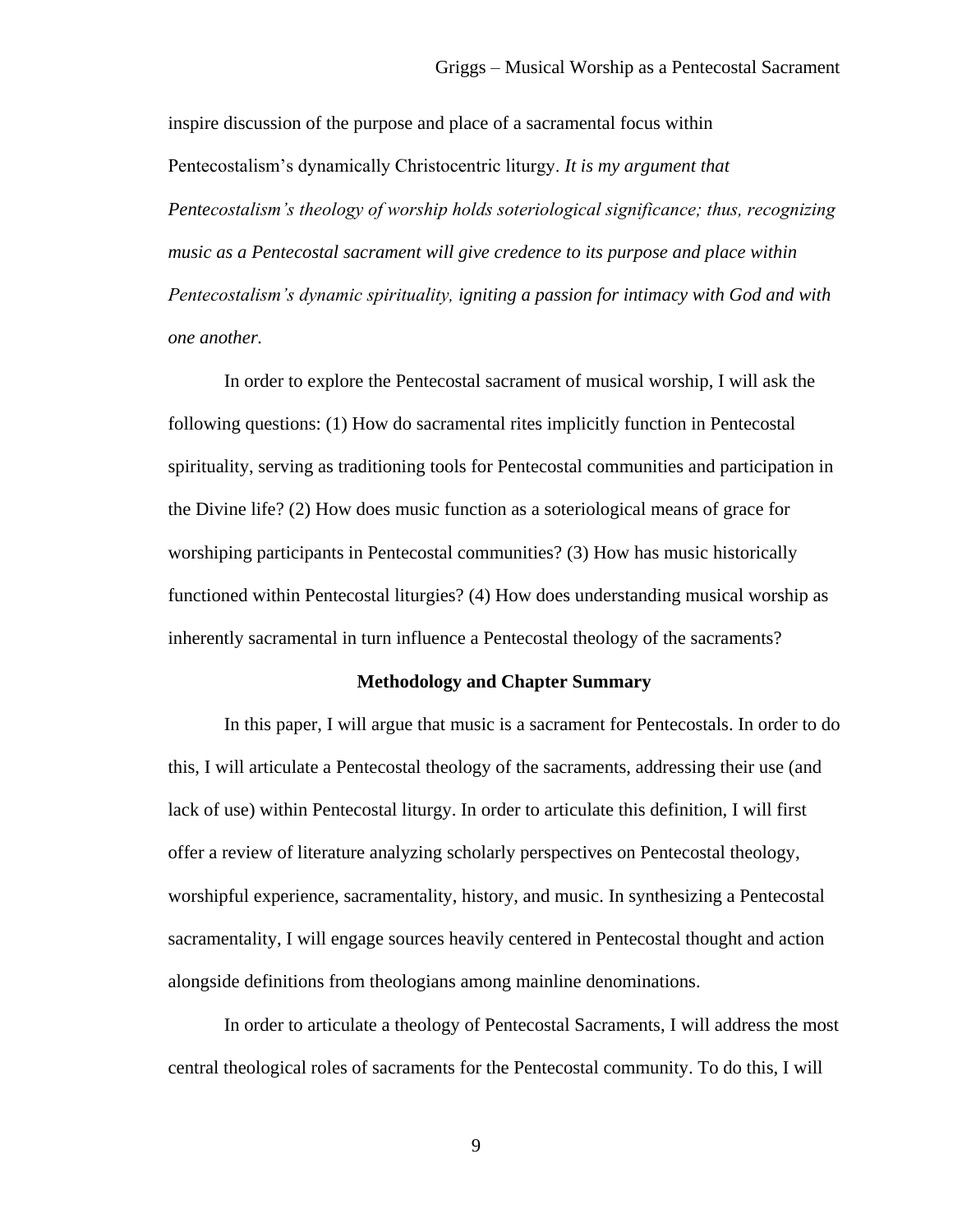provide an integrative synthesis of literature, analyzing the perspectives of both Pentecostal and non-Pentecostal scholars about the function of sacraments. I will seek to understand not just *that* sacraments are "means" of grace, but *how* they mediate that grace to us. Before doing this, I will analyze the social impulses among some Pentecostals contributing to infrequent practice of the sacraments, and the theological motivations behind such hesitations. I will address the tangibility of sacraments by describing the practices themselves, engaging in cognitive-linguistic analyses of the symbolism inherent in sacraments. I will then discern the theological function of these actions through ecumenical dialogue, engaging voices both within and outside Pentecostalism. This methodology allows my argument to participate in ecumenical dialogue, expanding Pentecostal perspectives and highlighting what Pentecostalism has to offer other traditions. The scholarship outside of Pentecostalism has a rich theological understanding of sacraments which I believe will expand the Pentecostal perspective, and as shown in my review of literature, this integration is a current trend in Pentecostal scholarship. One drawback of this methodology might be the danger of losing touch with historic Pentecostal convictions and distinctives, which I hope to ameliorate with an assessment of the historical origins and practice of Pentecostal sacraments in America during the Azusa Street Revival.

After showing that sacraments are physical, embodied experiences by reflecting on the nature of each sacrament, I will reflect on the theological implications of embodiment portrayed by these sacraments. I will explore the ways in which embodiment allows sacramental participants to kinesthetically participate in God's redemption narrative. Secondly, I will show that sacraments blur the lines of temporality, providing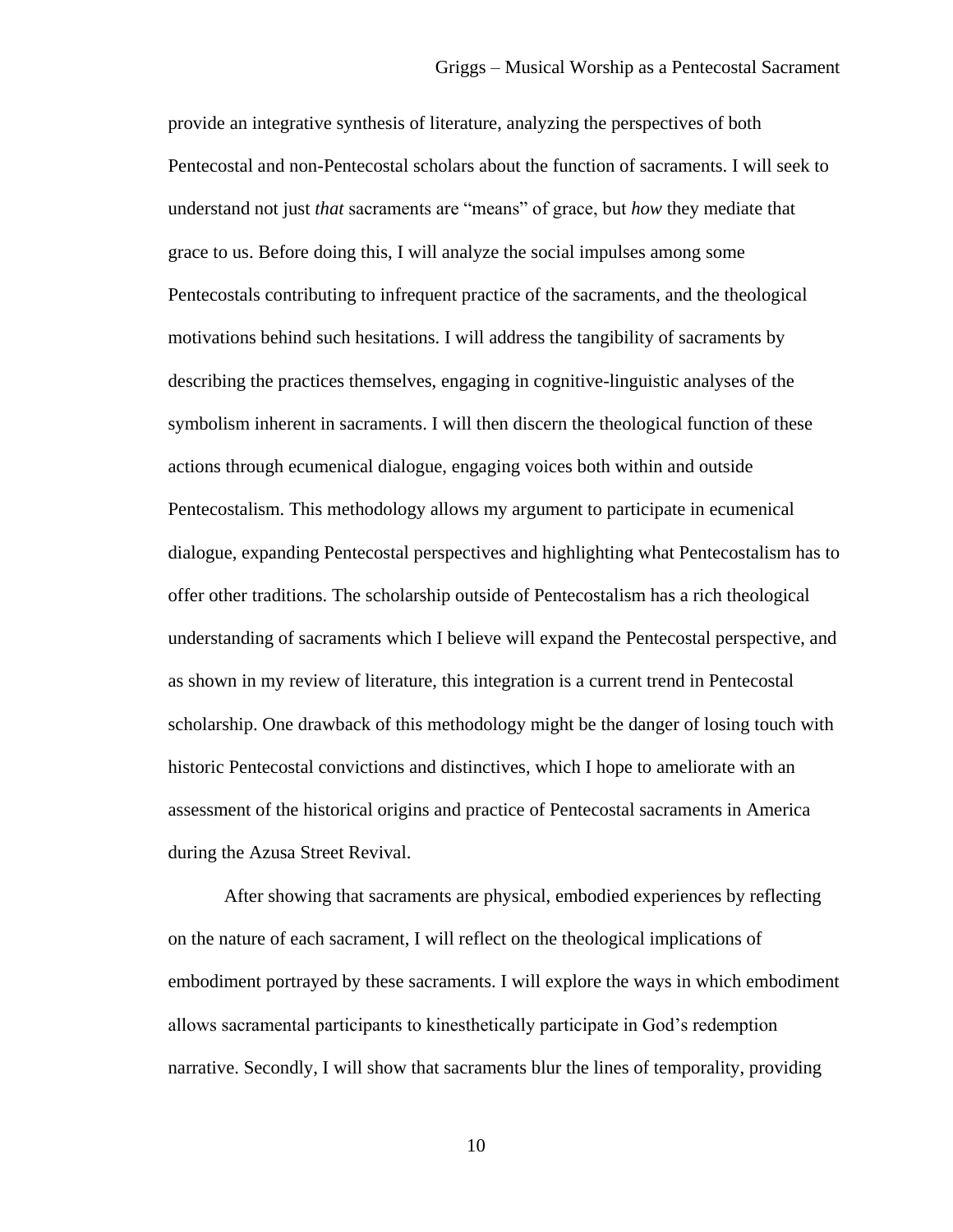contexts for Spirit-empowered transformation. This discussion will center upon *anamnesis* and *prolepsis* as affective, storying, and healing actions. Thirdly, I will discuss the process of epiclesis in Pentecostal theology. This eucharistic prayer for the infilling of the Spirit is an orthodox concept, harmonious with Pentecostalism's pneumatologically vibrant theology and implicitly present in its liturgy.

In the third portion of my paper, I will present a theological argument which parallels Pentecostal/Charismatic musical worship with sacraments. I will engage musicological and theological discussions in order to assess the role of music within contemporary Pentecostal worship. How participants describe rituals of musical worship, the ways in which scientists and musicologists understand music to be inherently physical, and the various theologies of worship among Pentecostal scholarship will all be compared with the sacramentality previously articulated. Furthermore, I will analyze the practices surrounding the event of musical worship in the Pentecostal liturgy, comparing them to the practices found in traditional non-Pentecostal liturgies surrounding the Eucharist. Due to the variety of tradition, lack of sound methodology, and difficulty of connoting "distinctly Pentecostal" songs, I will not offer analyses of songs or hymns in this section. Rather than a textual-critical assessment, this is primarily a socio-theological comparison.

In the fourth section, I will situate this understanding in a historical analysis of early Pentecostalism, using the Azusa Street revival as a case study of this period. According to Walter Hollenweger, the first ten years of Pentecostalism was not the movement's infancy, but its heart. Thus, much can be learned of Pentecostal spirituality by studying this period. This historical analysis will demonstrate my understanding of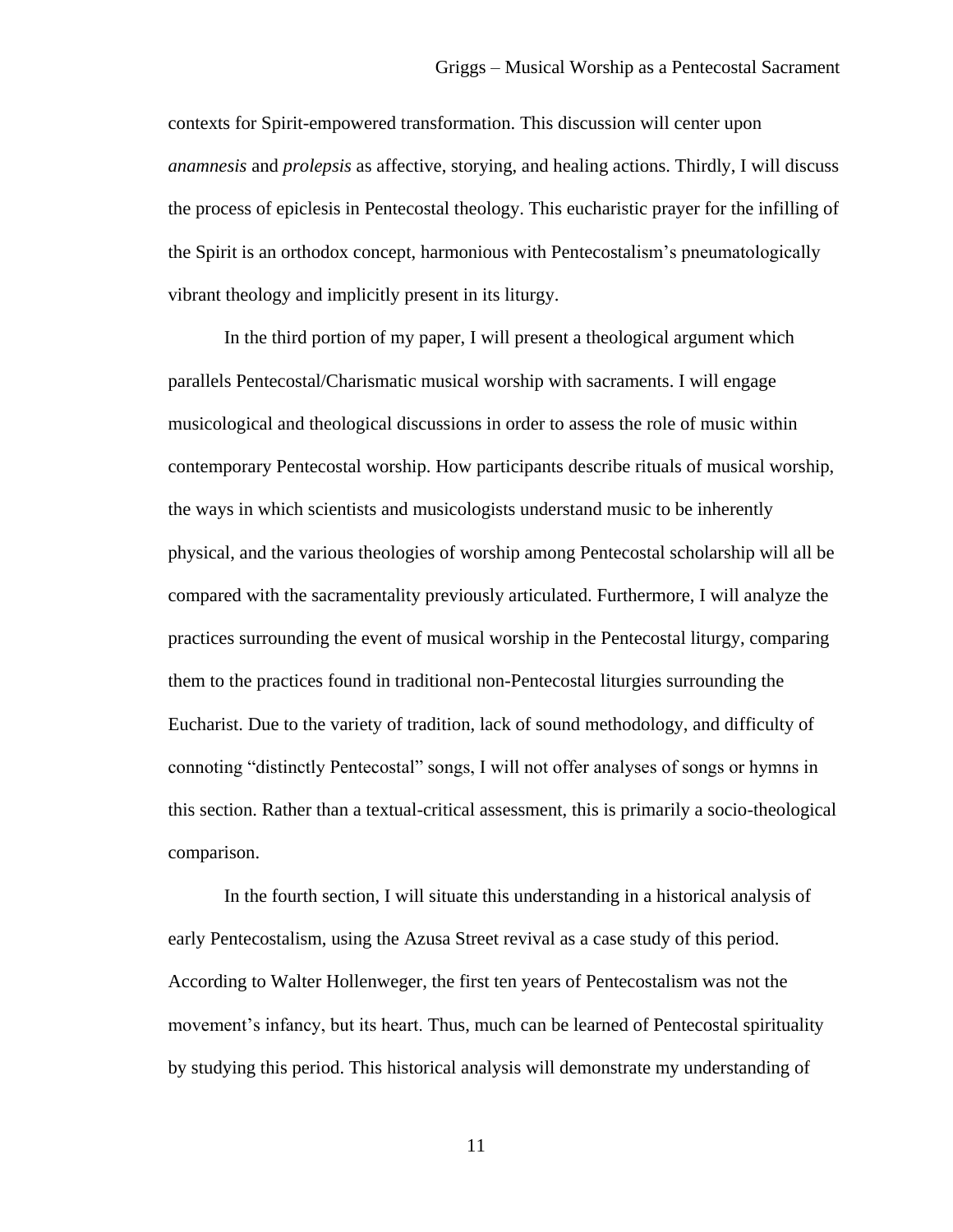sacramental music within Pentecostal worship as consistent from the beginning, strengthening my argument. In researching the past, I will utilize both primary and secondary sources. However, here I am not seeking to assess anything fundamentally new about the early Pentecostals, but rather to compare my articulation of sacramentality with the assessments of early Pentecostalism by those such as Donald Dayton, Walter Hollenweger, and Grant Wacker. I am sure that this comparison will yield desirable enlightenments on both fronts, helping to both strengthen a contemporary appreciation for the sacraments in Pentecostalism and to reveal the ways in which early Pentecostal spirituality reflects a sacramental nature. A look at early Pentecostal history and hymnody reveals a sacramental use of music which facilitated spiritual awakening in kinesthetic participation, breaking down traditional social barriers and cultivating communal unity in the context of eschatologically mindful worship. To assess this, I will look at the dominantly kinesthetic worship styles of the movement, the transformative healing of social wounds in the context of worship, and the epicletic and eschatologically mindful theology revealed by Pentecostal hymns.

In the final chapter of my thesis, I will link sacramental music to a narratological Pentecostal *via salutis*, showing as Kenneth Archer describes, that it is "nourishment" along our salvific journey.<sup>3</sup> In keeping with current trends in Pentecostal scholarship, I will assume a liturgical and narratological perspective in this demonstration. I will first explain the Pentecostal *via salutis* and its destination in *theosis.* The narrative soteriology is reflected in a Pentecostal hermeneutic, social perspective, and theology. As a sacramentally capable means of worshipful participation in God's story, music is a

<sup>3</sup> Kenneth J. Archer, *The Gospel Revisited: Toward a Pentecostal Theology of Worship and Witness.*  Eugene, OR: Wipf and Stock Publishers, 65-82.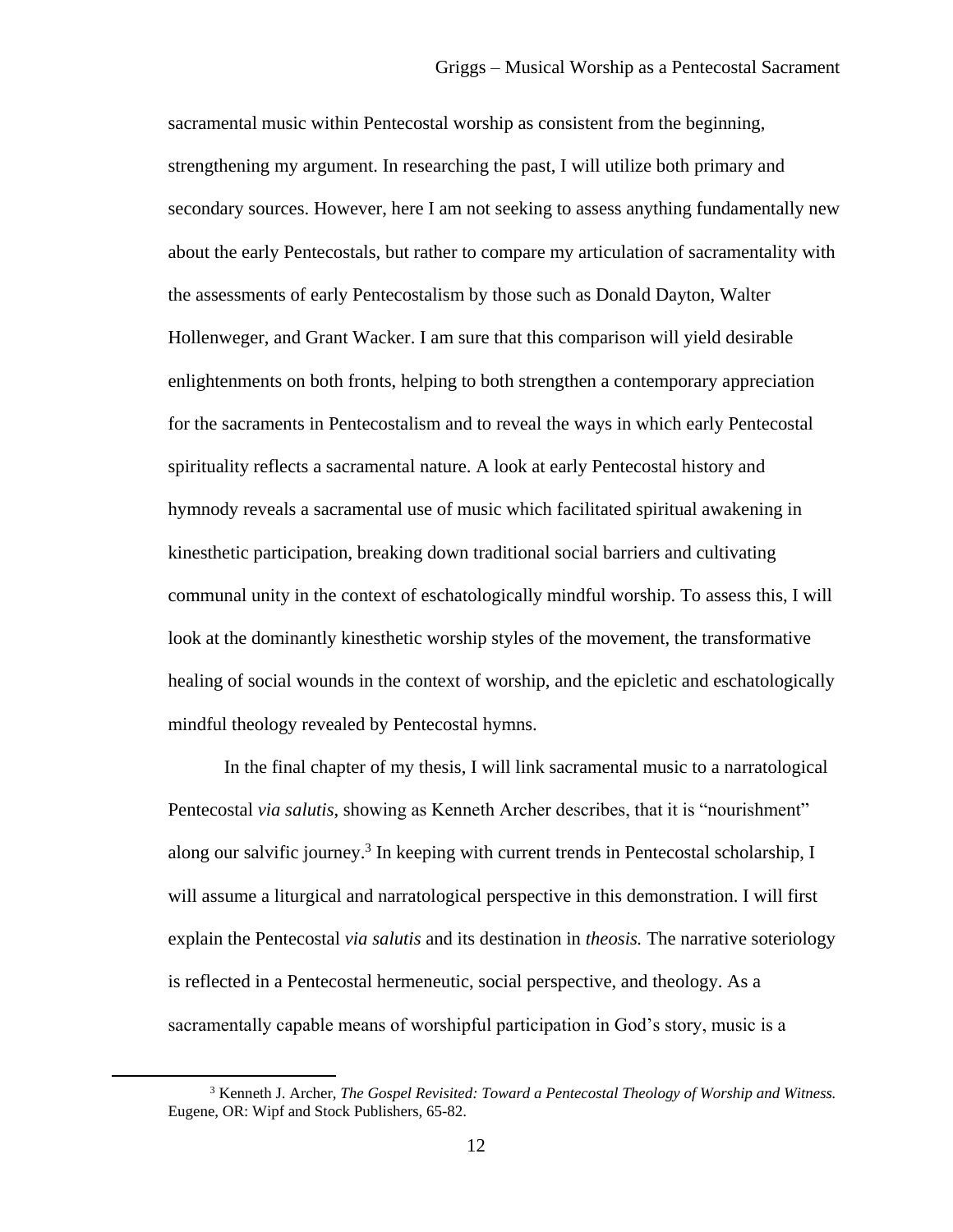<span id="page-13-0"></span>narrative-praxis of learning, healing, and redeeming. It is uniquely capable of integrating and expressing individual and communal identity. To show this, I will offer a brief exegesis of music in scripture. I will also examine the communally unifying power of music in Pentecostal congregations. This section includes some quotes from nonscholarly sources to explicate the heart and soul of music's narrative prowess and relevance for Pentecostal spirituality.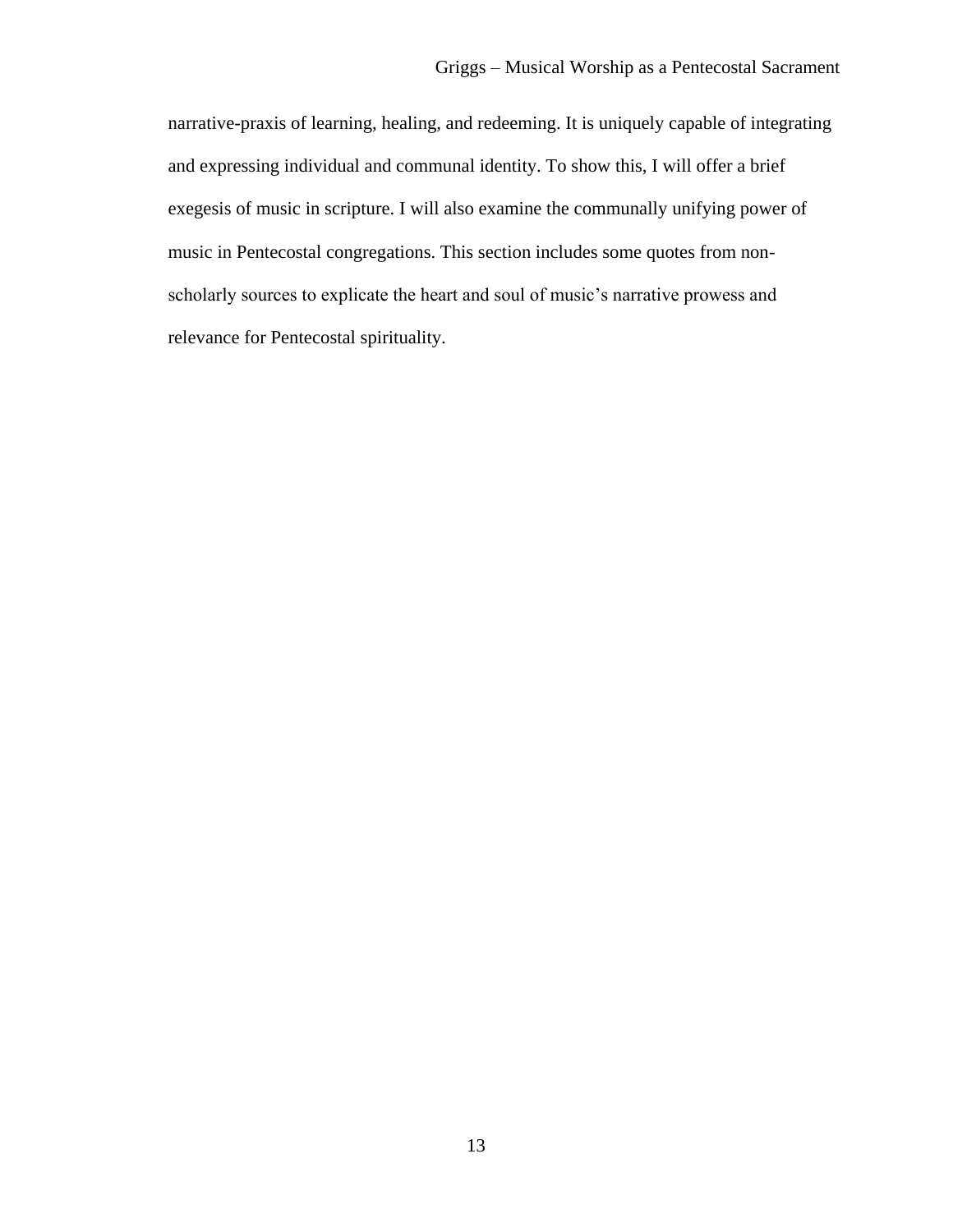#### **Chapter 1**

#### *A Review of Literature*

<span id="page-14-0"></span>Before delving into my argument, it is appropriate to review trends in current scholarship pertaining to my area of research. In depth, I will engage voices which have articulated Pentecostal theology, soteriology, sacramentality, the appeal to experience, music, worship, and the history of the movement. This review of literature will be structured under the following subheadings: (1) *In Search of Pentecostal Theology* seeks an approach to constructing a Pentecostal theology which honors its breadth and complexity; (2) *Liturgy and Sacramental Experience in Pentecostal Worship* explores the liturgical nature of Pentecostal worship and articulations of Pentecostal experience; (3) *Sacraments and the Pentecostal Via Salutis* assesses the value of a narratological articulation of Pentecostal soteriology as a framework for constructing a Pentecostal theology of the sacraments which both honors its central convictions and affirms its value for ecumenical dialogue; (4) *Music as a Sacrament* discusses theological articulations which have hinted at the sacramental nature of music.

# <span id="page-14-1"></span>*I. In Search of Pentecostal Theology*

Constructing a contemporary Pentecostal theology is no easy task, given vast globalization and the sheer diversity of practice even among North American Pentecostals and Charismatics. Emerging from the social chaos and revivalistic fervor of America at the turn of the  $20<sup>th</sup>$  century, Pentecostalism's theology and spiritual practice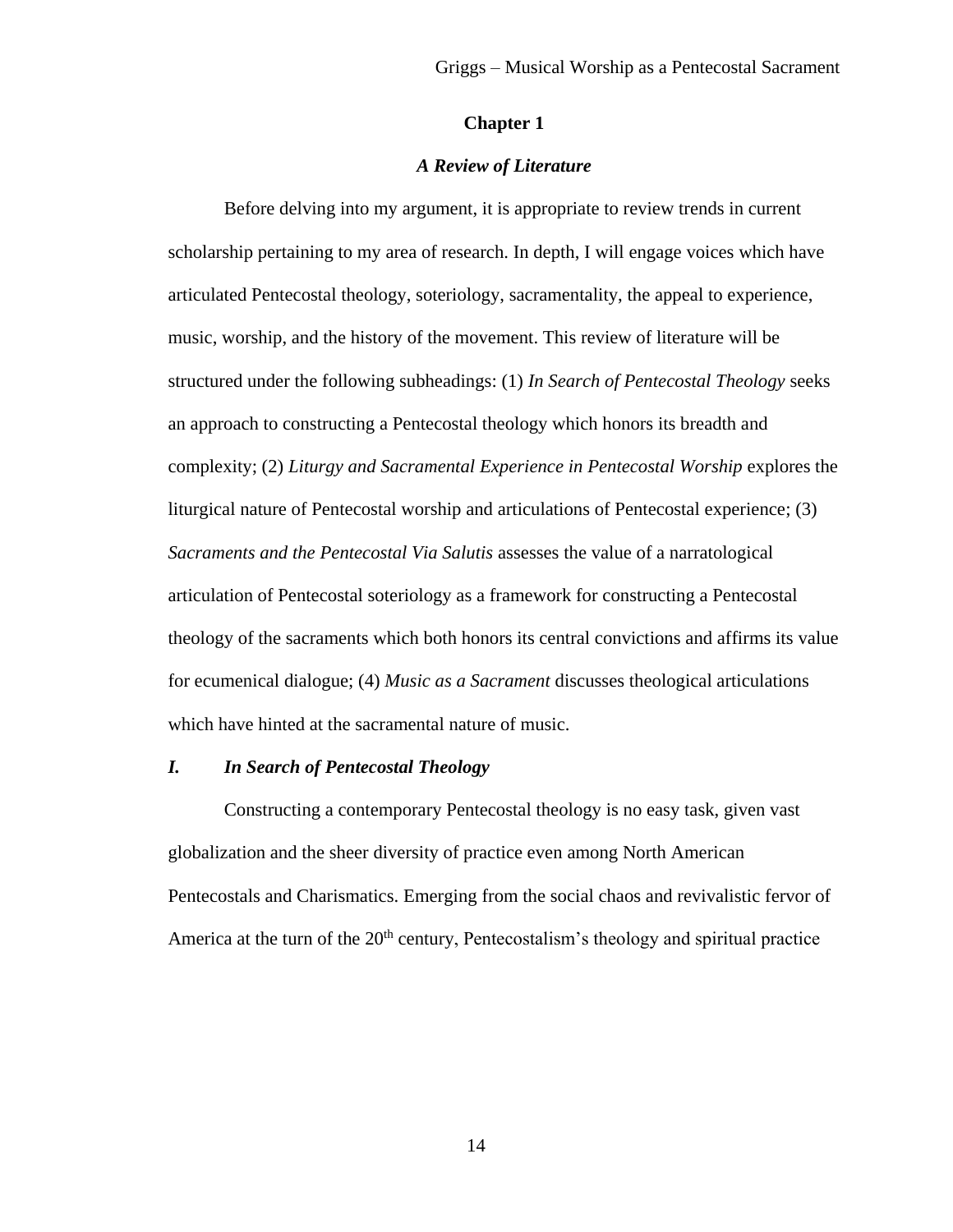has direct roots to the holiness movement,<sup>4</sup> restorationist revivalism,<sup>5</sup> and African slave spirituality.<sup>6</sup> Among the rich distinctives of Pentecostalism are its narrative hermeneutic,<sup>7</sup> experiential soteriology, and dynamic pneumatology. Thus, Pentecostalism should not merely be seen as a subset of North American Evangelicalism, but as its own tradition.<sup>8</sup> I will begin the literature review by addressing the varying approaches to Pentecostal theology given these concerns.

Kenneth Archer is concerned with the emerging theological articulation of Pentecostalism's distinct spirituality and hermeneutic. In an effort to maintain Pentecostal identity, he articulates a way of doing theology that is pneumatologically grounded and organized around the Fivefold Gospel (Jesus as Savior, Sanctifier, Spirit Baptizer, Healer, and Soon Coming King).<sup>9</sup> With an integrative method and a narrative manner, Archer attempts to combat the notion that "Pentecostalism at most may help other Christian communities appreciate the importance of emotive experiential worship services but it really does not offer a distinct theology."<sup>10</sup> Archer challenges this reductionism, showing that Pentecostalism is in fact distinct from Evangelicalism, the theological and cultural categories of which are often at odds with the implicit theology found in Pentecostal

 $\overline{a}$ 

<sup>4</sup> Influences from both Wesleyan and Keswickian. Kenneth J. Archer, *A Pentecostal Hermeneutic: Spirit, Word, and Community*, (Cleveland, TN: CPT Press, 2009), 99;

<sup>5</sup> For an extensive review of the social and theological influences of restorationist revivalism and the holiness movements upon early Pentecostalism, see Kenneth J. Archer, *A Pentecostal Hermeneutic: Spirit, Word, and Community*, (Cleveland, TN: CPT Press, 2009), 15-29; Also,

<sup>6</sup> Wolfgang Vondey, "The Making of a Black Liturgy: Pentecostal Worship and Spirituality from African Slave Narratives to American Cityscapes." *Black Theology: An International Journal* (July 1, 2012): 147-68.

<sup>7</sup> Archer argues that the hermeneutical strategy present from the beginnings of the movement was different from both modernistic Fundamentalism and liberalism.

<sup>8</sup> Archer, *The Gospel Revisited,* 1-11; cf. Wolfgang Vondey, *Beyond Pentecostalism: The Crisis of Global Christianity and the Renewal of the Theological Agenda.* (Grand Rapids, MI: Wm. B. Eerdmans Publishing Co., 2010), 16-46; Steven J. Land, *Pentecostal Spirituality: A Passion for the Kingdom,*  (Cleveland, TN: CPT Press, 2010), 1-48*.*

<sup>9</sup> Archer, *The Gospel Revisited,* 1-17.  $10$  Ibid., 2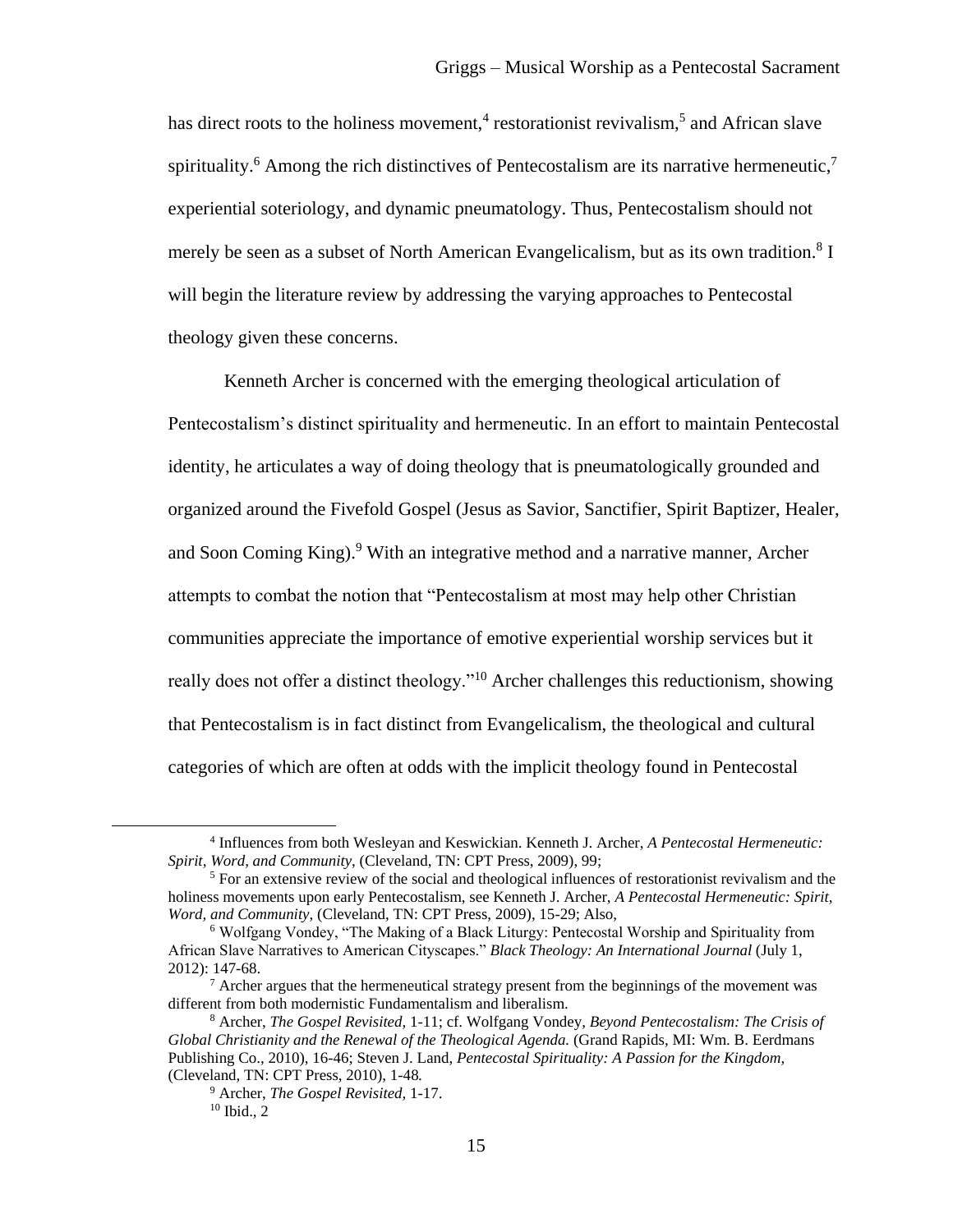spirituality. In his monograph, *A Pentecostal Hermeneutic: Spirit, Word, and Community,*  Archer offers an extensive investigation into the unique method and manner of Pentecostal hermeneutical strategies. For Archer, "The Pentecostal community is a part of the larger Christian community and yet exists as a distinct coherent narrative tradition within Christianity."<sup>11</sup> Furthermore, the construal that a Pentecostal hermeneutic is an extension of the Protestant evangelical tradition undermines the nature of the movement as a protest to modernity and to mainline Protestantism.<sup>12</sup>

Steven Land also argues that Pentecostalism should not be seen as a "rationalist or scholastic" subset of evangelicalism, but is instead a distinct Christian tradition.<sup>13</sup> In *Pentecostal Spirituality: A Passion for the Kingdom,* Steven Land explicates the Pentecostal experience of God's presence as the "inbreaking" of the Spirit, Pentecostal narrative participation in the story of God, and Pentecostal practices of worship and witness.<sup>14</sup> Land categorizes these practices as fusion-fission tensions, oral-narrative formation, spirit-body correspondence, and crisis-development dialectic. An apocalyptic vision and understanding of living in the last days gave Pentecostals urgency and focus in what Land calls orthodoxy, orthopathy, and orthopraxis. Land's work is seminal in Pentecostal scholarship. He interacts with primary sources, historical analyses, and biblical exposition. Although his work is unabashedly Pentecostal, focused on the centrality of Spirit Baptism, it is useful for ecumenical discussion as it also addresses key Christian themes of affectivity, narratology, and community. Land does not shy away

<sup>11</sup> Archer, *A Pentecostal Hermeneutic,* 133.

<sup>12</sup> Kenneth J. Archer, *A Pentecostal Hermeneutic: Spirit, Word, and Community*, (Cleveland, TN: CPT Press, 2009), 2.

<sup>&</sup>lt;sup>13</sup> Steven J. Land, *Pentecostal Spirituality: A Passion for the Kingdom.* (Cleveland, TN: CPT Press), 18.

<sup>14</sup> Ibid., 49-114.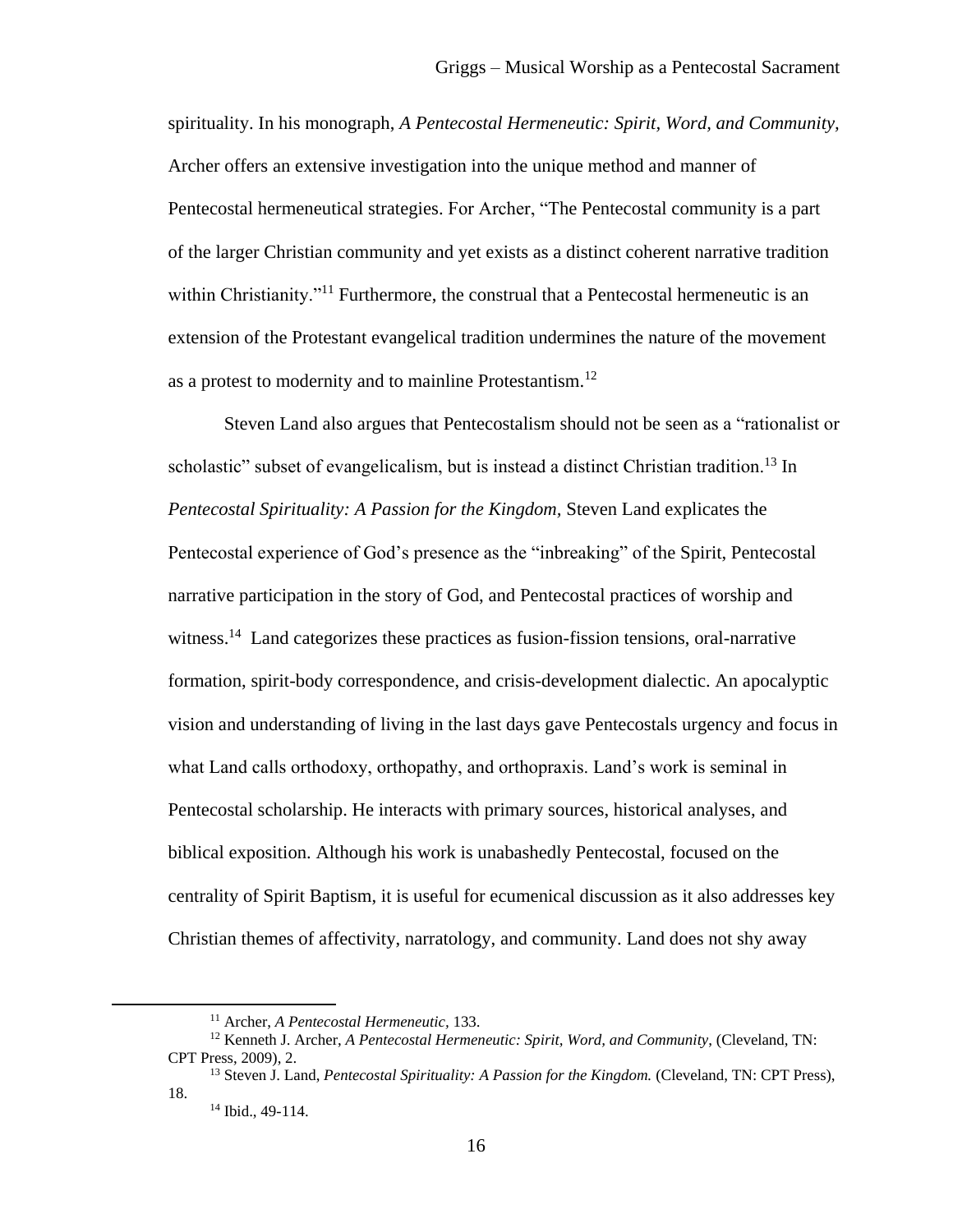from the tensions implicit in his explanation of orthodoxy, orthopathy, and orthopraxis, but balances them.

Addressing the complexity of the Pentecostal temperament, Grant Wacker interprets historical events, decisions, and his own conclusions in light of tensions between primitivist and pragmatic impulses in Pentecostalism.<sup>15</sup> Early Pentecostals subordinated earthly desires in a relentless, pietistic heaven-mindedness and a prevailing belief in the power of prayer, alongside an irreversible certitude and absolutism (the propensity to see life in moral extremes). Surveying a wide array of primary sources and anecdotal evidence, including close readings of the *Apostolic Faith* (the publication of the Azusa mission), newspapers, autobiographies, and eulogies, Wacker explicates the ways in which these Pentecostal views affected communal relationships within the Pentecostal community and with the surrounding community of outsiders. While Wacker's assessment tends to be irreverent and skeptical, it is instrumental for understanding the context of Pentecostal thought out of which their theology and practice flowed. Wacker speaks of a "stormy independence," contributing to a complex of assumptions which emphasized "the autonomy of individual choice in all affairs of life. . . Conversion, sanctification, and Holy Spirit baptism started with the individual, skirted the institutional church, downplayed the ordinances, and ended with the individual…everything centered, they imagined, in a sovereign, rational decision of the unfettered self."<sup>16</sup>

<sup>15</sup> Grant Wacker, *Heaven Below: Early Pentecostals and American Culture*. (Cambridge, MA: Harvard University Press, 2003), 18-34. These impulses were first observed by Walter J. Hollenweger in *The Pentecostals.* <sup>16</sup> Ibid.*,* 29.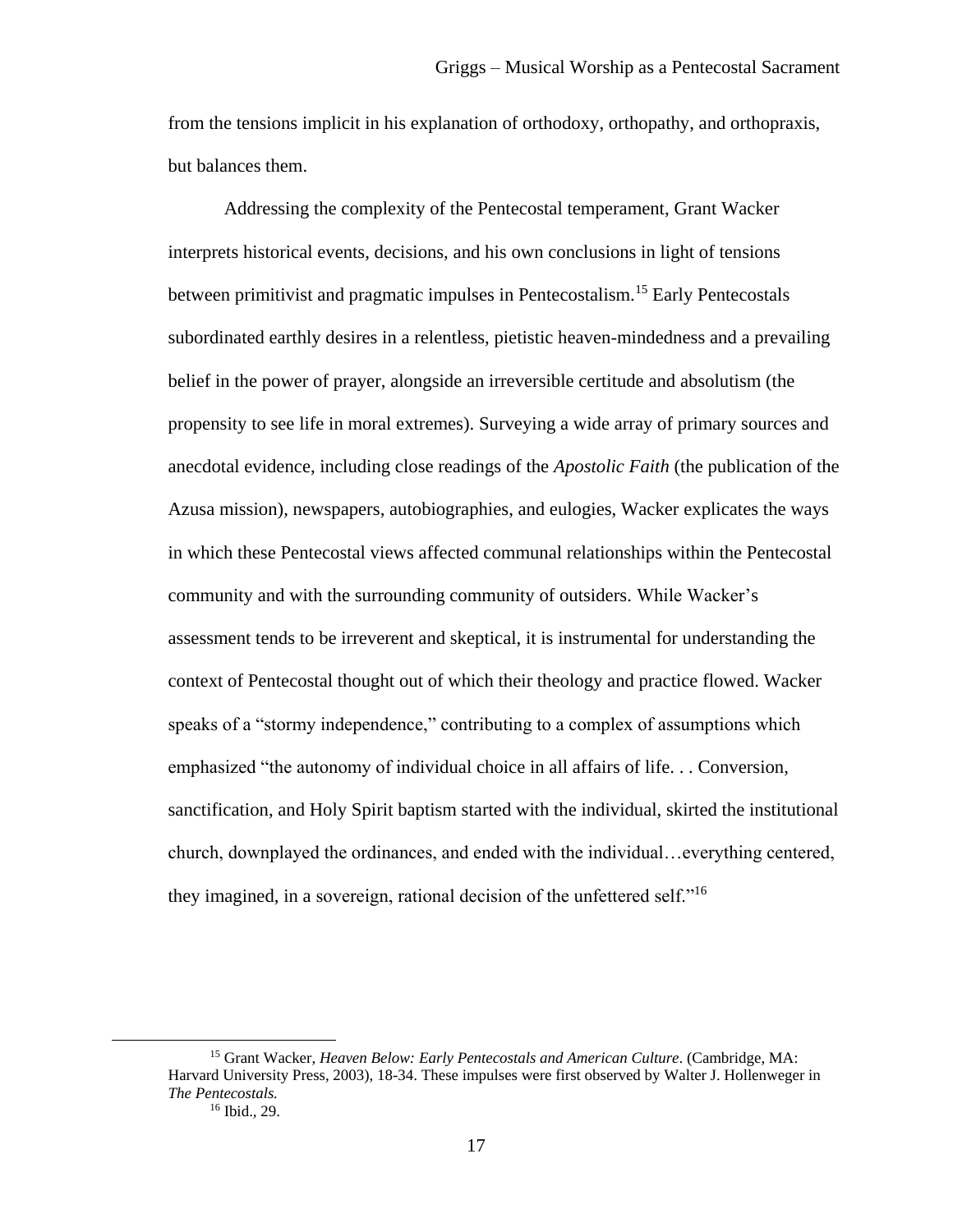For Land, Pentecostalism is a movement of restoration, revival, awakening and renewal accommodating the tension between the "already" and the "not yet." Land believes Pentecostal spirituality to be a reflection of the divine life, stating,

The righteousness, holiness and power of God are correlated with distinctive apocalyptic affections which are the integrating core of Pentecostal spirituality. This spirituality is Christocentric because it is pneumatic; its 'fivefold' Gospel is focused on Christ because of its starting point in the Holy Spirit. Underlying this correlation is a soteriology which emphasizes salvation as participation in the divine life more than the removal of guilt.<sup>17</sup>

Land emphasizes affections as the heart of Pentecostal spirituality, overcoming the dichotomy between power and holiness. These affections are apocalyptically oriented and informed. The Pentecostal concern is to "emphasize the lived reality of the faith."<sup>18</sup> Overall, Land's Trinitarian assessment of Pentecostal spirituality is useful for orienting a discussion of Pentecostal theology which is historically consistent with the roots of the movement and for ecumenical considerations.

After outlining what he calls the "crisis of the imagination,"<sup>19</sup> Wolfgang Vondey

believes the fundamental tension between play and performance in Pentecostalism to be a vital contribution toward the revival of imagination in global Christian theology.

According to Vondey, Pentecostalism presents a playful imagination of "expectations and affections, improvisation and transformation, self-determination, and mission."<sup>20</sup> Yet this imagination must be intentionally preserved.

<sup>17</sup> Land, *Pentecostal Spirituality*, 23.

 $18$  Ibid., 17.

<sup>19</sup> Wolfgang Vondey, *Beyond Pentecostalism: The Crisis of Global Christianity and the Renewal of the Theological Agenda.* (Grand Rapids, MI: Wm. B. Eerdmans Publishing Co., 2010), 16-46. Vondey gives a historical-philosophical account of Platonic subordination of, Patristic elevation of, Medieval discrimination toward, German idealism of, and Postmodern deconstruction of the imagination.

<sup>20</sup> Cox, *Fire from Heaven*, 42.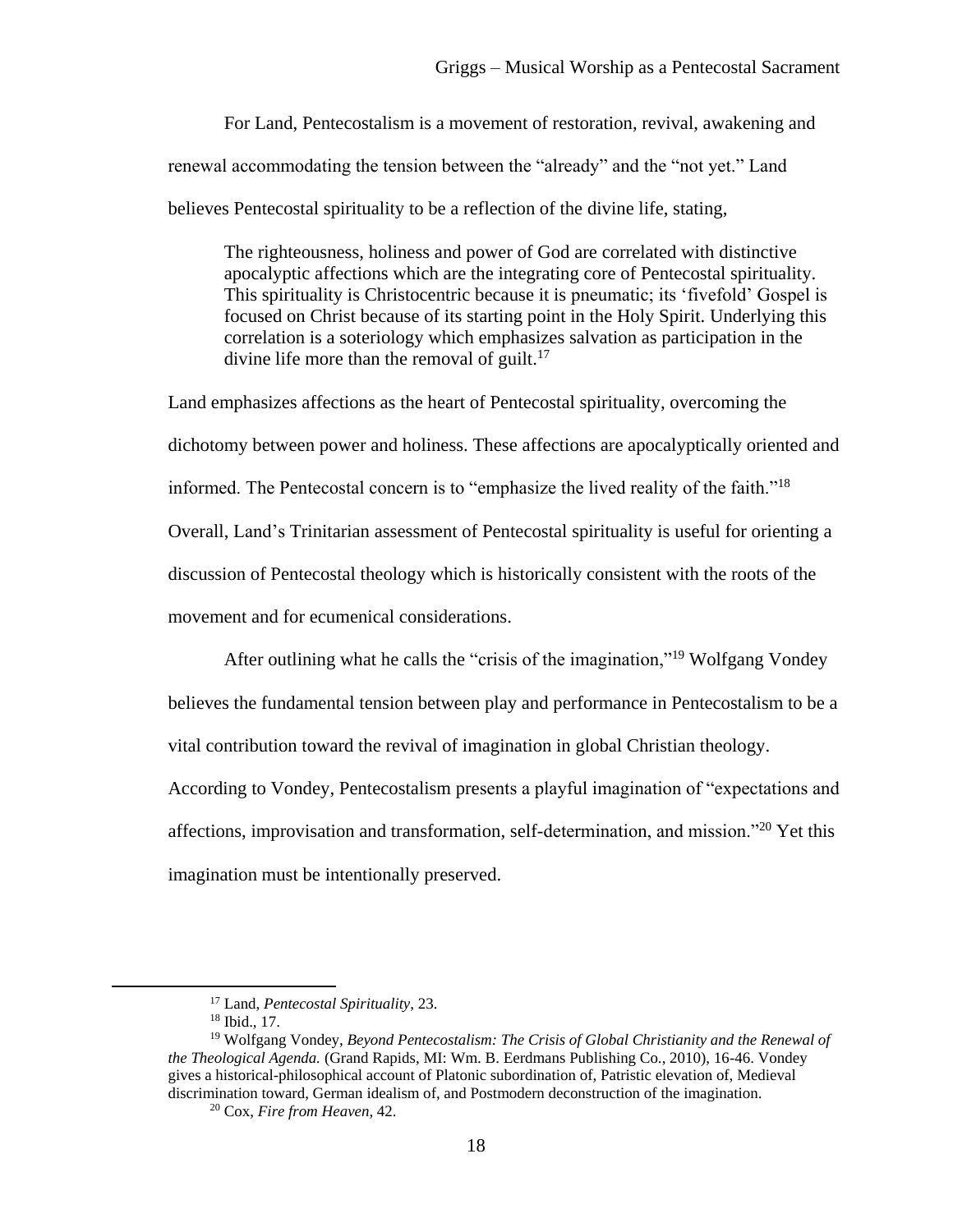For Harvey Cox, "Pentecostal theology is found in the viscera of Pentecostal spirituality. It is emotional, communal, narrational, hopeful, and radically embodied. $2^{21}$ Cox understands the true changes in Pentecostal theology not to come from academic journals, but from the ground up, "in the ways that these little outposts of the Kingdom *live* in a world that is both hostile and hungry."<sup>22</sup> Cox addresses the ambiguity of Pentecostal appeals to "experience" and to the "Spirit" that they experience. Though Pentecostals are not alone in this ambiguity, Cox calls for Pentecostals to refine their language. He maintains that experience alone is meaningless. Even in the most experiential religious traditions, the spirituality is gleaned from an experience of *something.* For Pentecostals, this something is the Spirit, whom Cox regards as a characteristically subversive and working toward liberation.

Jean-Jacque Suurmond argues that the real contribution of Pentecostalism is its charismatic celebration—definitively playful and imaginative. Suurmond critiques the tendency toward detachment and separation between the material and spiritual; because of its blended roots in Africa and holiness movement, he argues that Pentecostal spirituality is at its fullest when operating from a "third world" spirituality.<sup>23</sup> Thus, Pentecostal theology expressed through feelings and the body is better developed than conceptualizations. Suurmond offers five characteristics of charismatic celebration: Oral liturgy, leaving room for spontaneous contributions and improvisations; Narrative theology and testimonies, fed by a highly participatory hermeneutic; Maximum participation and personal contribution to the celebration and freedom of response in the

<sup>21</sup> Ibid., 319.

<sup>22</sup> Ibid., 320.

<sup>23</sup> Jean-Jacques Suurmond, *Word and Spirit at Play: Towards a Charismatic Theology*. (Grand Rapids, MI: Wm. B. Eerdmans Publishing Co., 1995), 3-19.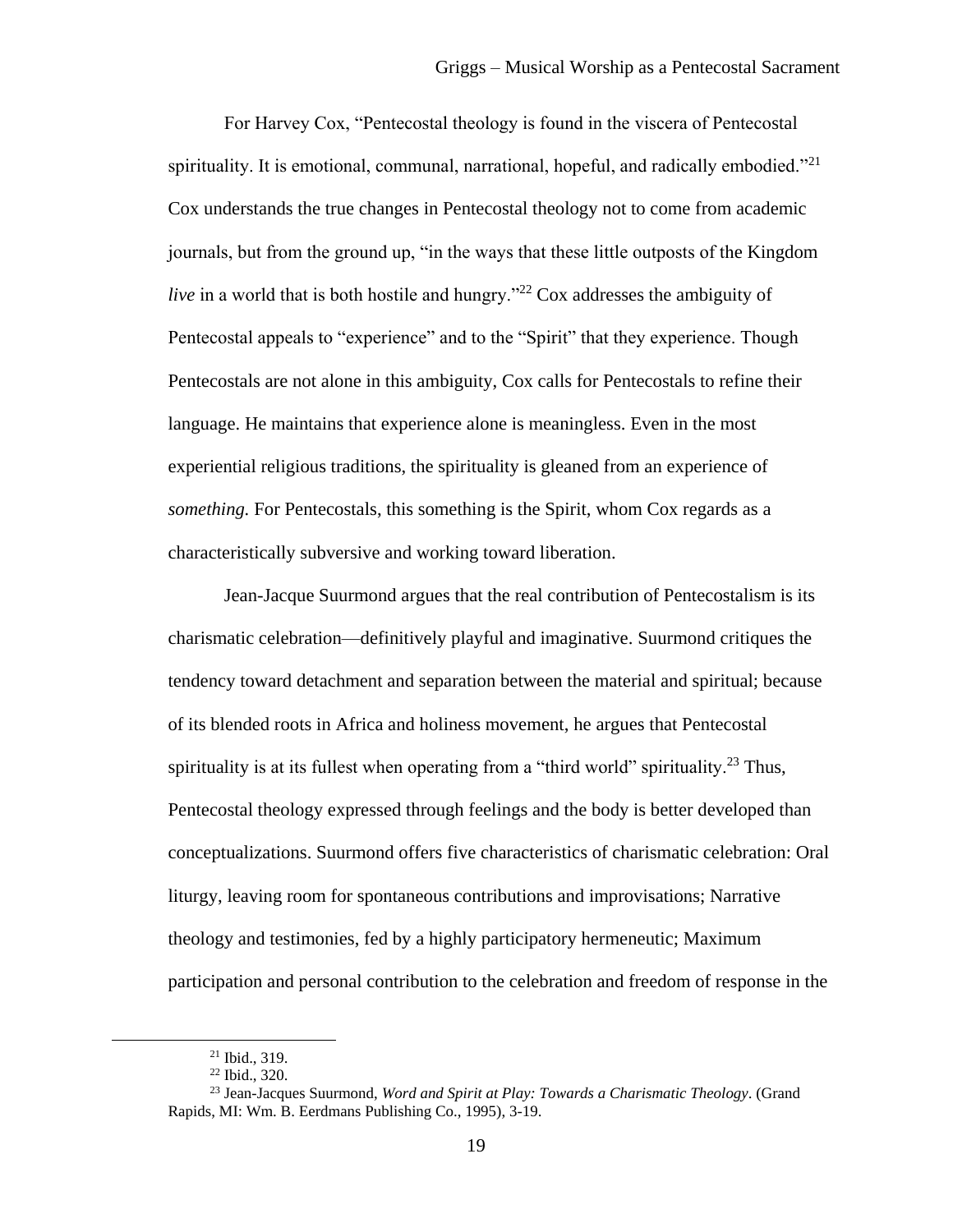laity; Intuitive communication in the form of dreams and visions, which liberate the power of the imagination and can lead to liberation in the social sphere; and the experience of body and spirit as one whole.

While the conviction of Archer, Land, and others is that Pentecostalism is distinct from other traditions, this is not always so in practice. Suurmond argues that the interiorization (the tendency toward individualism) of the Pentecostal experience leads to the passive acceptance of the *status quo;* he advocates for a strong theology of liberation to be at the heart of Pentecostalism. At the start of the movement, Suurmond identifies glossolalia as a unifying sign for people which "transcended the barriers of language"  $^{24}$ and broke down the walls between races, sexes, and nationalities. Because of this, the character of the revival was distinctly interracial. Yet contemporary Pentecostalism has since been influenced by Evangelical fundamentalism, and the tendency toward middleclass respectability has banished the third-world spirituality that was once the heart and life of Pentecostalism. This has left many Pentecostal communities looking no different than the typical white, Protestant community, causing a definitive split between Pentecostals into a black branch and a white branch.<sup>25</sup>

Cox too notes a discrepancy between historical Pentecostal eschatological expectations, which served as the central hope empowering their worship and witness, and the modern Pentecostal churches he visited in which this eschatological fire seemed "dampened."<sup>26</sup> It seems that clear differences exist between early Pentecostalism and

 $24$  Ibid., 6.

<sup>25</sup> Ibid., 3-19.

<sup>26</sup> Cox, *Fire from Heaven*, 317.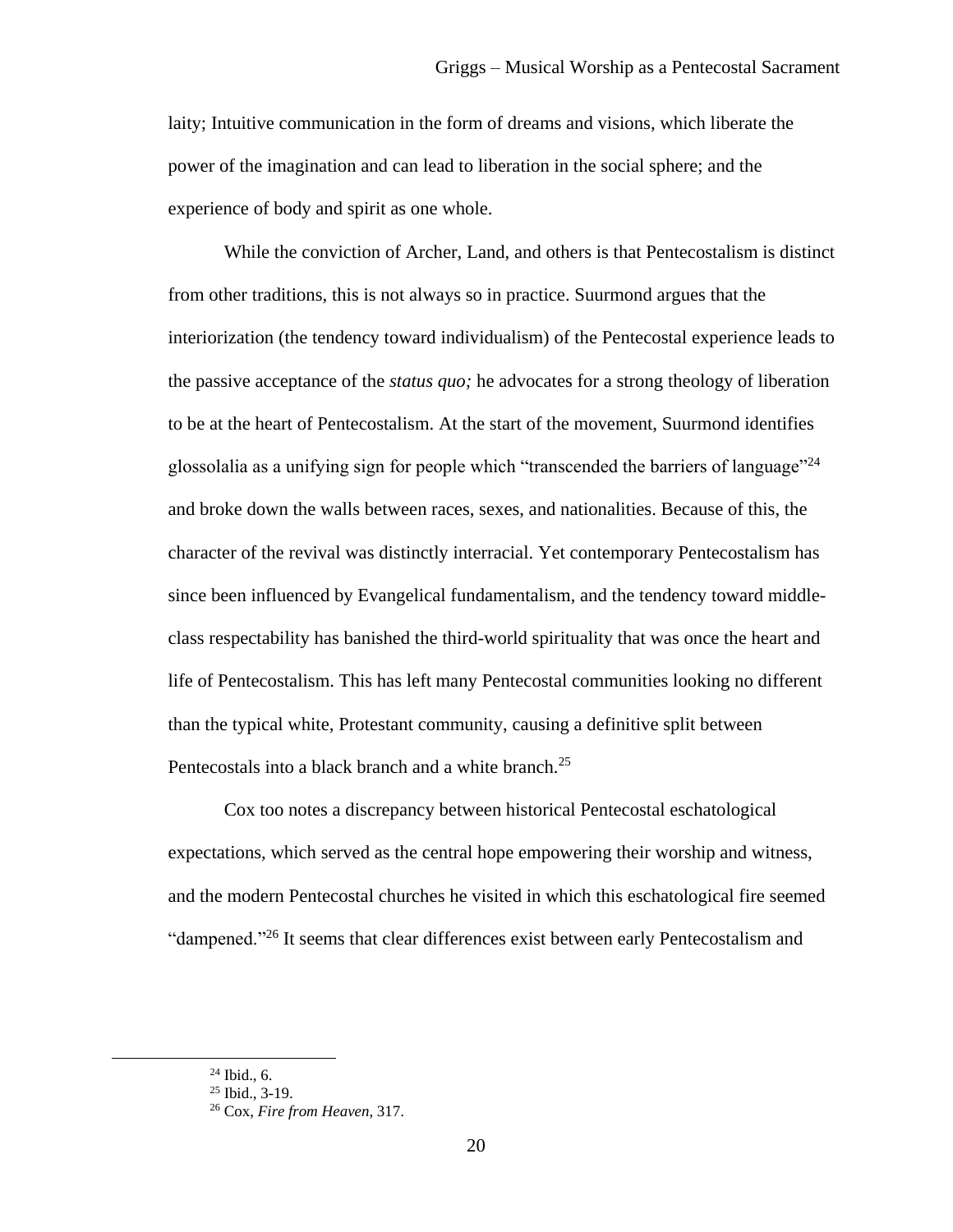contemporary Pentecostalism. Thus, it is imperative to assess both historical and contemporary concerns to faithfully craft a Pentecostal theology.

It is clear that Pentecostalism must be seen as distinct from other traditions, but what makes it distinct is still debated. It seems unwise to elevate one aspect of Pentecostal thought and practice as *the* distinctive. Instead, Pentecostalism's rich and diverse spirituality—especially its soteriology and worship—has much to offer in ecumenical discussion. For the benefit of such discussion, this review will now assess the articulations of a Pentecostal theology of worship.

#### <span id="page-21-0"></span>*II. Liturgy and Sacramental Experience in Pentecostalism*

Historically, Pentecostals have been ambivalent towards the language of ritual within their spirituality, but their worship is far more ritualized and liturgical than they recognize.<sup>27</sup> In fact, ritual is an indispensable component of Pentecostal spirituality.<sup>28</sup> Contemporary Pentecostal theologians have grown substantially more comfortable with understanding Pentecostalism as having a form of liturgy, or at least the use of such language to discuss congregational practice. Furthermore, it is important to This portion of the review will assess the benefits of using a liturgical framework to articulate a Pentecostal theology of worship and the sacraments.

<sup>27</sup> Frank D. Macchia, *Baptized in the Spirit: A Global Pentecostal Theology*, (Grand Rapids, MI: Zondervan, 2006), 247.

<sup>28</sup> Daniel E. Albrecht, *Rites in the Spirit: A Ritual Approach to Pentecostal/charismatic Spirituality (Journal of Pentecostal Theology Supplement)* (Sheffield: Sheffield Academic Press, 1999), 21, 23; See also, James K. A. Smith, *Desiring the Kingdom: Worship, Worldview, and Cultural Formation* (Grand Rapids, MI: Baker, 2009), 152; Wolfgang Vondey, *Beyond Pentecostalism: the Crisis of Global Christianity and the Renewal of the Theological Agenda* (Grand Rapids, MI: Wm. B. Eerdmans Publishing Co., 2010), 109-131; and Dale M. Coulter "The Whole Gospel for the Whole Person: Ontology, Affectivity, and Sacramentality." *Pneuma: The Journal of the Society for Pentecostal Studies* 35, no. 2 (Brill Publishers, September 2013): 157-161.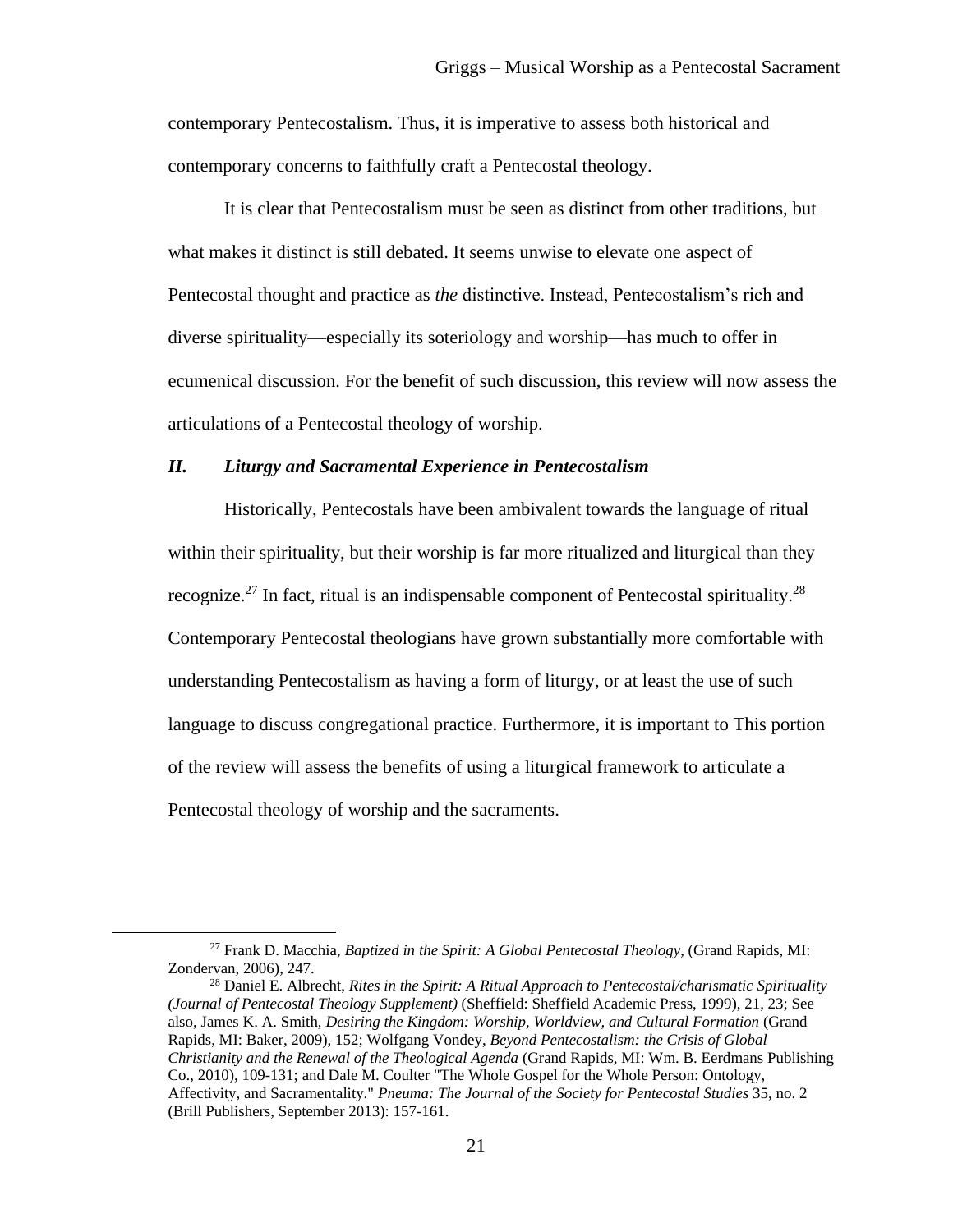In an effort to describe, critically analyze, and constructively interpret Pentecostal spirituality and experience, Daniel Albrecht conducted a socio-scientific study in ritology. Since Pentecostal worship rites are "manifestations of a lived faith," and "reflect the inherent spirituality of Pentecostal worshippers," Albrecht sought to sociologically engage and theologically interpret these actions in the midst of Pentecostal worship rituals, focusing on the symbolic-expressive behavior of three Pentecostal/Charismatic communities.<sup>29</sup> Albrecht's theological interpretation draws from data collected over two years from three Northern California congregations. Although Albrecht's summation is only a case study amidst a vast and globalized tradition of Christianity, his study provides useful tools and insights for interpreting Pentecostal worship. He explains Pentecostal rituals as "embodied affections…characterized by a playful, expressive, spontaneous and free sensibility." These rituals are a "dynamic phenomenon" with a sensibility of improvisation cultivating openness to the work of the Holy Spirit.<sup>30</sup> For Albrecht, these rites function both as offering and as dramatization of the Pentecostal experience of God. Albrecht identifies four qualities of Pentecostal spirituality under the category of "experience of God," and provides a useful theological framework for understanding Pentecostal spirituality through worship and praxis.<sup>31</sup>

Wolfgang Vondey asserts that the notion that Pentecostalism possesses no liturgy at all is "a judgment uncritically accepted by many Pentecostals."<sup>32</sup> Vondey believes the crisis of Global Christianity to be a crisis of liturgy, and he sees the implicit liturgy of

<sup>29</sup> Daniel Albrecht, *Rites in the Spirit: A Ritual Approach to Pentecostal/Charismatic Spirituality,* Sheffield: Sheffield Academic Press, 1999), 21-26.

<sup>30</sup> Ibid., 189-199.

<sup>31</sup> Ibid., 237-251.

<sup>32</sup> Ibid.*,* 129.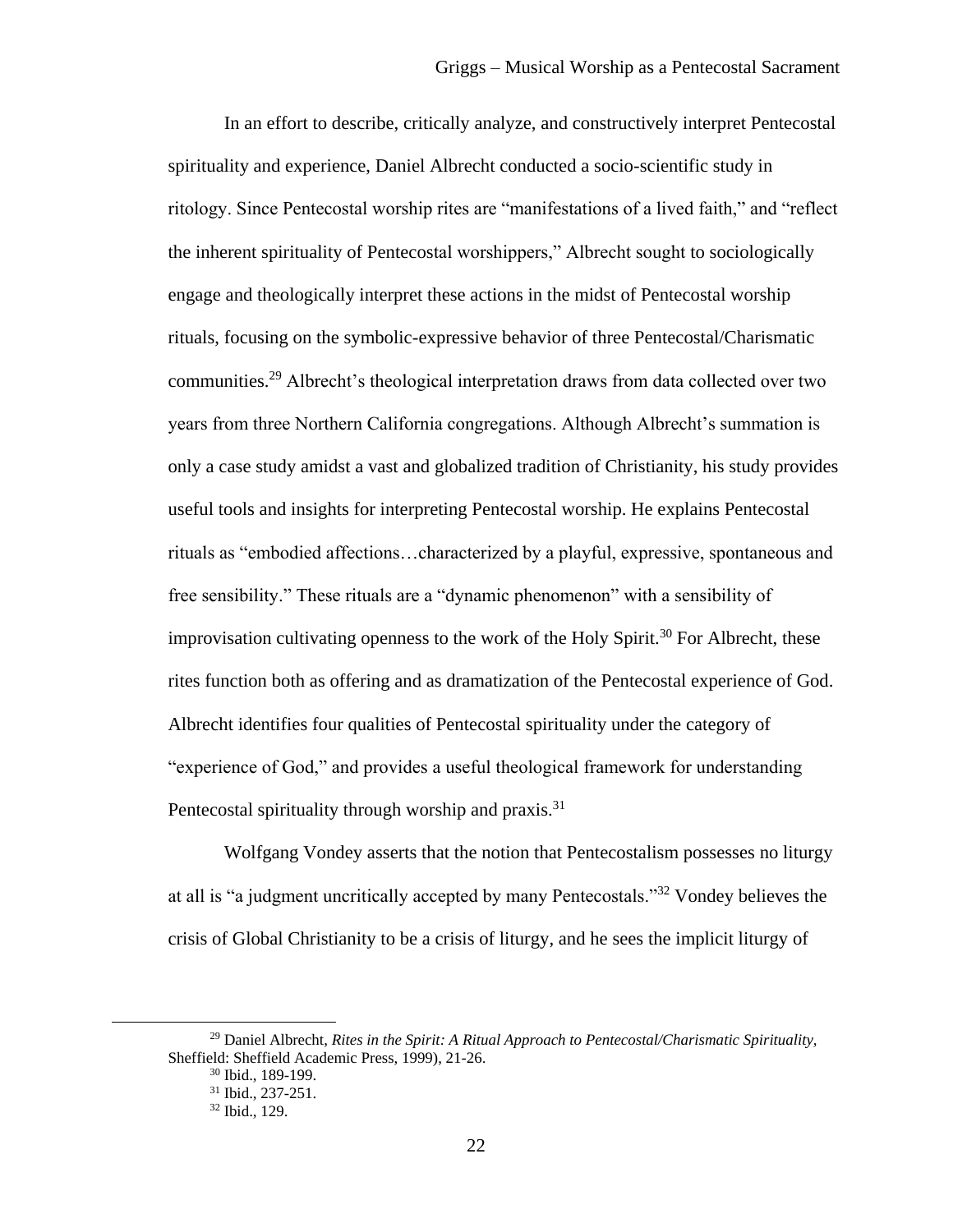playful imagination in Pentecostalism as salvific for this crisis.<sup>33</sup> He argues that a liturgical articulation of Pentecostal spirituality is foundational to global theological reorientation precisely because of the liturgy's unconventional qualities, which point "beyond the structural notions of the Christian praxis that resist improvisation, imagination, and creativity."<sup>34</sup> According to Vondey, the first step in confronting the liturgical crisis has already been taken: acknowledging the liturgical framework of Pentecostalism, but contrasting it to the structural environment of the established traditions. Over against a "conceptually fixed, written, priest-centered, and performanceoriented framework of sacramental celebration," Pentecostal liturgy emerged as a "destructuralizing, flexible, oral, participation-centered, and pneumatologically oriented 'open arrangement' of worship, prayer, and praise."<sup>35</sup> The causes of such a liturgy were multifaceted. The early Pentecostal liturgy was shaped in part by African roots in a sociocultural context of slavery in North America, expressing the religious impulses of the camp meetings of the Holiness movement, and transformed by migration and urbanization.<sup>36</sup> Born out of slavery, the eschatological expectation and pneumatological reality in the worship of the early Pentecostals provided a safe place for congregants from the outside world. These services employed an array of kinesthetic responses born out of a sense of spiritual liberty. "For the African slaves, ritual action was not a 'work' of the people but the freedom from compulsion, exploitation, duty, and performance…Worship meant enthusiasm, life, and freedom – liturgy as play."<sup>37</sup> Vondey sees the liturgy as the

<sup>33</sup> Wolfgang Vondey, *Beyond Pentecostalism: The Crisis of Global Christianity and the Renewal of the Theological Agenda* (Grand Rapids, MI: Wm. B. Eerdmans Publishing Co., 2010)*,* 109-140.

<sup>34</sup> Ibid., 109.

<sup>35</sup> Ibid., 128.

<sup>36</sup> Ibid., 128. See also Hollenweger, *The Pentecostals.*

<sup>37</sup> Ibid., 121.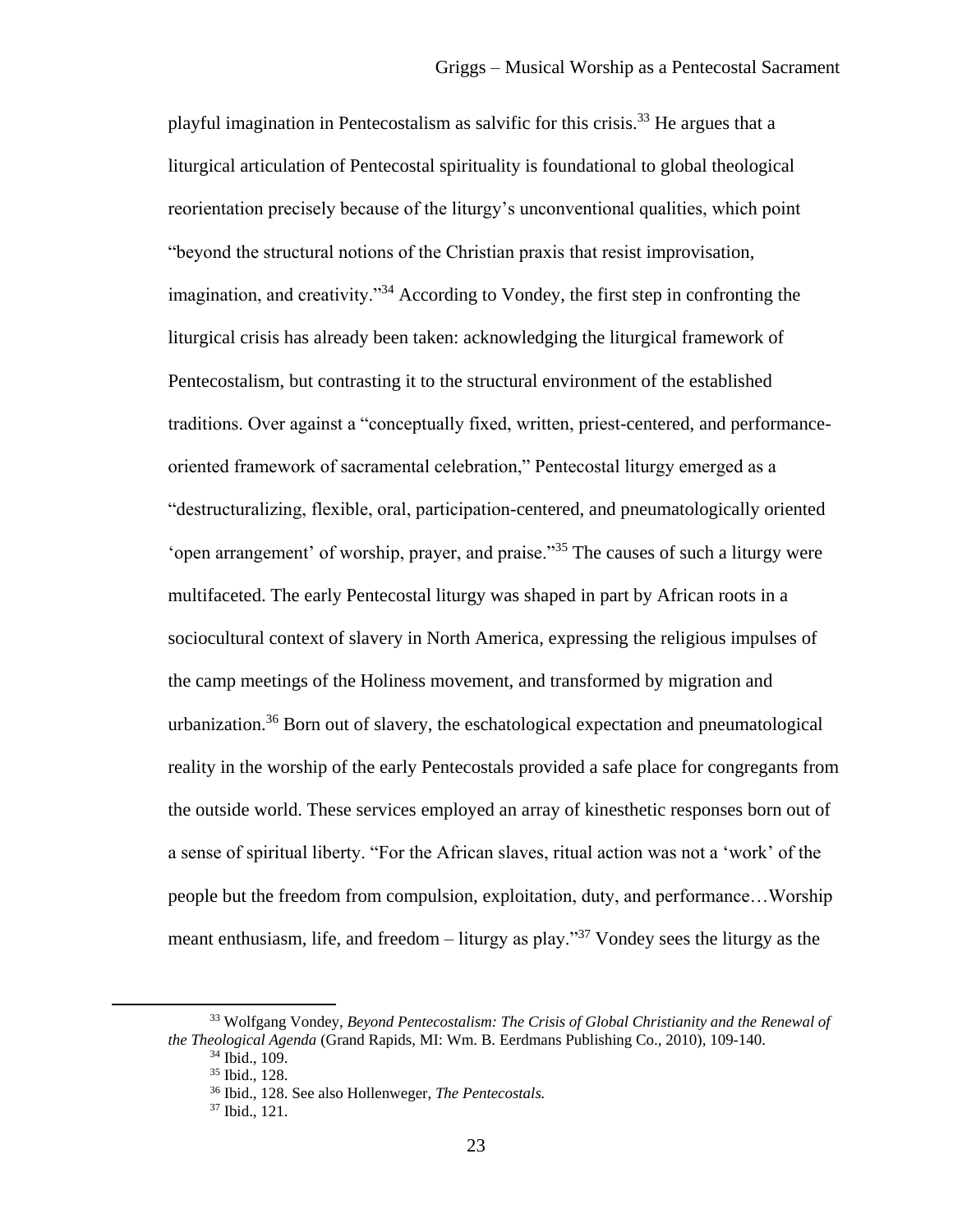structure for sacred play. For Vondey, "The liturgy is not the *product* of the church; on the contrary, as a vehicle of the imagination, the liturgy creates the life of faith.<sup>338</sup>

In "Worship in the Spirit: Pentecostal Perspectives on Liturgical Theology and Praxis," Johnathan Alvarado<sup>39</sup> addresses Pentecostal spirit-filled worship. He advocates a blended format of free form and sacred ritual. He begins with a treatment on Christocentric ecclesiology. The narrative centrality of the people of God is crucial to a Pentecostal theology of worship. Alvarado hints at a sacramental understanding of the church when he discusses "how the church expresses the purposes of God in the earth and becomes the answer to the questions of humanity."<sup>40</sup> The church is empowered by the Spirit in its expression of Jesus. Spirit-led worship includes the concept of play and free worship. As a "vibrant and moving encounter with the divine,"<sup>41</sup> Pentecostal worship is transformational and spiritually formative as a catechizing event into the central tenets of the faith. Thus, Alvarado presents spirit-filled worship as a didactic learning process and the congregation as a learning community. In agreement with Vondey's critique of worshipful performance, Alvarado contends that the approach of seeing worship as "an audience of one" impoverishes the worshiping community from an active, loving God who participates in the service and facilitates true communion between the worshipers and God. Thus, he calls for the imaginative use of liturgical elements in the worship service which reflect the activity of the Spirit of God.

<sup>38</sup> Ibid., 110.

<sup>&</sup>lt;sup>39</sup> Alvarado, Johnathan E. "Worship in the Spirit: Pentecostal Perspectives on Liturgical Theology and Praxis." *Journal of Pentecostal Theology* 21, no. 1 (April 2012): 135-151. <sup>40</sup> Ibid., 137.

<sup>41</sup> Ibid., 139.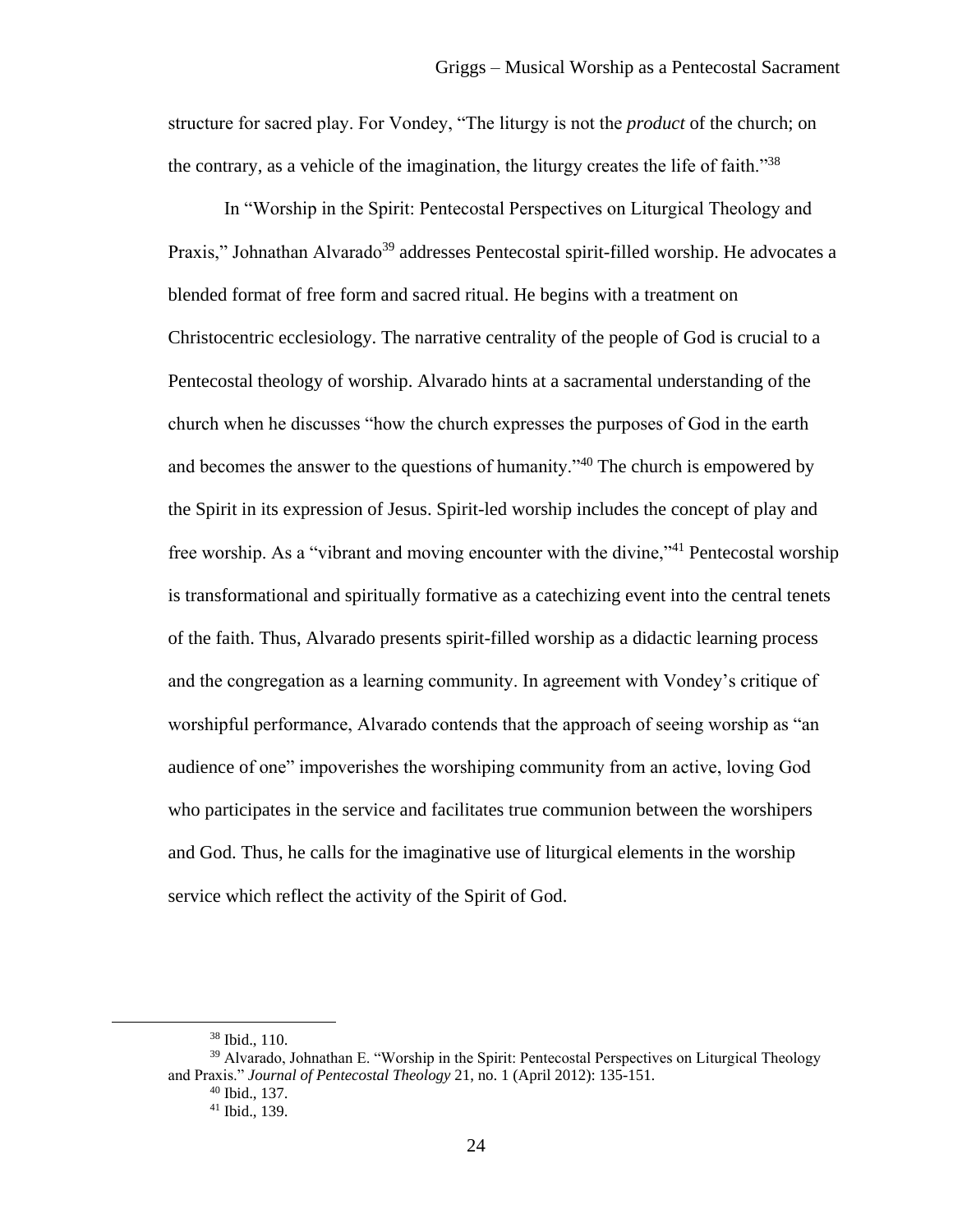Daniela C. Augustine sees this Pentecostal liturgy as fundamentally doxological and eucharistic.<sup>42</sup> As the means of communion between God and creation, the church unveils the liturgical and sacramental nature of the world. At Pentecost, the church became the body of Christ, empowered by the Holy Spirit to do the Father's will. Augustine understands worship to be "the liturgical anamnesis of the Church's transformational/transfiguring encounter with the divine presence, and as such is witness to, as well as proclamation and depiction of God's ongoing redemptive and renewing action upon and on behalf of his people and the rest of creation."<sup>43</sup> In this way, worship allows us to reenact the story of God. Augustine sees the church as a sacrament, and the whole liturgy as reflective of sacramental participation in anamnesis. For Augustine,

Liturgical anamnesis is not just a mental recollection of past events, but both their enacted likeness as well as the re-experiencing anew of what is being remembered…Through the Holy Spirit, the living memory of the faith community becomes a mystical, trans-generational, pneumatic participation in the remembered events.<sup>44</sup>

The language of ritual and liturgy has proven to be helpful for articulating a Pentecostal theology of worship. Perspectives of the components and processes of this liturgy vary; some have advocated for a fundamental understanding of Pentecostal liturgy as play, while others see it as performative dramatization of the biblical narrative. However, consensus rests in the liturgy's spontaneous and destabilizing nature, openness to the liberation and direction of the Holy Spirit, and ultimate goal of experiencing the divine in a real way.

<sup>42</sup> Daniela C. Augustine "Liturgy, Theosis, and the Renewal of the Word" in *Toward a Theology of Pentecostal Worship,* Ed. Lee Roy Marten, (Cleveland, TN: CPT Press, 2016), 165-185.

<sup>43</sup> Ibid., 165-166.

<sup>44</sup> Ibid., 166.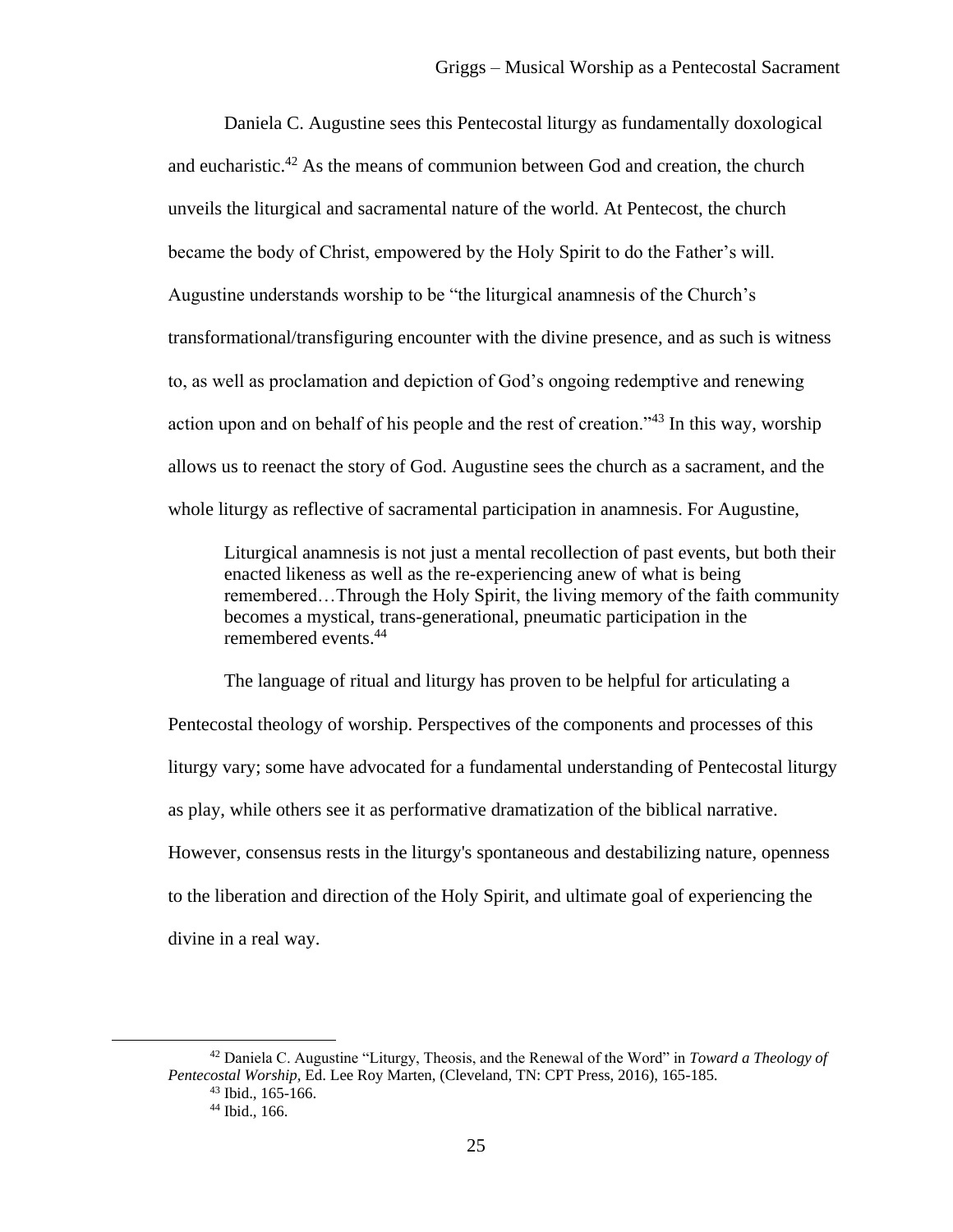As Cox has readily observed, the language of experiencing God among Pentecostals is ubiquitous, but often ambiguously defined. This is common in other Christian traditions as well. In his dissertation entitled "Encountering the Spirit: Mediated Experience of God in Theological Context," Peter D. Neumann examines the culturallinguistic character of experience, noting a growing consensus among contemporary (non-Pentecostal) theologians that experience must be acknowledged as mediated through "the horizons of specific linguistic, cultural and historical situations in which humans find themselves."<sup>45</sup> Neumann employs George P. Schner's continuum to locate the various appeals to experience as they function in contemporary theology. He is concerned with a Christian theology of experience which values a pneumatological "mediated immediacy" of God's presence, in which "God is being experienced directly, but not uninterpretatively." For Neumann, "Experience is an authoritative means by which God is known and the divine will revealed; it thus holds epistemological value, and at times holds primacy over theology and doctrine."<sup>46</sup> Given the ecumenical dimensions of current Pentecostal theology, a discussion of the sacraments within the Pentecostal experience has much to offer. But attempts at constructing a Pentecostal theology of the sacraments must first understand how Pentecostals interpret their experiences.

#### <span id="page-26-0"></span>*III. Sacraments and the Pentecostal Via Salutis*

While Pentecostals have a strong sense of personal responsibility in their faith, Pentecostal spirituality is heavily communal and grounded in a shared sense of identity.

<sup>45</sup> Peter D. Neumann, "Encountering the Spirit: Pentecostal Mediated Experience of God in Theological Context." (PhD diss., University of St. Michael's College, 2010), 32.

 $46$  Ibid., 109.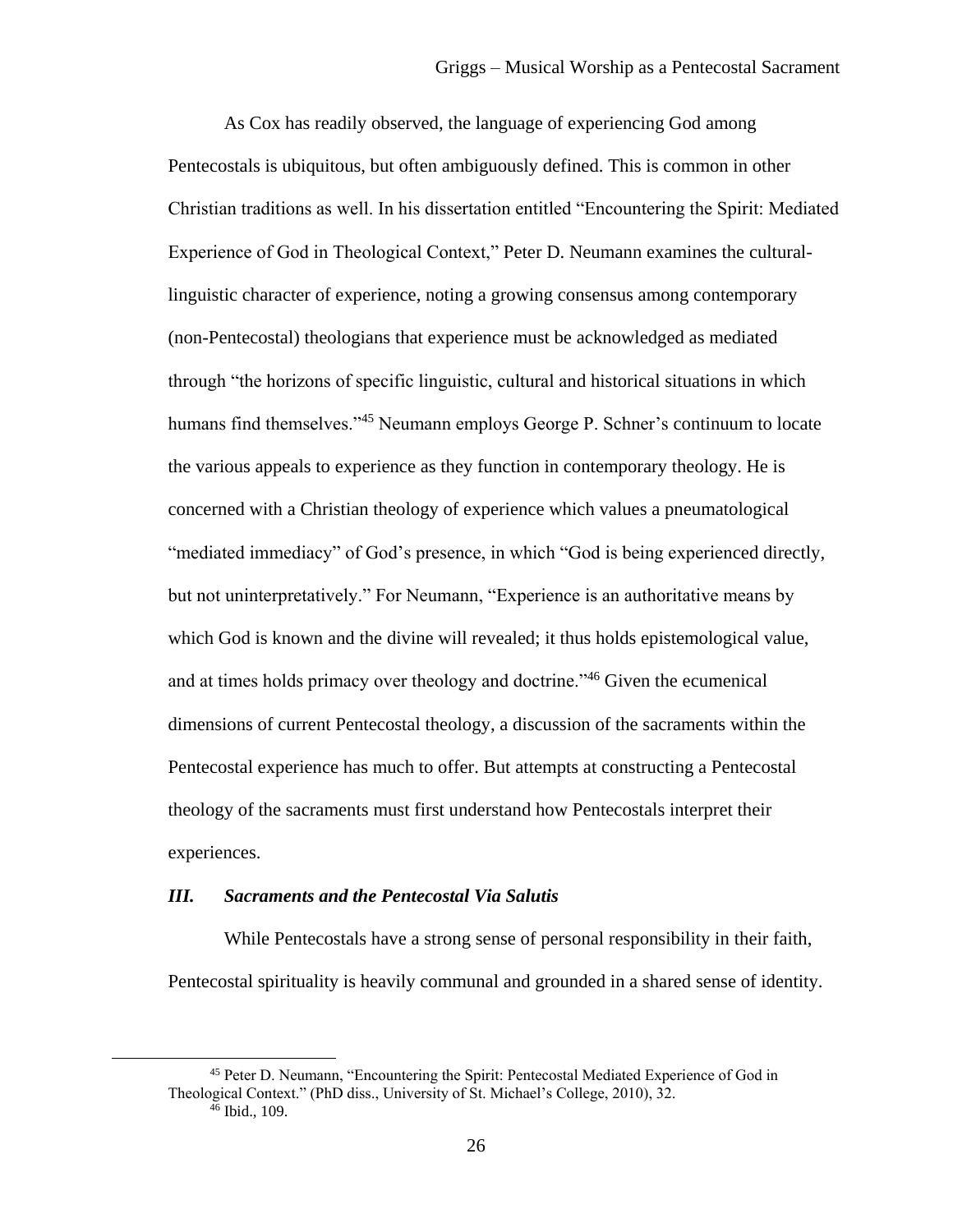A common thread for Pentecostals is a distinct soteriology made robust by their understanding of Spirit Baptism and Christology.<sup>47</sup> For Pentecostals, this soteriology is about a path, rather than a formulaic order; redemption, sanctification, and spirit baptism are "sources of continuing direction,"—a *via salutis,* rather than an *ordo salutis*. <sup>48</sup> In this section of the review, I will assess varying frameworks for understanding the significance of sacraments within Pentecostal soteriology.

In light of studies by Amos Yong, Frank Macchia, and Simon Chan, Monte Lee Rice advocates a multi-dimensional, experiential soteriology as the theological center of Pentecostalism, represented by a contemporary model that he calls the "Pentecostal Triple Way (PTW)."<sup>49</sup> It employs a narratological and constructivist methodology to identify the Pentecostal *via salutis* as a "lifelong spiraling rhythm" of redeeming, sanctifying, and missionally empowering processes along a journey toward *theosis*. Rice offers a synthesis of previous scholarship, retrieving their observations while challenging their conclusions. His integration of constructivist psychotherapy and narrative theology into a synthesis of Pentecostal scholarship is sharply evaluative and historically grounded. Furthermore, his model logically synthesizes Pentecostal soteriology and provides a Trinitarian framework for understanding the Pentecostal experience, paving the way for further narratological integration. Rice then translates his model to describe congregational experiences of worship. The PTW presents a useful framework for discussing Pentecostal soteriology.

 $47$  Narratology is an important consideration when discussing Pentecostal hermeneutical strategies, soteriology, spirituality, and communal dialogues. See Archer, *A Pentecostal Hermeneutic,* 128-135. <sup>48</sup> Monte Lee Rice, "The Pentecostal Triple Way: An Ecumenical Model of the Pentecostal *Via* 

*Salutis* and Soteriological Experience," in *A Future for Holiness: Pentecostal Explorations,* Edited by Lee Roy Martin. (Cleveland: CPT Press, 2013), 145-150.

<sup>49</sup> Ibid., 145-170.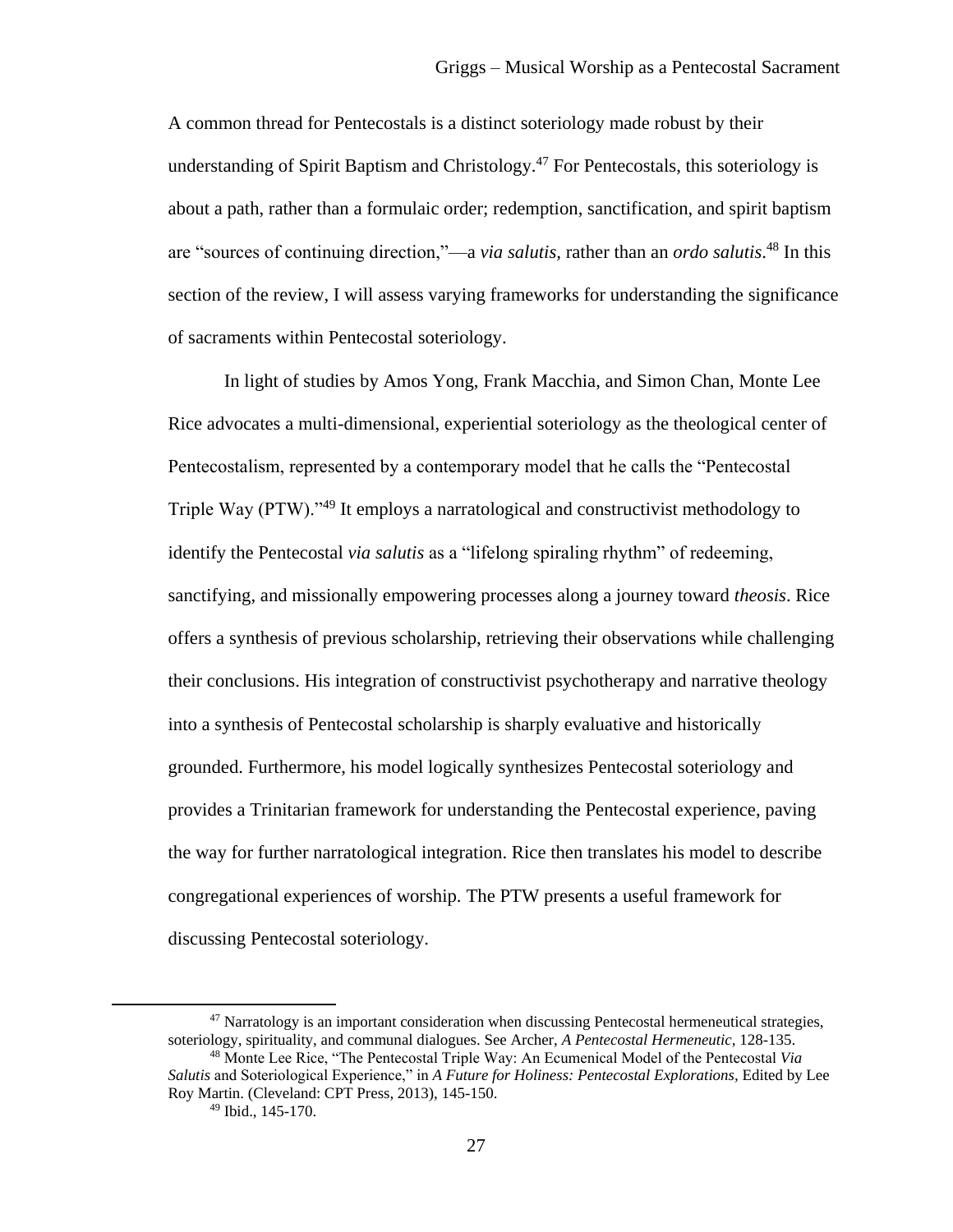Historically, Pentecostals have understood their soteriology through personal and communal testimony, expressed most commonly with three-stepped salvation narratives. In *Heaven Below,* Grant Wacker examines these early Pentecostal testimonies, noting that the vast majority reflected a dramatic "before-and-after" narrative in which the believers transitioned from "darkness unto light."<sup>50</sup> The multifaceted nature of these salvific processes (salvation, sanctification, spirit baptism) was, however, often blurred together. According to Wacker, Pentecostal stories were "chest-thumping declarations" which revealed assurance of salvation and evidence of spiritual power. The Pentecostal experience allegedly brought mundane and extra-mundane benefits to believers' lives, serving practical functions and strengthening personal and collective identity. Testimonies reported physical invigoration and betterment of daily life, divine healings (testimonies which, according to Wacker, tallied in the thousands), and deliverance from addictions and racism. Of course, participants still faced many problems following their transformational experiences, and Wacker warns against "sentimentalizing" these testimonies. However, he is quick to note the powerful communal and narrative coping methods they revival provided for worshipful participants.

In order to understand the mediated experience of God in Pentecostalism, Neumann views pneumatic encounter through the lens of Pentecostal worship.<sup>51</sup> Employing Daniel Albrecht's socio-theological framework in *Rites in the Spirit*, Neumann sees the Pentecostal experience of God as mystical and supernatural, as communal, as empowerment for mission, and as creativity. He then examines three major players within Pentecostal scholarship that are revisioning Pentecostal appeals to

<sup>50</sup> Wacker, *Heaven Below,* 58-69.

<sup>51</sup> Ibid., 107-165.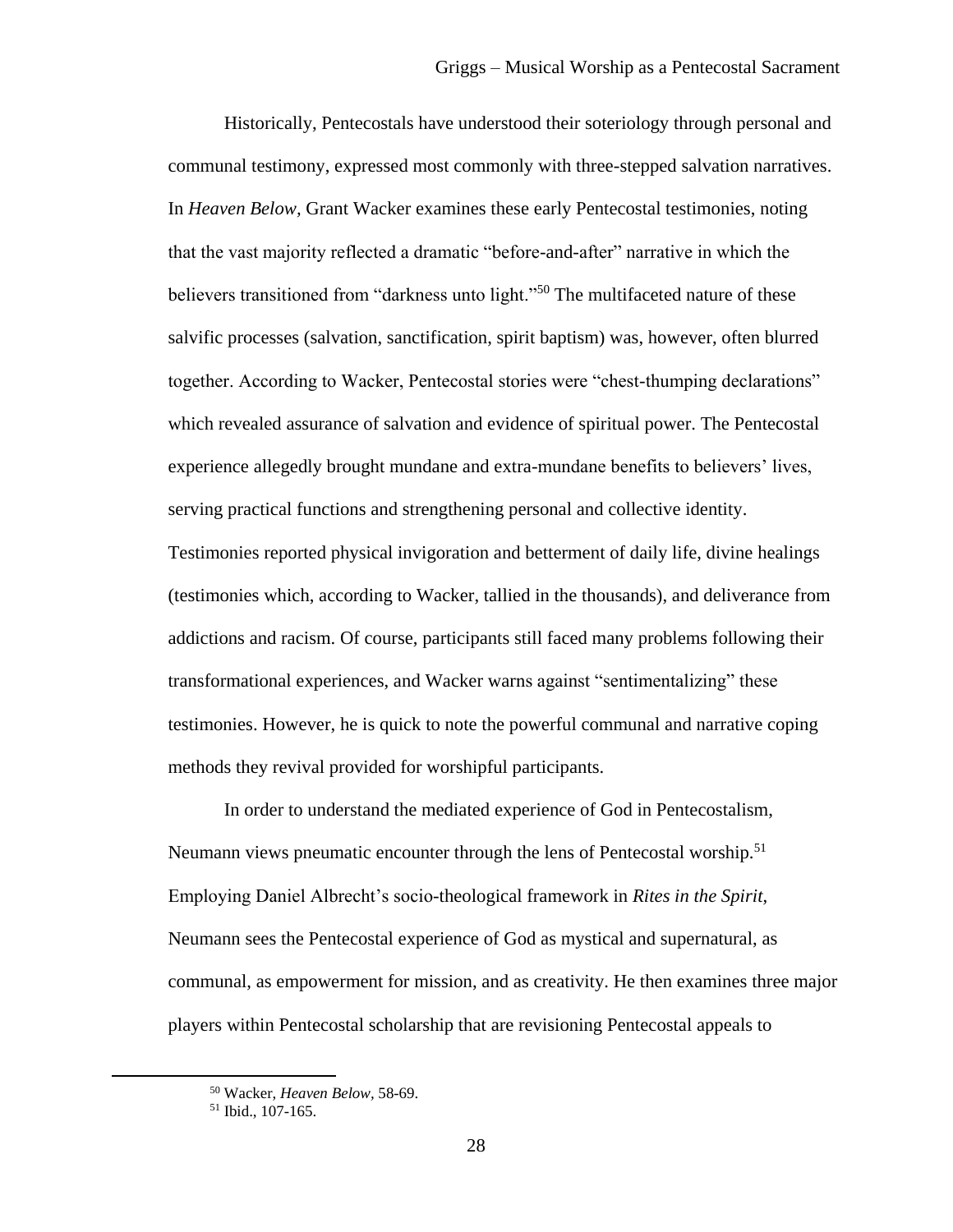experience, appropriated in the mediated experience of scripture, tradition, and reason. According to Neumann, the work of Frank Macchia, Simon Chan, and Amos Yong shows a "growing openness to a mediated concept of experience of the Spirit," evidencing Pentecostalism's theological maturation. When it comes to the specific actions which mediate experience of God, Neumann is quick to avoid reductionism to the two traditional experiences, conversion and subsequent spirit baptism. Neumann holds that truly "Pentecostal" experience must involve immediacy, the sense of direct encounter with God, thus "A mature Pentecostal theology, then, needs to acknowledge the ways in which experience of God is mediated, while simultaneously upholding the belief in the immediacy (or directness) of encounter with God."<sup>52</sup> This enforces the need for an acute theology of the sacraments, which by definition are mediating actions for experiencing God's grace.

Dale Coulter also advocates for such a mediated experience in Pentecostal sacramentality. In a paper for the 2013 annual meeting of the Society for Pentecostal Studies, Coulter reminds Pentecostals of the importance of sacraments both as vehicles of grace and as deeper transformation in the conscientization of the spirit's movement in the heart.<sup>53</sup> Coulter explains the importance of the reciprocity and interconnectedness of ontology, affectivity, and sacramentality within Pentecostalism. Coulter is concerned with habituating the ontological reshaping of orthopathy, referring to this as "affective transformation."<sup>54</sup> For Coulter, passion, belief, and action are interconnected. Human

<sup>52</sup> Ibid., 166.

<sup>53</sup> Dale M. Coulter, "The Whole Gospel for the Whole Person: Ontology, Affectivity, and Sacramentality," *Pneuma: The Journal of the Society for Pentecostal Studies* 35, no. 2 (September 2013): 157-161.

<sup>54</sup> Ibid., 159-160.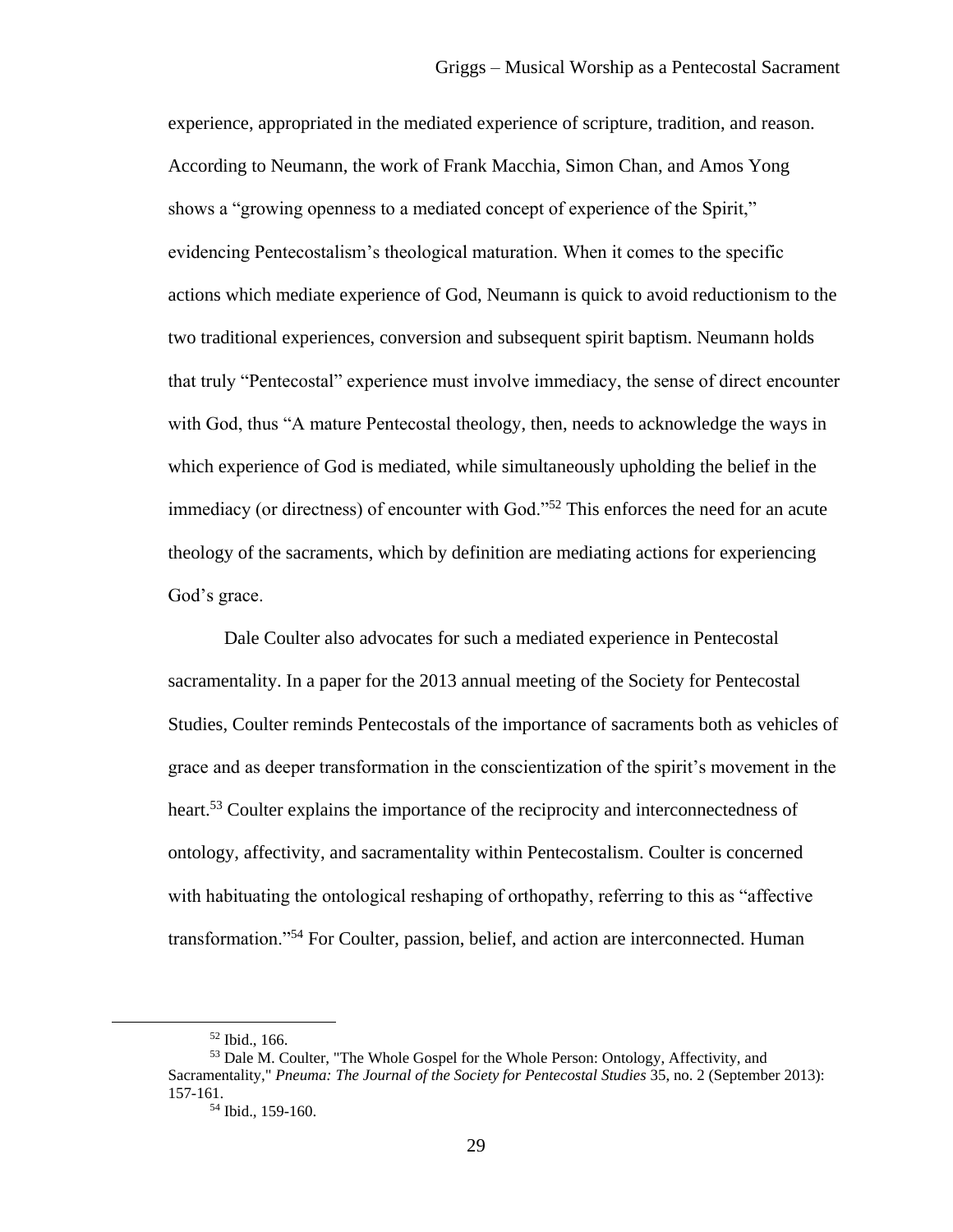nature is fundamentally developmental, and since affections are linked to objects, we need actions which help to habituate affective movement. Coulter understands sacramental action to shape emergent conscientization in the life of a believer. For Coulter, ongoing moments of crisis in the Christian faith are fundamentally sacramental, and thus shape our affections and, in turn, transform our cognition. Since humans are socially embedded creatures, this transformation occurs both within individuals and the community of faith. Coulter's article is a pertinent synthesis of philosophical, theological, and psychological research. He succeeds in holding to the pneumatic mystery of sacramental transformation while beginning to identify the phenomenological process of that transformation as a reshaping of the affections.

For Archer, the "theological grid" which gives focus to the Pentecostal story is the Five-fold Gospel: Jesus Christ as Savior, Sanctifier, Healer, Spirit Baptizer, and Soon Coming King. This shared language and understanding of Christ "provides a firm interpretive lens for the fluid Pentecostal community and their reading of scripture."<sup>55</sup> Archer argues that these narrative convictions, rooted in the community, are crucial to Pentecostal hermeneutical strategies, because "the making and explaining of meaning is inherently communal."<sup>56</sup> Testimony is not the only significant narratological practice in Pentecostal spirituality. Archer has argued for an integration of sacraments into Pentecostalism's dynamically pneumatic narrative-praxis soteriology*.* <sup>57</sup> By linking sacraments with "ordinances," he identifies five Christocentric and Spirit-infused actions (water baptism, footwashing, *glossolalia*, anointing of oil, and the Lord's Supper) which

<sup>55</sup> Ibid., 137.

<sup>56</sup> Archer, *A Pentecostal Hermeneutic*, 131.

<sup>57</sup> See Archer's discussion of the Pentecostal *via salutis* and sacramental ordinances in *The Gospel Revisited,* 65-82.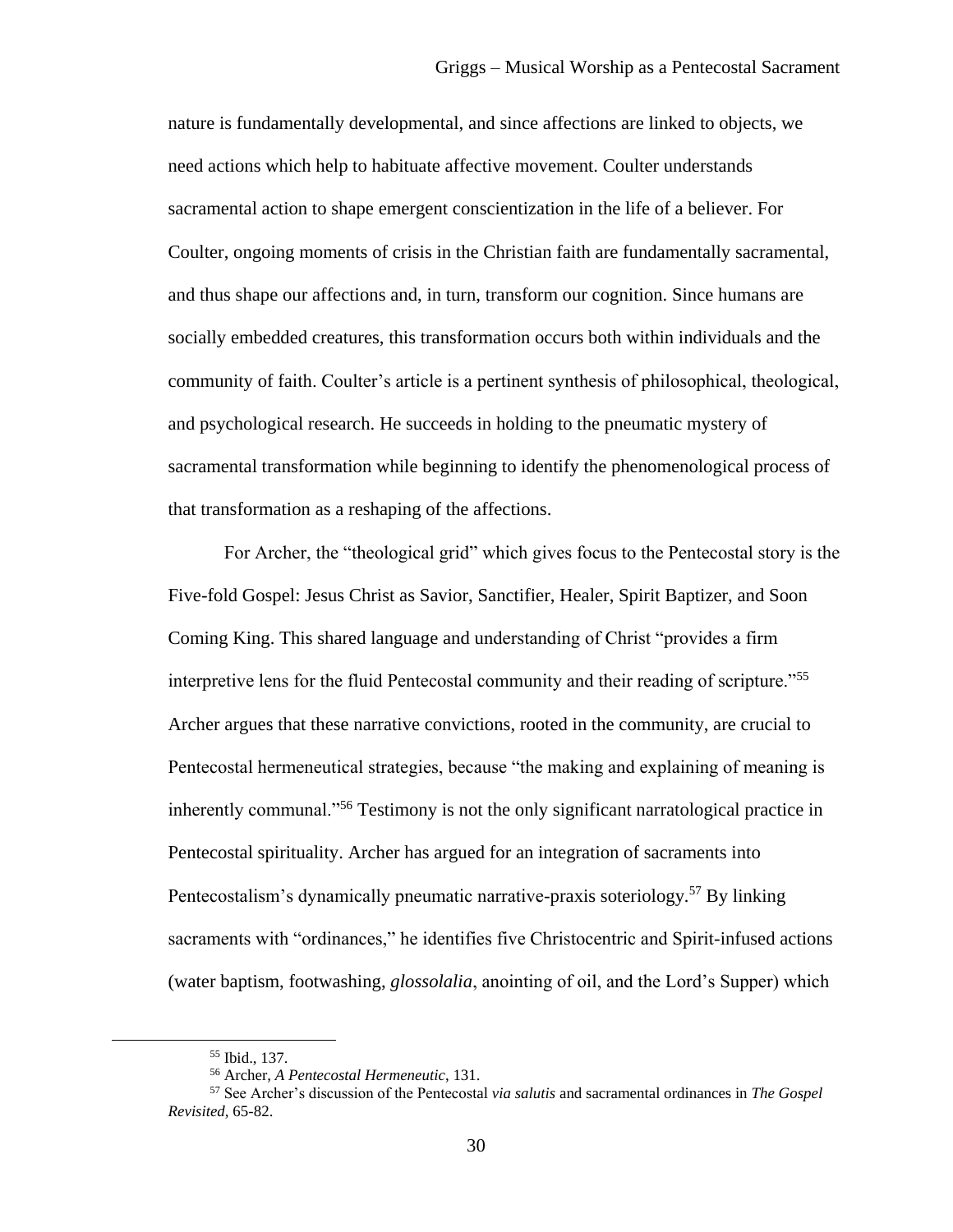engage and reflect the Fivefold Gospel (Jesus as Savior, Sanctifier, Spirit Baptizer, Healer, and Soon Coming King), explaining the ways in which they "nourish" a journey along the Pentecostal *via salutis*. Confronting disagreements and fears among some Pentecostals as to the grace-mediating power of these actions, Archer maintains that sacraments initiate redemptive participation in the divine life for the worshiping community.<sup>58</sup> Archer acts cohesively within the theological constraints he advises, demonstrating sacramental narrative-praxis that is both rooted in and enriched by the Fivefold Gospel, boasting sufficient Christocentricity and Pneumatological appreciation. Archer argues that a coherent and cohesive integration of the sacraments into Pentecostal theology must be grounded in the story of Jesus and narrative theology.<sup>59</sup>

Before delving into his own assertions toward a Pentecostal theology of the Lord's Supper, Chris Green offers an extensive review of literature analyzing the chronological progression of thought pertaining to the subject, ranging from 1932 to 2012. His conclusions are concise, offering cohesive construction of the subject. Green concludes that in the last decade there has been a "turn" to the sacraments in Pentecostal theology.<sup>60</sup> Some are concerned with integrating ecumenical perspectives, some primarily with developing a uniquely Pentecostal perspective. Some (Bond, Horton, Slay) insist that the rites are mere ordinances, while others (Chan, Yong, Biddy, Tomberlin) have put forward a sacramental view. All have eschewed a "magical" view of the sacraments, and most are careful to warn against the dangers of liturgical formalism and clericalism. All the reviewed theologians appeal to scripture for support of their positions. According to

<sup>58</sup> Ibid., 70.

<sup>59</sup> Ibid., 68.

<sup>60</sup> *Chris E. W. Green, Toward a Pentecostal Theology of the Lord's Supper: Foretasting the Kingdom*, (Cleveland, TN: CPT Press, 2012).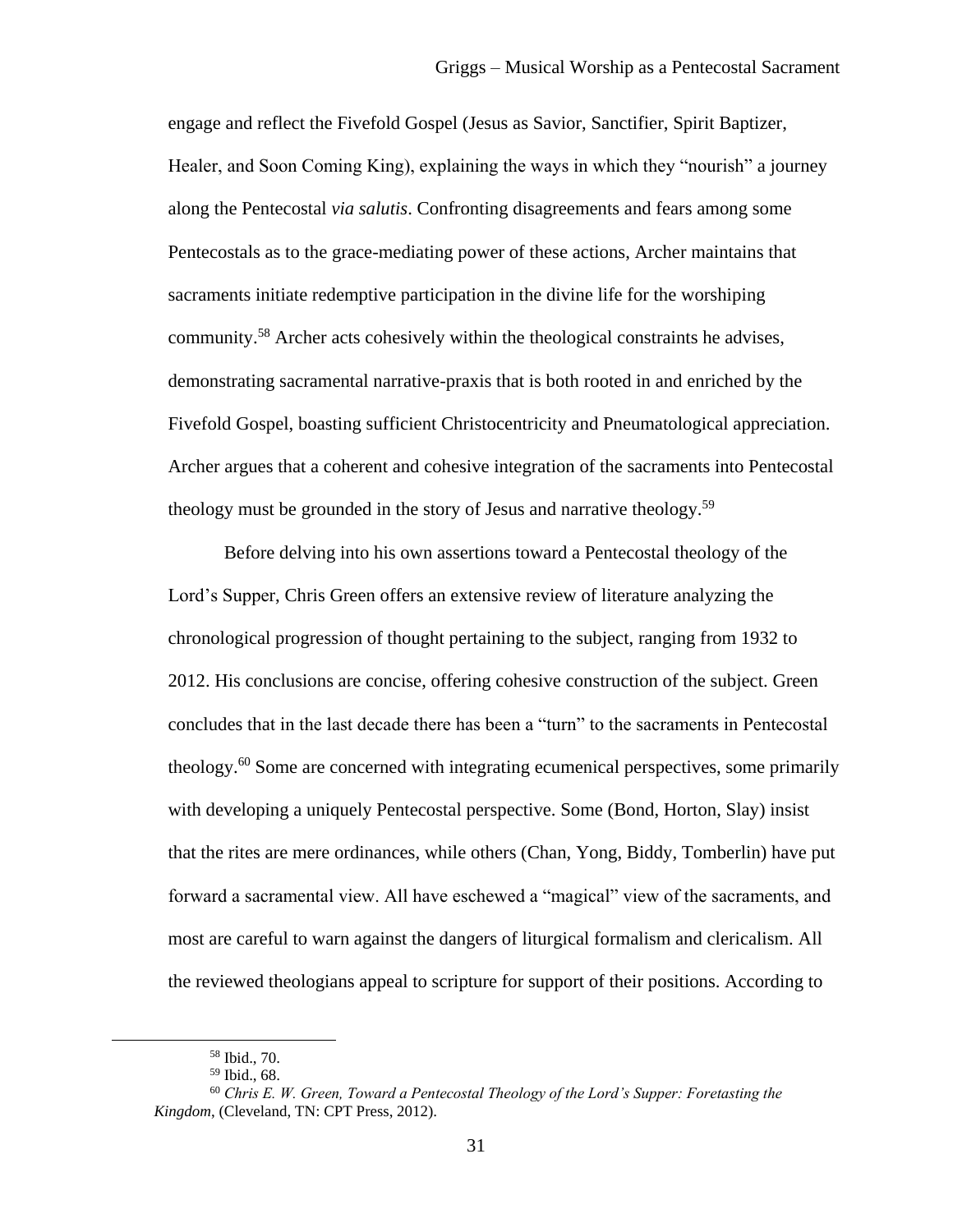Green, "differences in theological method seem to determine differences in opinion among Pentecostals on the purpose and meaning of sacraments."<sup>61</sup> Those who argue for non-sacramentalism do so on presumed biblical and pastoral grounds, while those who advocate a robust sacramental view do so by looking at church history and historical Christian practice as well as from scriptures.

Unlike Green's assessment, Vondey rejects sacramental language because it is not expansive enough for Pentecostal theology. For Vondey, the transition into a semiotic role of tongues as a "sign" of Spirit baptism was not an expression of the creative Pentecostal imagination, but a product of the limited conceptual-linguistic framework of the established theological traditions.<sup>62</sup> Vondey notes that early Pentecostals understood Spirit baptism as an image rather than a theological concept, created from biblical imagery in order to articulate the significance of tongues and the charismata and to contain the Pentecostal story, reflecting personal experience and their understanding of divine self-disclosure. There was little need to explain Spirit baptism because it was experienced in terms of power, joy, and glory that transcended the bonds of conceptualization, formalization, and rationalization.<sup>63</sup> Thus Vondey sees a sacramental articulation of tongues as limiting the Pentecostal story and imagination. Vondey's concerns are not unmerited, but they fail to recognize the semiotic capacity of sacramental language, particularly regarding its pneumatology.

Noting the discomfort most Pentecostals have with the term "sacrament," Frank Macchia sets out to redeem the term for Pentecostal use, overcoming critiques of

<sup>61</sup> Green, *Toward a Pentecostal Theology of the Lord's Supper*, 73.

<sup>62</sup> Vondey, *Beyond Pentecostalism*, 16-46.

<sup>63</sup> Ibid., 33.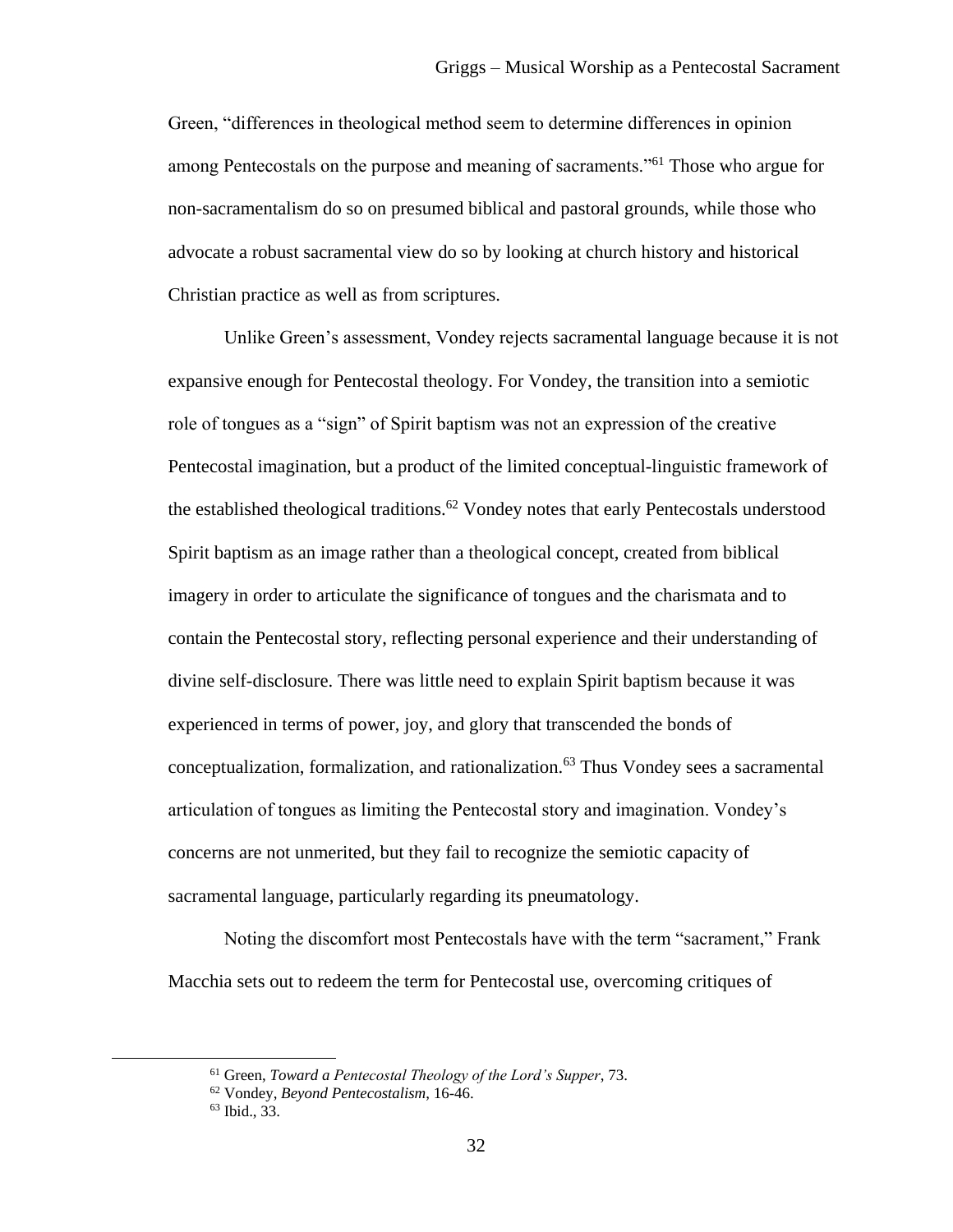Reformed theology and aged wariness of Catholicism.<sup>64</sup> Macchia analyzes recent trends within Catholic theologian's sacramental definitions—more agreeable with Pentecostal spirituality because of their incorporation of the dynamic and personal experience of God's presence. Adopting much of his sacramental understanding from Paul Tillich and Karl Rahner, Macchia understands sacraments to facilitate meaningful participation with the divine in an almost "theophanic" way, beyond the capacity of human thought or language. For Macchia, glossolalia mirrors this sacramental definition in a distinctly Pentecostal way, not only because of its invocation of the experienced eschatological presence of God, but also because of its destabilizing effect on institutional and formalized liturgical practices, accenting the freedom and unpredictability of God's Spirit and the movement's pneumatological heart. His discussion of sacramentality is not limited to tongues alone, but also the sacramentality of the church and its other charismatic expressions. Macchia's argument is beneficial for both Pentecostal ecclesiology and ecumenical dialogue. He perceptively surveys theologians beyond his own tradition and synthesizes their arguments and definitions with his dynamic understanding of Pentecostal spirituality. He speaks to the need for holistically integrated liturgy in Pentecostalism without degrading Pentecostals for their historic discomfort of structured practices, giving credence to Pentecostal identity even while he challenges the status quo of its practice and theology. However, Macchia's argument here remains uncontextualized, lacking in historical appropriation.

Early Pentecostals may not have actively practiced the sacraments, but their spirituality reflected a deeply rooted sacramentality. Grant Wacker's assessment of

<sup>64</sup> Frank D. Macchia, "Tongues as a Sign: Towards a Sacramental Understanding of Pentecostal Experience." *Pneuma* 15, no. 1 (1993): 61-76.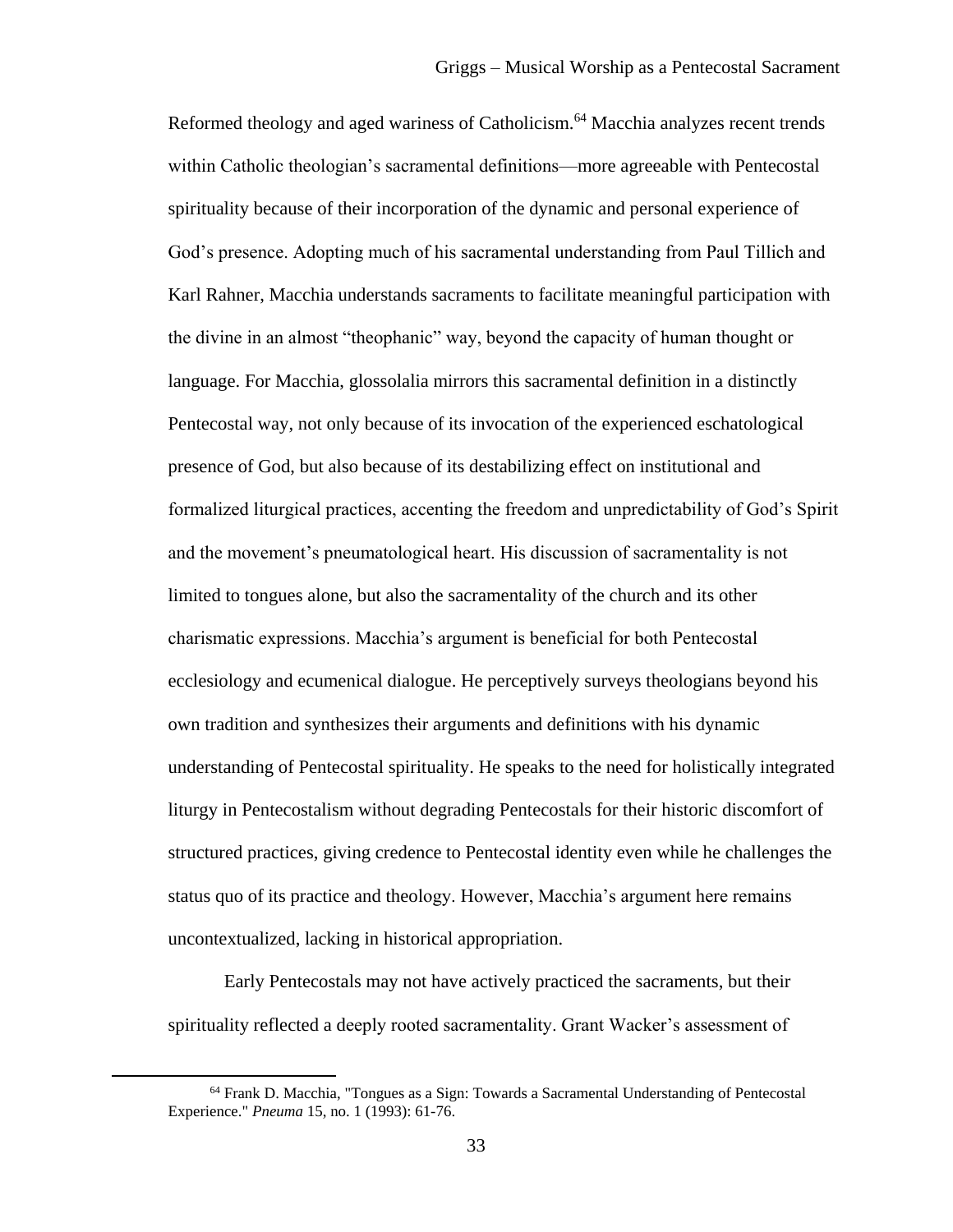cosmology in *Heaven Below: Early Pentecostals and American Culture* shows that Pentecostal spirituality was as Smith has identified, highly material, incorporating the body into worshipful routines.<sup>65</sup> Wacker explores the ways in which early Pentecostal cosmology blurred the lines of visible and invisible worlds, mingling together the physical and the spiritual in their Christology, Pneumatology, and perceptions of humanity. Wacker shows how deeply ingrained and central Christology was in their worship—worship which early Pentecostals understood to have one goal: "to make Jesus' presence real."<sup>66</sup> Pneumatological lines blurred between the Holy Spirit being a person and an impersonal power. Wacker's strong language relays the full force of passion with which Pentecostals experienced their lives, and his incorporation and analysis of early hymns in his assessment as evidence of that passion demonstrates the convictions of early Pentecostals. Furthermore, Wacker's assessment helps to lay the foundation for a sacramentality that mingles the physical and spiritual, the semiotic and true mediation, and the tensions between the already and the not yet.

Sacramentality plays a vital role in Frank Macchia's pneumatologically informed ecclesiology. For Macchia, Spirit baptism is both the foundation and the goal of sacramental expectation. But unlike water baptism, the church does not administer Spirit baptism; Spirit baptism administers the church.<sup>67</sup> According to Macchia, any discussion of the central role of Spirit baptism in global Pentecostalism necessitates a discussion of the church. Macchia sees the church as the integral outcome of Spirit baptism, and sees its empowered witness as a sacrament for the world. "As a relational dynamic, Spirit

<sup>65</sup> Wacker, *Heaven Below*, 87-98.

<sup>66</sup> Ibid.*,* 8.

<sup>67</sup> Ibid., 251.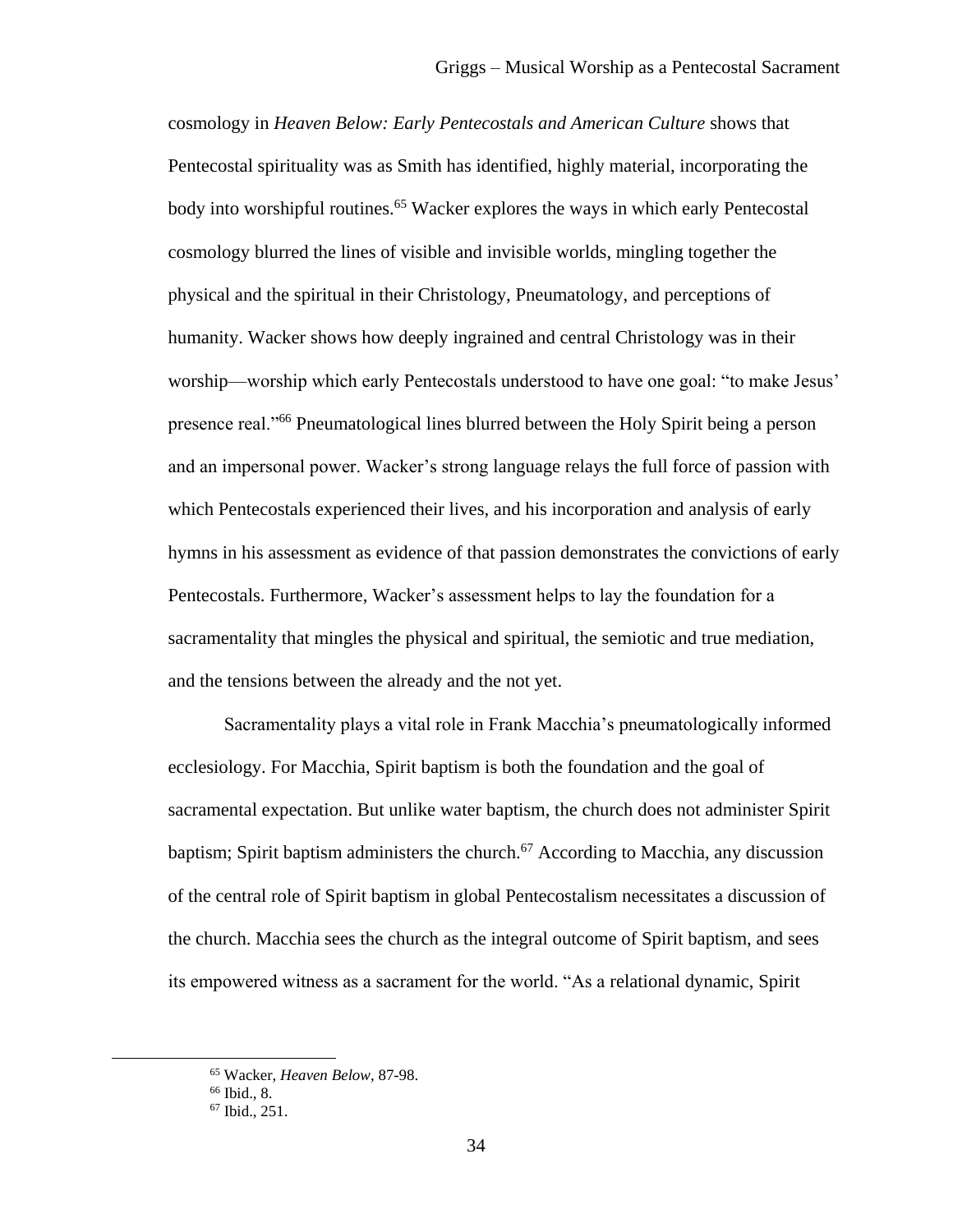baptism not only empowers and renews the people of God, it has birthed the people of God as the sign of grace in an increasingly graceless world."<sup>68</sup> Macchia views the Pentecostal fivefold gospel as an elaboration of the marks of the church, and sees preaching, sacraments, and Charismatic fullness as ways of modeling the Trinitarian *koinonia* (fellowship)*.* These actions are highly relational and interactive. For Macchia, the gifts are extensions of grace which sacramentally "proliferate and diversify Christ's presence through the church in the world."<sup>69</sup> Thus, Macchia advocates for the charismatically interactive experience of Spiritual infilling while partaking the Lord's Supper. For Macchia, this *epiclesis* is at the heart of sacramental participation, because liturgical form and function mean nothing without the Spirit.<sup>70</sup>

Johnathan Alvarado sees Pentecostals as sacramental and "epicletic people."<sup>71</sup> In order to construct an understanding of contemporary Pentecostal epicletic practice, Alvarado surveys the theological backdrop of Eucharist and epiclesis from the Wesleyan, Orthodox, and Reformed traditions, noting the primary influence of Wesleyan theology of sanctification. For Alvarado, the presence of the spirit is vital for the efficacy of the sacramental elements as means of grace, sanctifying both the bread and wine *and* those partaking them. Alvarado sees sacraments as "sign-acts," consisting of "performative speech and constitutive actions that both symbolize and catalyze spiritual effusion into the lives of the gathered worshiping community."<sup>72</sup> He understands both baptism and foot washing to employ prayers of epiclesis, which are conduits for the transformative process

<sup>68</sup> Frank D. Macchia, *Baptized in the Spirit: A Global Pentecostal Theology*, (Grand Rapids, MI: Zondervan, 2006), 156.

<sup>69</sup> Ibid., 243.

<sup>70</sup> Ibid., 252.

<sup>71</sup> Johnathan E. Alvarado, "Pentecostal Epiclesis: A Model for Teaching and Learning." *Pneuma* 35, no. 2 (2013): 180-198.

<sup>72</sup> Ibid., 191.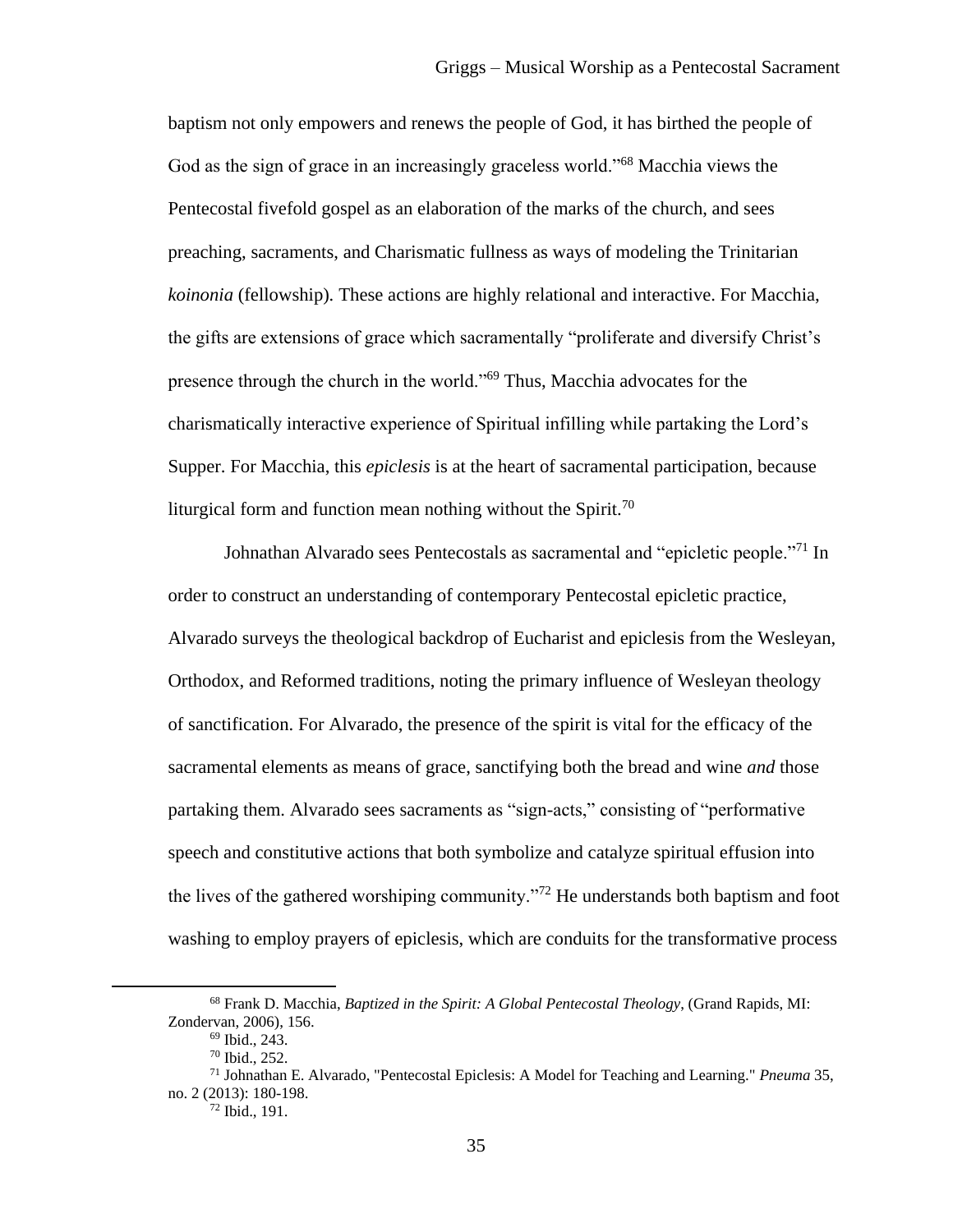of reorientation into the story of God. For Kenneth Archer, any coherent and cohesive integration of the sacraments into Pentecostal theology must be grounded in the story of Jesus and narrative theology.<sup>73</sup> Alvarado accomplishes this by not only grounding his understanding of Pentecostal sacramentality and prayers of epiclesis in the historical development of the Pentecostal tradition, but demonstrating that the very transformation of epiclesis is toward the reorientation of worshipers into the metanarrative of God's redemption. Alvarado underlines the connectedness between Christian traditions and believes that a discussion of epiclesis as a formative aspect of worship shows that both Pentecostals and mainline denominations have much to learn from one another.

James K. A. Smith is also interested in the formative nature of sacraments for Pentecostals. Built upon the assumption that human beings are primarily affective, "desiring creatures," Smith focuses his attention on worshipful actions which shape a Christian social imaginary.<sup>74</sup> For Smith, Christian worship is fundamentally formative precisely because of the wide range of full-bodied expressions like sacraments.<sup>75</sup> Smith is careful to balance on the one hand the extreme of leveling the liturgical sacraments for the sacramentality of the world, and on the other hand the temptation to naturalize the liturgy as just another embodied practice. Smith even brings his sacramental imagination to life by analyzing prose and poetry in the midst of his rational argument. Smith's appreciation for the materiality of the world, and God's meeting us in that materiality, is

<sup>73</sup> Kenneth J. Archer, *The Gospel Revisited: Towards a Pentecostal Theology of Worship and Witness* (Eugene, OR: Wipf & Stock Pub, 2011), 67.

<sup>74</sup> The term is adapted from the work of Charles Taylor, *Modern Social Imaginaries* (Durham, NC: Duke University Press, 2004), 23-30. In *Desiring the Kingdom*, 63-71, Smith advocates the use of social imaginary over worldview. His decision to center his discussion on social imaginaries rather than a Christian worldview bypasses arbitrary cognitivism and allows for a discussion of ontic and social transformation, and is a useful framework for further dialogue.

<sup>75</sup> James K. A. Smith, *Desiring the Kingdom: Worship, Worldview, and Cultural Formation.* (Grand Rapids, MI: Baker Academic, 2009), 133-154.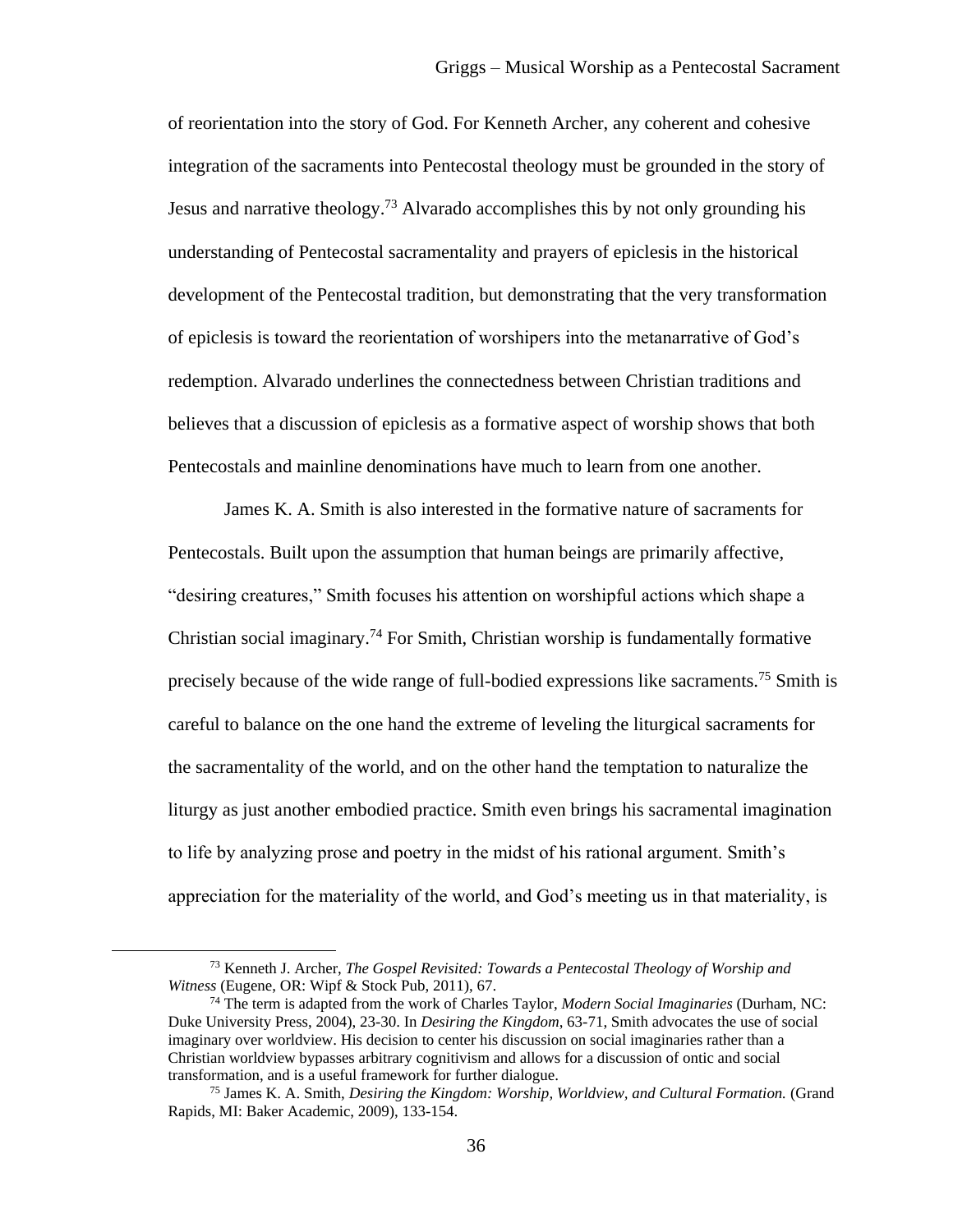crucial for an understanding of the materiality of sacramental function for Pentecostals experiencing God's mediated presence. However, his inclination to see everything as sacramental may undermine the significance of traditional sacraments. But Smith is not alone in finding sacraments in unconventional places.

In a sweeping cosmological framework of relationality through embodiment, Daniela C. Augustine sets the stage for a sacramental understanding of Pentecostal preaching.<sup>76</sup> She addresses the need for this theology of preaching by acknowledging the symbiotic relationship between theology and praxis. Engaging Orthodox perspectives, Augustine explicates the *kenosis* and *askesis* implicit in the hospitality of a protocommunal Trinity who makes room for the created other and ultimately desires cosmic theosis. This self-limiting relationship with the (both anthropic and non-anthropic) created other is the prerogative of the Trinity, toward the telos (intended outcome, end/fulfillment) of theosis (the fulfilment of one's created purpose culminating in deification). The paradigmatic act toward theosis is the Incarnation, in which the Word becomes flesh. Augustine explains the ontological necessity of embodiment for relationship between God and creation, and expounds extensively on the process of Christ's incarnation. For Augustine, sacraments are essentially space in which the gospel is incarnated in the participating church. In turn, the church becomes the sacramental sign for the world's eschatological healing and redemption—the creational theosis. Addressing the created intention and vocation of humanity and the practical process through which the church allows believers to achieve this theosis, Augustine provides a

<sup>76</sup> Daniela C. Augustine, "From Proclamation to Embodiment: The Sacrament of the Word for the Life of the World and Its Destiny in Theosis" in *Toward a Pentecostal Theology of Preaching,* edited by Lee Roy Martin. (Cleveland, TN: CPT Press, 2015), 82-110.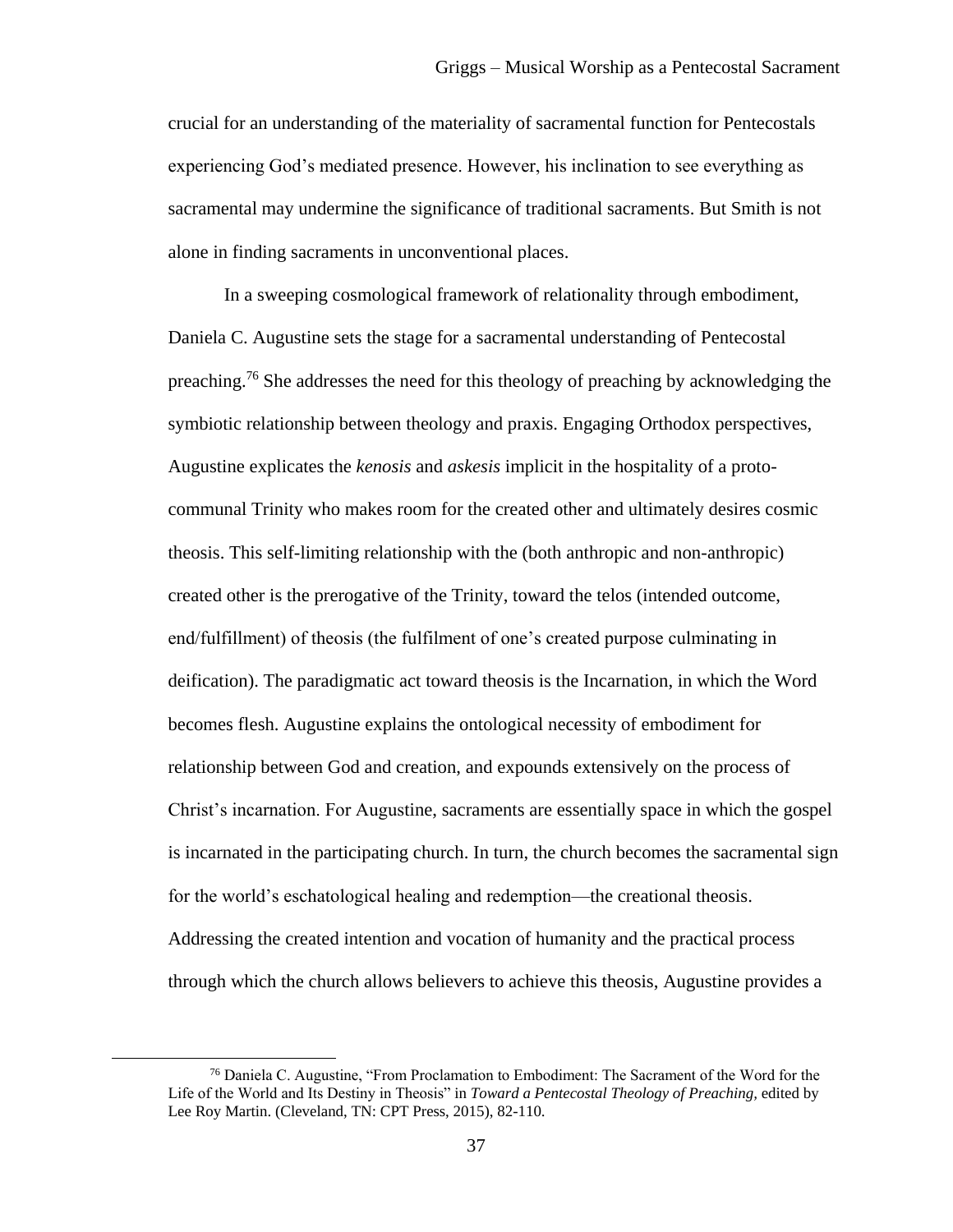sacramental theology of preaching that embodies the holistic Christian gospel of incarnation. As such, it is a valuable proliferation of liturgical theology and a step toward a foundational articulation of sacramental purpose and function. Though her cosmology seems detached from Pentecostalism, she employs sufficient biblical exegesis in its support. Vast and well-constructed, and Augustine's perspective provides ecumenical precedent for an integration of orthodox articulation within Pentecostal theology.

However, Chris Green holds that the presence of Jesus and the presence of the Spirit are not the same. He argues that Pentecostal experience is fundamentally Trinitarian, but that early Pentecostalism inherited a "frail" doctrine of the Trinity from Wesleyan-holiness tradition which now has "little to no formative influence on how Pentecostals make sense of their churchly experiences of God."<sup>77</sup> Green ameliorates this deficit by offering three ways in which we can speak about the "triplicity" of our experience of God. For Green, "To encounter God is to be drawn into contact with the event that is God's perichoretically-mutual life."<sup>78</sup> Experiencing the presence of God is thus an identification with the joy that Christ feels as part of the perichoretic-mutuality, and the divine-human encounter is an event of radical hospitality in which the church joins in on the joyful dance of the divine.

Several of the scholars surveyed have linked Pentecostal spirituality with the spirituality of the Eastern Orthodox tradition. Land states, "Pentecostalism is more Eastern than Western in its understanding of spirituality as perfection and participation in

<sup>77</sup> Chris E. W. Green "'In Your Presence is Fullness of Joy': Experiencing God as Trinity" in *Toward a Pentecostal Theology of Worship,* edited by Lee Roy Martin, (Cleveland, TN: CPT Press, 2016), 192.

<sup>78</sup> Ibid., 195.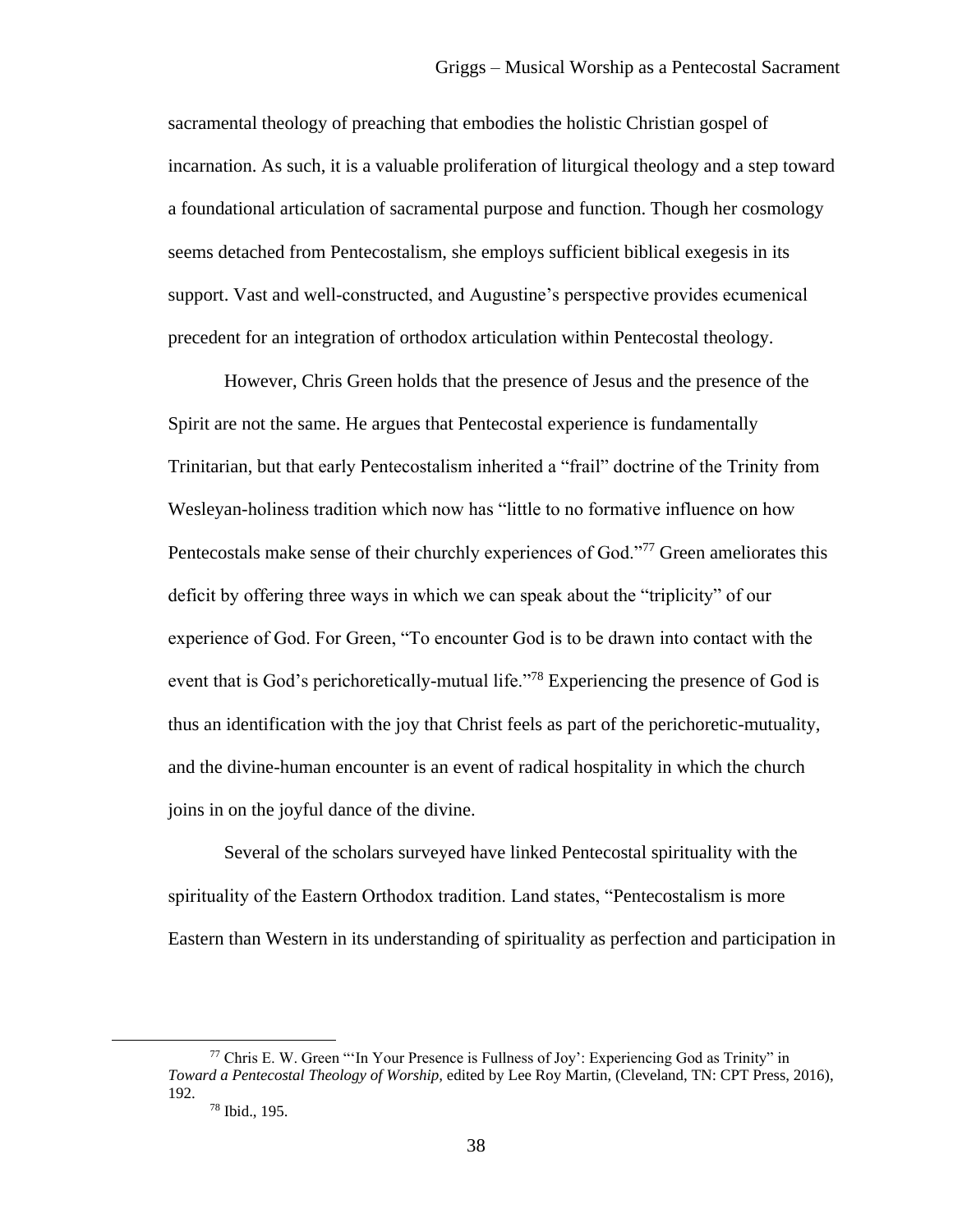the divine life."<sup>79</sup> Excluding the concerns of Oneness Pentecostals, nearly all of the scholars surveyed seek a Pentecostal theology of experience that reflects the Trinity, much of which is informed by the rich Orthodox understanding of Perichoresis. Because Pentecostal spirituality is seen as a participation in the Divine life, significant discussion surrounds the notion of *theosis* in its soteriology. Some see it as the explicit purpose of Pentecostal spirituality.

Given the perspectives in the review, I will seek in particular to articulate a theology of the sacraments which gives credence to the participation in the story of God. The narratological frameworks for understanding Pentecostal soteriology are many and varied. Perhaps the most consistent is that employed by Archer and Land, which are reflective of the Fivefold Gospel of Jesus. But some, like Monte Lee Rice, Chris Green, and Daniela C. Augustine, have advocated for a triple way reflective of the Trinity. Some scholarship is for the incorporation of sacramental interpretations in Pentecostal spirituality, others give space for it implicitly, but some are careful to warn against anything that can hinder the Pentecostal imagination and playful spontaneity. Alvarado explicitly resists seeing Pentecostalism as "nonsacramental."<sup>80</sup> Evidenced by the topic of Coulter's editorial in *Pneuma*, <sup>81</sup> as well as the several assessments in this review, a concern for sacramentality is gaining momentum in Pentecostal scholarship. Furthermore, there is significant support for viewing aspects of Pentecostal worship as sacramental beyond the traditionally afforded ordinances, as Augustine has demonstrated

 $\overline{\phantom{a}}$ 

18.

<sup>79</sup> Steven J. Land, *Pentecostal Spirituality: A Passion for the Kingdom.* (Cleveland, TN: CPT Press),

<sup>80</sup> Alvarado, "Pentecostal Epiclesis," 191.

<sup>81</sup> Coulter, "Ontology, Affectivity, and Sacramentality," 157-161.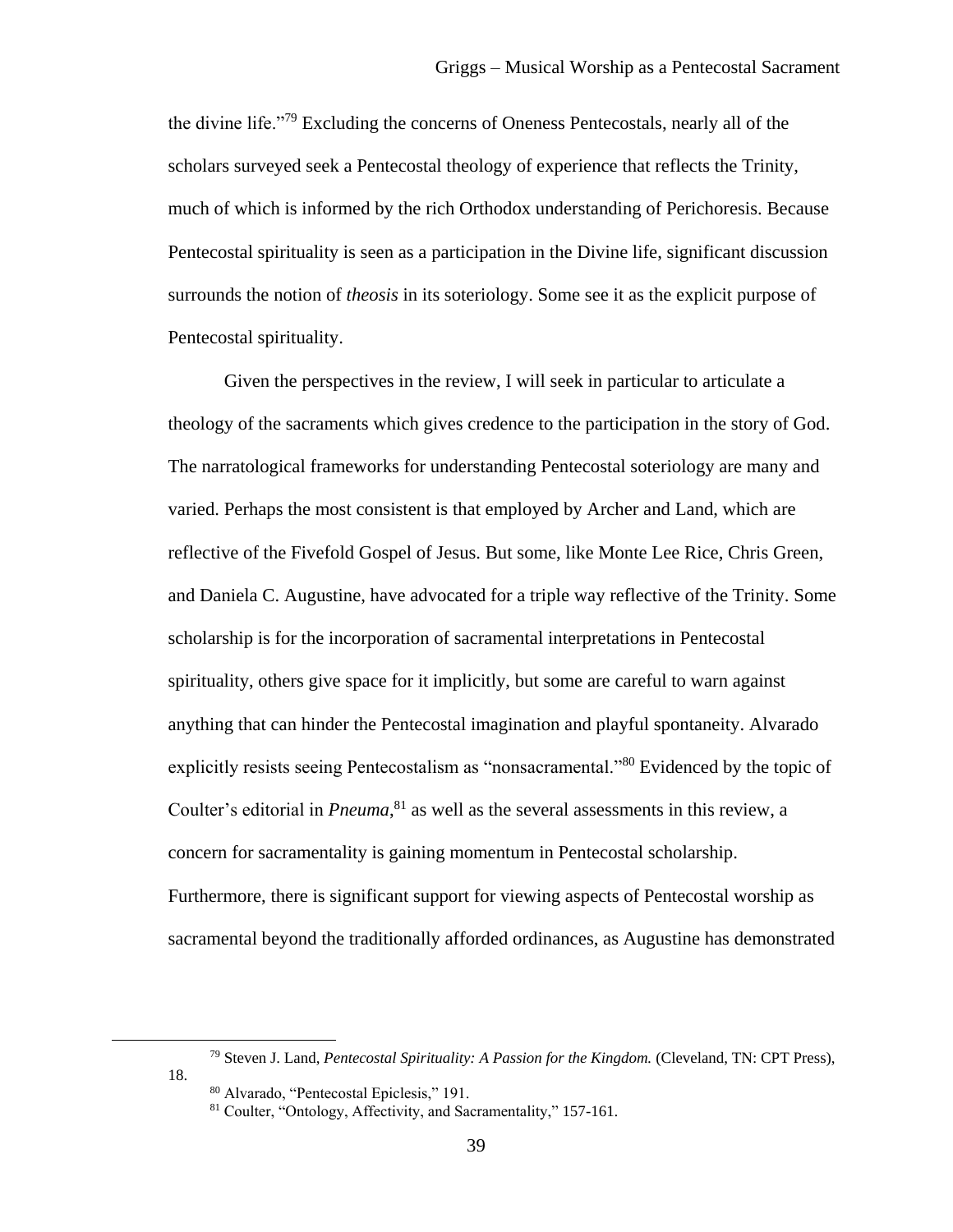with her theology of preaching.<sup>82</sup> This has opened the possibility for new articulations within a Pentecostal theology of worship.

#### *IV. Music as a Sacrament*

Outside of Pentecostalism, work has been done to hint at a sacramental nature in music, but virtually no theological construction of such sacramental music exists in Pentecostal scholarship. Jeremy Begbie has used classical music to inform an understanding of the Eucharist. Karl Barth and Dietrich Bonhoeffer employed music as meta-sacramental metaphors for the world and for human existence, but the only extensive parallel between sacraments and musical worship has been made by Sarah Koenig. This article is mainly a textual-critical analysis of lyrics and theological concepts. Aside from this, no one has definitively paralleled music's hymnal and worshipful function with the function of sacraments, and certainly not within a Pentecostal context. The closest parallel is Albrecht's understanding of sound as *icon* (a visual concept)*,* which is odd given music's aural nature. Though there are key similarities, this is a different theological concept than sacramentality. Many have interpreted Pentecostal worship as a whole to be sacramental, $83$  but no Pentecostal scholars have explicitly named music as a sacramental action.

Based on his socio-scientific study, Albrecht explains the ways in which sound (particularly music) creates sacred space (what he calls "ritual fields") for Pentecostal/Charismatic communities. By looking at how they organize sensory experience in rituals, Albrecht theologically interprets and constructs a

<sup>82</sup> Augustine, "From Proclamation to Embodiment," 82-110;

<sup>83</sup> See Johnathan E. Alvarado, "Pentecostal Epiclesis" 180-198; Daniela C. Augustine, "From Proclamation to Embodiment," 82-110; James K. A. Smith, *Desiring the Kingdom,* 133-154, Macchia, *Baptized in the Spirit,* 153-164.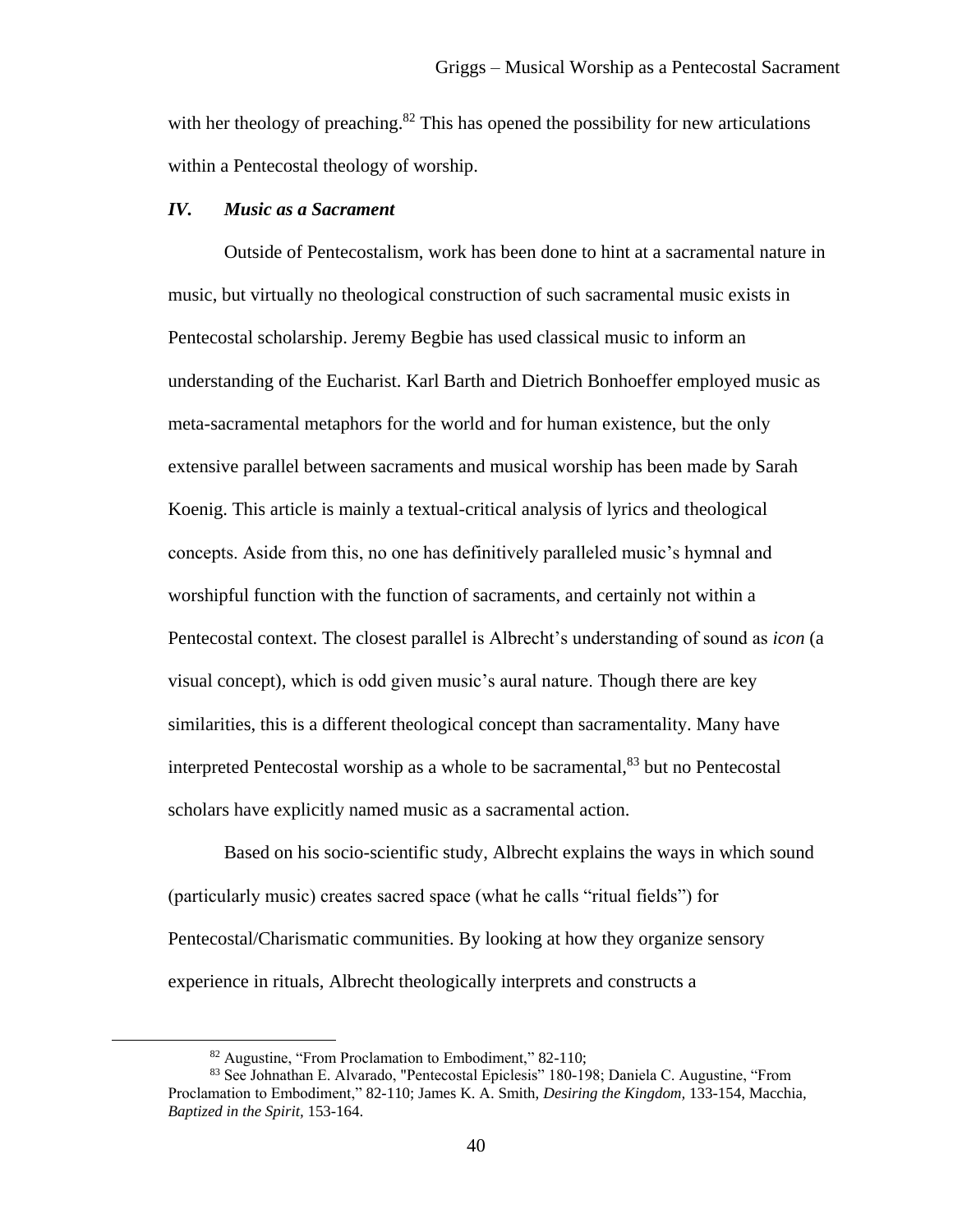Pentecostal/Charismatic spirituality implicit in their worship. Different sensory elements (sounds, sights, and kinesthetic dimensions) function as "*icons*" for the Pentecostal/Charismatic community in the way visual elements function for Orthodox traditions. According to Albrecht's study, the goal of Pentecostals is "not only to experience their God within the ritual space of the sanctuary, but is to view the whole world as potentially a sacred space sanctified by the people of God and the spirit of God working through them."<sup>84</sup> Not only are auditory, visual, and kinesthetic elements identifiable as icons, but other believers themselves become icons amidst the worshipping community. Specifically, Albrecht identifies music as an auditory *icon*, <sup>85</sup> but this assessment is incompatible given the visual nature of *icons*. Thus, a theology of musical worship must be articulated in another way.

The notion of worship as witness is not unique to Pentecostalism. Karl Barth and Dietrich Bonhoeffer have both employed music as a metaphor for the implicit sacramental witness of the church. As part of the book *Resonant Witness: Discussions between Theology and Music,* David J. R. S. Mosely offers a reflection on two musical metaphors by Barth and Bonhoeffer to show how each perceives Christian life as a fully lived "witness to God in Christ." First, Mosely describes the metaphors: First, Bonhoeffer's "polyphony" – the centrality of our affection toward God being a kind of *Cantus Firmus* (central root melody) in our contrapuntal lives, which harmonize with each other. – and Barth's "parables" – the witness of Jesus' actions. Both deeply loved music (Barth had an obsessive respect for Mozart). Mosely assesses the theology of Bonhoeffer and Barth separately and then integrates them to develop a theology gleaned

<sup>84</sup> Albrecht, *Rites in the Spirit*, 136.

<sup>85</sup> Ibid., 142.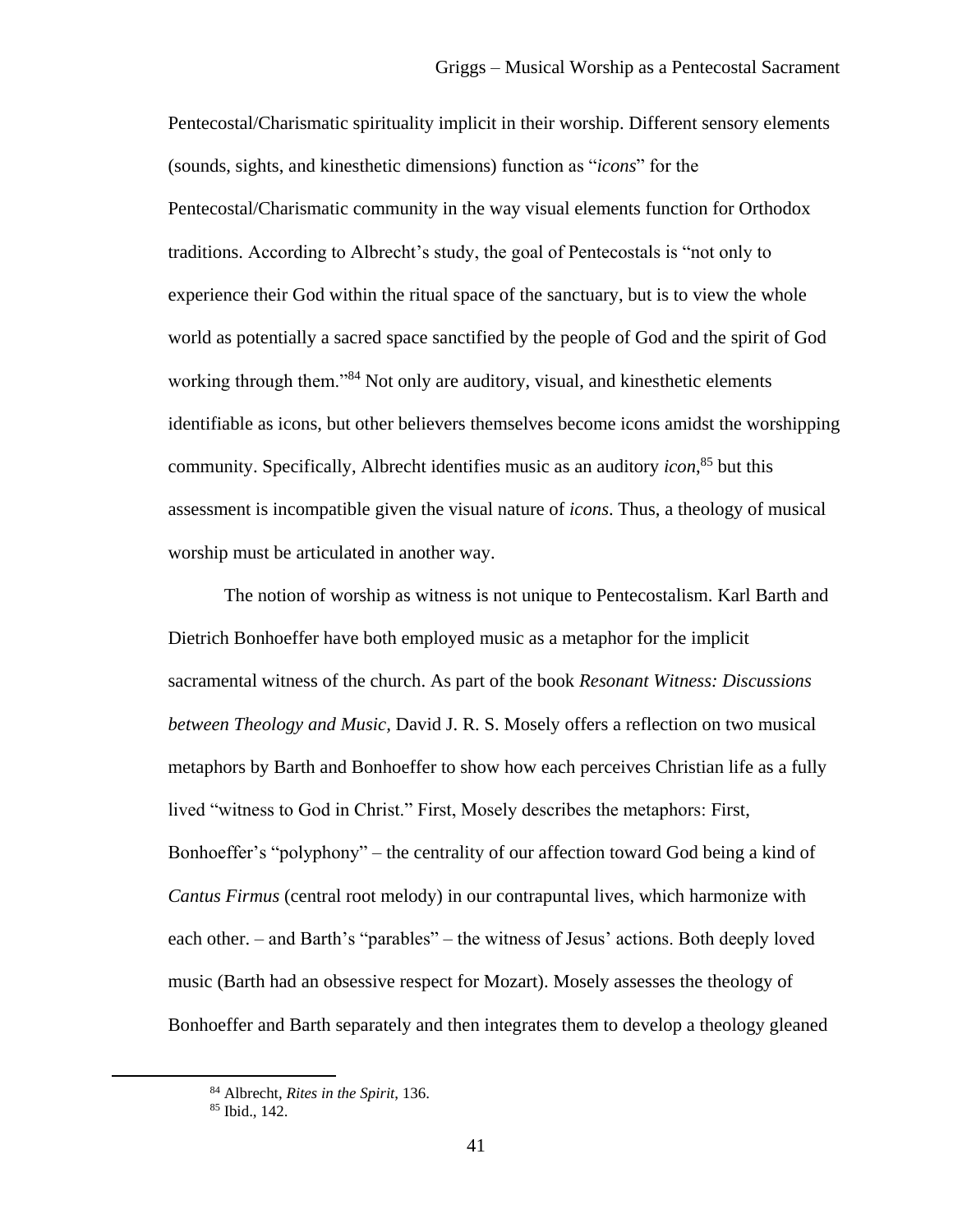from studying music. These include: (1) music's ability to orient participants toward God and Christ, who are the "center of gravity that anchors all human existence;" (2) the fragmentariness of polyphony (the harmony of music amidst the chaos of multiple voices) inform's what Bonhoeffer calls "parabolic provisionality," speaking to a narrative "whole" that music requires of participants; (3) the "invitational" and "participatory" natures of Christian life as witness; and (4) music as informing a theology of play and serving as the context for "the liberated self-giving of perfect play." The primary purpose of parables, according to Mosely, is "not that we might understand the kingdom of God, but that we might *experience it*, as God invades our time and gifts us the temporality of narrative under the form of parables."<sup>86</sup> Mosely notes that parables

Reach through the commonplace to its alleged transcendent ground without evacuating the mundane and ordinary of its proper dignity. As such, they cannot be mere examples, but constitute an enlargement of our perception of the world, making new things familiar and familiar things new, enabling us to comprehend things as they truly are. The parabolic event is both informative and representative, disturbing and critiquing our assumptions about piety, bringing together profoundly theological and non-religious dimensions.<sup>87</sup>

Mosely's articulation of music as "parable and polyphony" discloses its semiotic capability as a form of "witness" for the church. This appears to be particularly sacramental, implicitly undergirding the performative and participatory nature of sacramental rituals as seen by the Pentecostals surveyed above. At the very least, this articulation is helpful for highlighting the sacramentality of music.

<sup>86</sup> David J. R. S. Mosely, "'Parables' and 'Polyphony': The Resonance of Music as Witness in the Theology of Karl Barth and Dietrich Bonhoeffer," in *Resonant Witness: Conversations Between Music and Theology,* edited by Jeremy s. Begbie and Steven R. Guthrie. (Grand Rapids, MI: Wm. B Eerdmans Publishing Co., 2011), 267.

<sup>87</sup> Mosely, "Parables and Provisionality," 268.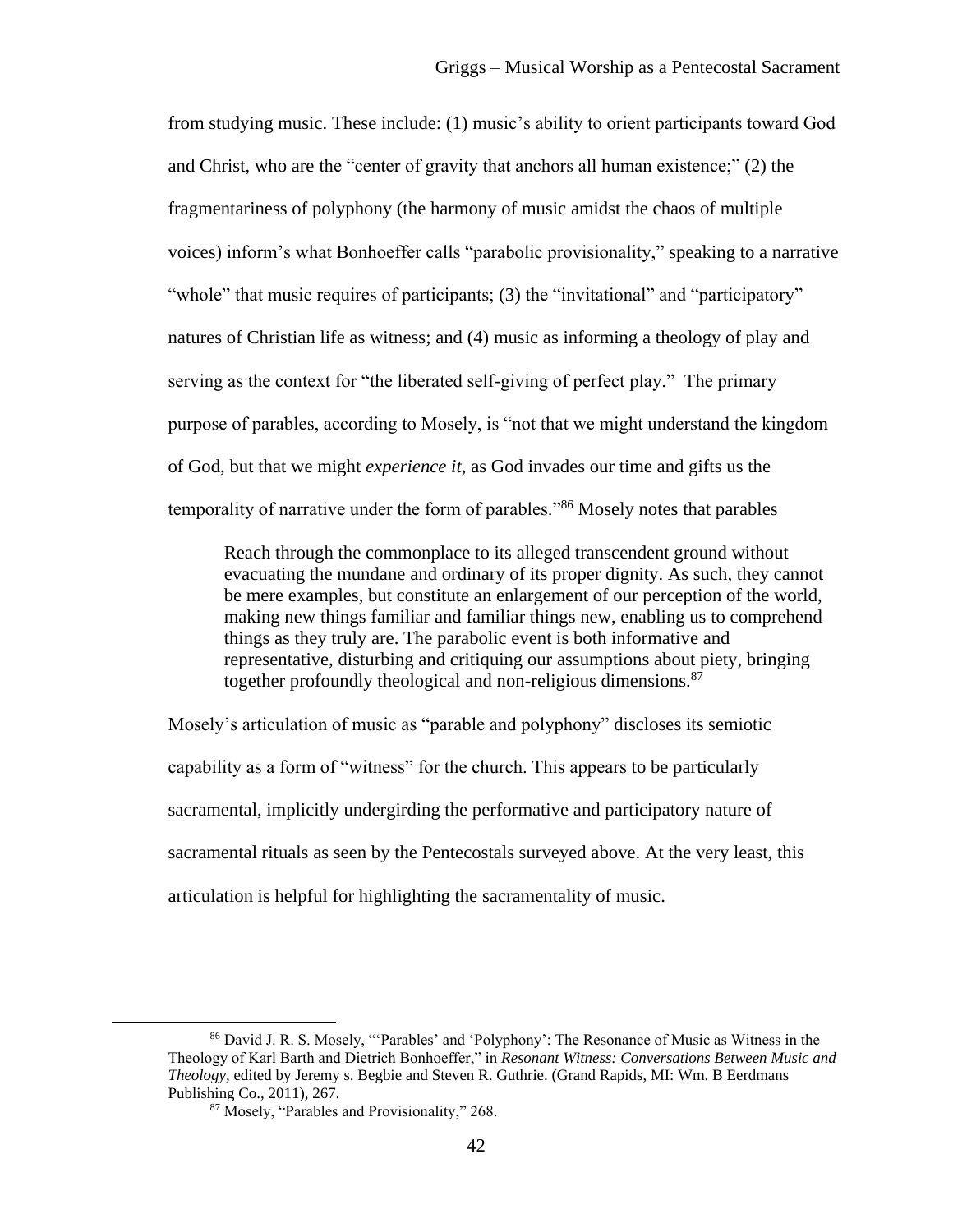In "Repetitions and Eucharist," Jeremy Begbie offers what he calls "a musical reading of the Eucharist."<sup>88</sup> Music depends on repetition to highlight the endless unique expression of the same patterns; thus repetition becomes regeneration rather than reiteration. Begbie parallels this abundant complexity with the opportunity Christians have each time they partake of the Eucharist. Furthermore, he explicates the transformative and temporally dialectic nature of sacraments analogous to musical time. Eucharist can serve to increase tension, but also, concurrently, to effect resolution. Begbie utilizes the semiotic ambiguity of music to highlight the experience of the Eucharist, which transcends cognition and speech. While Begbie's argument strengthens a theology of the Eucharist, it does not conclude that music itself is a sacrament.

On the other hand, Sarah Koenig does argue that music is a sacrament. In her article for Saint John's Abbey's *Worship* publication, Sarah Koenig argues for a sacramental theology of worship in the charismatic evangelical experience.<sup>89</sup> Koenig argues that music is the defining liturgical activity for evangelical churches and plays a role along the soteriological *ordo*. To demonstrate this, Koenig analyzes the lyrics of several popular "Praise and Worship" songs. Drawing parallels between the implicit theology of these songs and the liturgical praxis of the Eucharist, Koenig ties American evangelicalism to rich and historic liturgical traditions of Christianity, deepening the evangelical theology of worship and encouraging ecumenical dialogue. Koenig analyzes the lyrics of popular evangelical praise and worship songs to offer support for her theological and ecclesiological claims, but these tend to be fairly generalized with

<sup>88</sup> Jeremy Begbie, "Repetition and Eucharist," in *Theology, Music, and Time*. (Cambridge: Cambridge University Press, 2000), 155-175.

<sup>89</sup> Sarah Koenig, "This is My Daily Bread: Toward a Sacramental Theology of Evangelical Praise and Worship." *Worship* 82, no. 2 (March 2008): 141-161.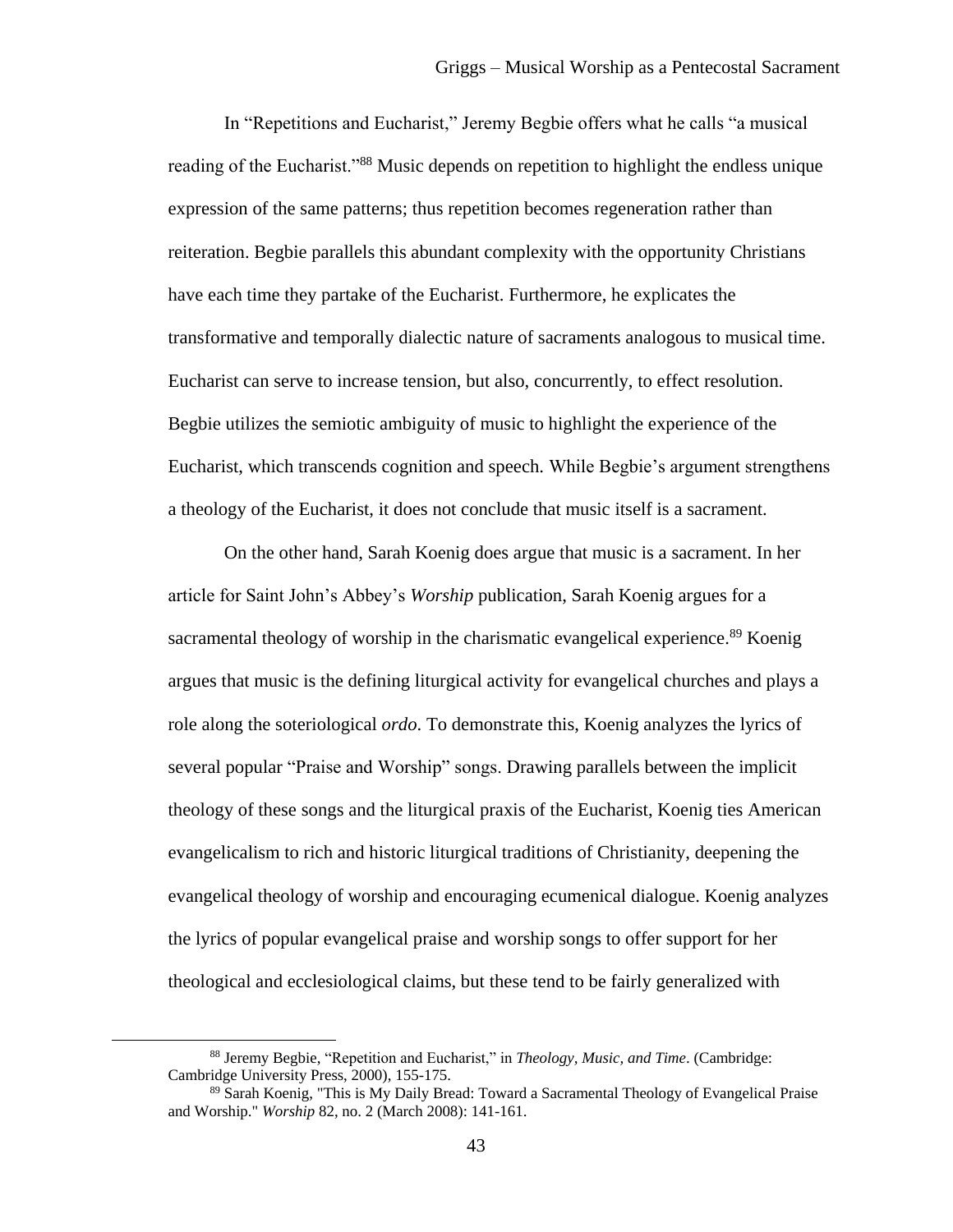interpretations open to potential criticism. It may be said that the music of a movement bears layers of meaning on par with theological texts, but her argument could benefit from a wider array of theological sources. Despite this simple methodology, Koenig's logical observations both raise and answer several critical questions that help to expand and articulate an evangelical theology of worship. Many of Koenig's observations about the intents and purposes of evangelical worship intersect with those found in Pentecostal circles. Her description of evangelical "Praise and Worship" as Eucharistic is wellarticulated, but not well supported, leaving substantial room for further theological inquiry.

Therefore, an articulation of musical worship as a Pentecostal sacrament will not only benefit a Pentecostal theology of worship, but demonstrate the value of such a theology for ecumenical dialogue. In order to accomplish this task, it is first necessary to delineate a theology of the sacraments rooted in the Pentecostal experience and faithful to its soteriology.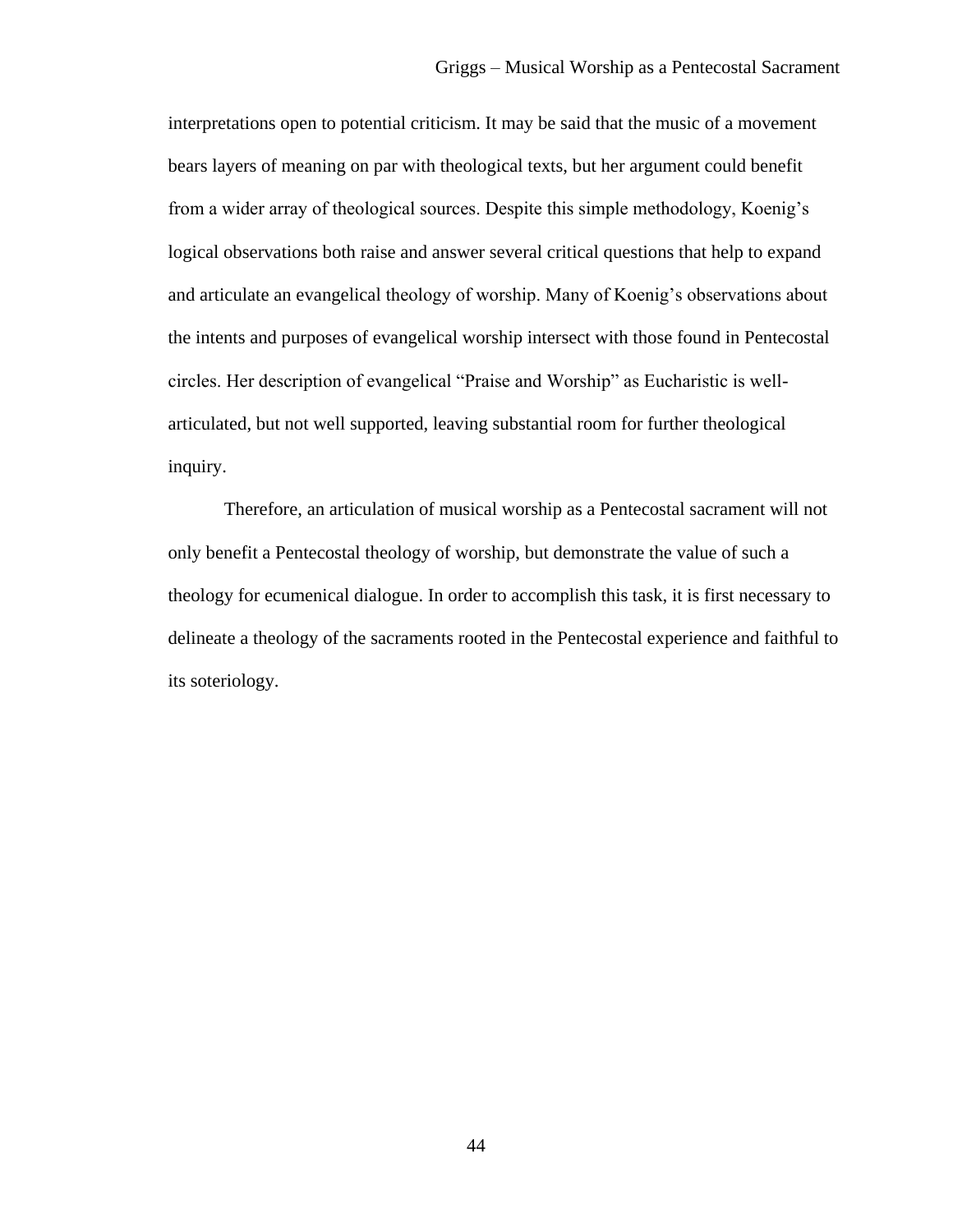## **Chapter 2**

## *Articulating a Pentecostal Sacramentality*

Historically, Pentecostals have been ambivalent towards the language of ritual within their spirituality, but their worship is far more ritualized and liturgical than they recognize.<sup>90</sup> In fact, ritual is an indispensable component of Pentecostal spirituality.<sup>91</sup> Daniel Albrecht sees Pentecostal worship rites as "manifestations of a lived faith, of a religious or spiritual experience ... which characterize and in some ways define them as a people."<sup>92</sup> Shaping the affections and facilitating communion with the felt presence of the Divine, Pentecostal rites engage individuals in the story of God's renewal and transformation.<sup>93</sup> Sacraments are ritual actions which nourish the Pentecostal narrativepraxis spirituality by allowing us to tangibly experience God's transformational presence and promise.<sup>94</sup> As outward expressions of an inward experience, sacraments bear significant semiotic weight, able to mediate the mysteries of grace in ways that transcend human rationality and speech.<sup>95</sup> Given the ecumenical dimensions of current Pentecostal theology, a discussion of the role of sacraments within Pentecostalism has much to offer.

<sup>90</sup> Macchia, *Baptized in the Spirit*, 247.

<sup>91</sup> Daniel E. Albrecht, *Rites in the Spirit: A Ritual Approach to Pentecostal/charismatic Spirituality (Journal of Pentecostal Theology Supplement)* (Sheffield: Sheffield Academic Press, 1999), 21, 23; See also, James K. A. Smith, *Desiring the Kingdom: Worship, Worldview, and Cultural Formation* (Grand Rapids, MI: Baker, 2009), 152; Wolfgang Vondey, *Beyond Pentecostalism: the Crisis of Global Christianity and the Renewal of the Theological Agenda* (Grand Rapids, MI: Wm. B. Eerdmans Publishing Co., 2010), 109-131; and Dale M. Coulter "The Whole Gospel for the Whole Person: Ontology, Affectivity, and Sacramentality." *Pneuma: The Journal of the Society for Pentecostal Studies* 35, no. 2 (Brill Publishers, September 2013): 157-161.

<sup>92</sup> Daniel E. Albrecht, *Rites in the Spirit: A Ritual Approach to Pentecostal/charismatic Spirituality (Journal of Pentecostal Theology Supplement)* (Sheffield: Sheffield Academic Press, 1999), 13.

<sup>&</sup>lt;sup>93</sup> Coulter, Dale M. "The Whole Gospel for the Whole Person: Ontology, Affectivity, and Sacramentality." *Pneuma: The Journal of the Society for Pentecostal Studies* 35, no. 2 (September 2013): 157-161. See also Steven Land's centrality of participation in God's story in *Pentecostal Spirituality*, 74-75

<sup>94</sup> Kenneth J. Archer, *The Gospel Revisited: Towards a Pentecostal Theology of Worship and Witness* (Eugene, OR: Wipf & Stock Pub, 2011), 67.

<sup>95</sup> Macchia, *Baptized in the Spirit*, 254.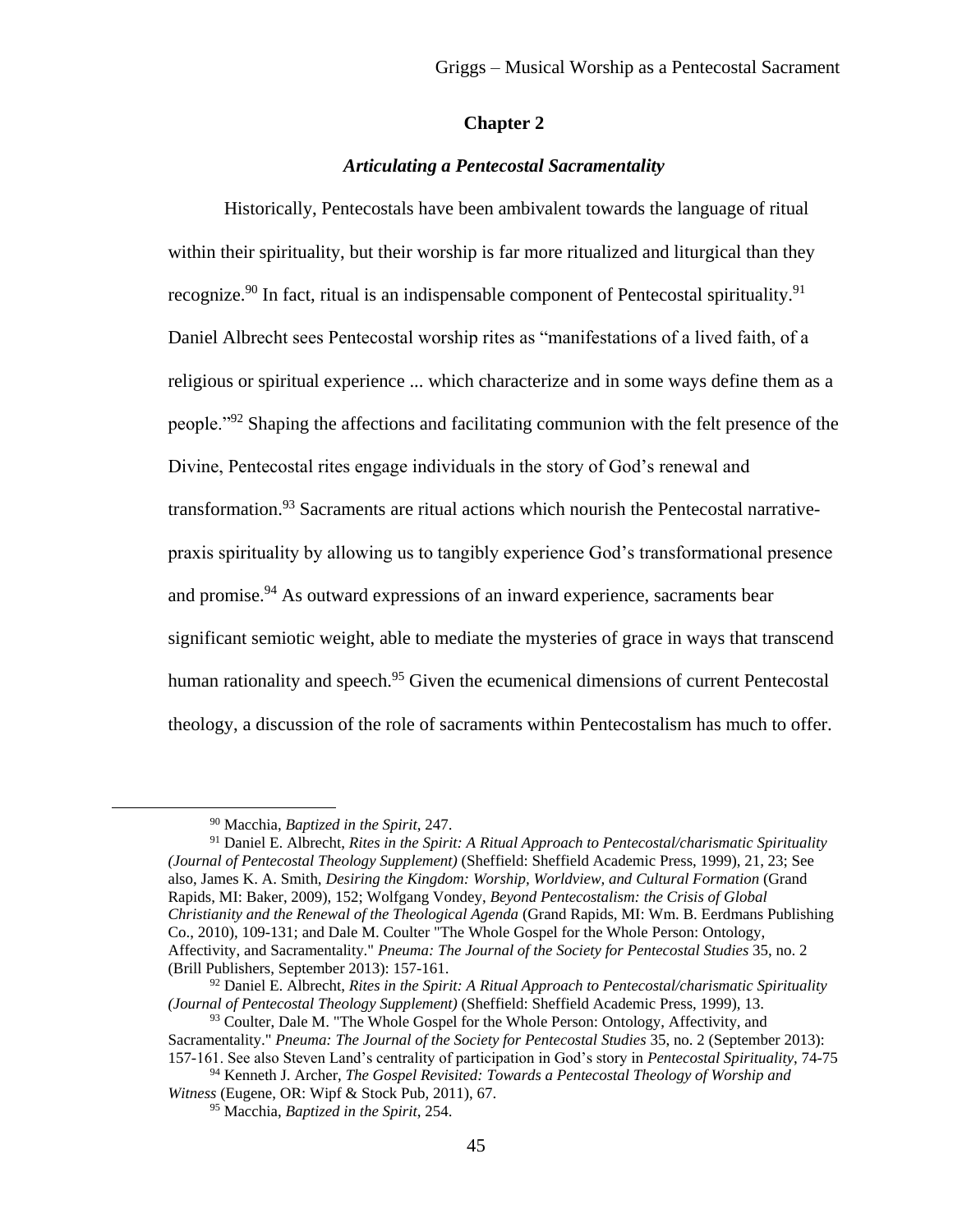Thus, in this portion of the paper, I will articulate a Pentecostal theology of the sacraments as actions which enrich the Pentecostal life through physical catechesis and participation in the story of God, dialectic temporal contexts for the inbreaking of eschatological realities, and the mutual epiclesis toward *theosis* and transformational communion with the divine and with the community of faith.<sup>96</sup>

Sacraments are physical, embodied experiences that demonstrate spiritual realities and allow us to participate in God's redemption narrative. As a sort of kinesthetic catechesis—what James K. A. Smith calls "training-by-doing"—these actions become "opportunities for practicing and rehearsing what it means to be the people of God."<sup>97</sup> Physically immersing believers into the story of Christ's death and resurrection, water baptism initiates individuals into the community of faith and symbolizes a rebirth of soteriological identity.<sup>98</sup> Likewise, footwashing demonstrates forgiveness through a physical action of service and humility, in which believers reenact the story of Christ and teach one another about God's redemptive cleansing and sanctification.<sup>99</sup> According to Smith, "Emphasizing the material conditions of worship, and the formation that is effected by participation in such practices, is not meant to be a naturalization of worship but rather to honor the incarnational nature of God's dealing with humanity."<sup>100</sup> The

<sup>98</sup> Archer, *The Gospel Revisited*, 76.

<sup>&</sup>lt;sup>96</sup> The distinctiveness of Pentecostal thought discussed in the review of literature warrants a theology of the sacraments which include actions not conventionally defined as "sacraments." I am using Archer's understanding of the sacramental ordinances which function in Pentecostalism's narrative-praxis. See *The Gospel Revisited,* 43-64, 76-88; Cf. Daniella C. Augustine, "the Empowered Church: Ecclesiological Dimensions of the Event of Pentecost," ed. John Christopher Thomas, *Toward a Pentecostal Ecclesiology: The Church and the Fivefold Gospel*, 157-180; and Frank Macchia, "Tongues as a Sign," *Pneuma* 15, No. 1, Spring 1993.

<sup>97</sup> James K. A. Smith, *Desiring the Kingdom: Worship, Worldview, and Cultural Formation* (Grand Rapids, MI: Baker, 2009), 153.

<sup>99</sup> Ibid., 77.

<sup>100</sup> Smith, *Desiring the Kingdom*, 151.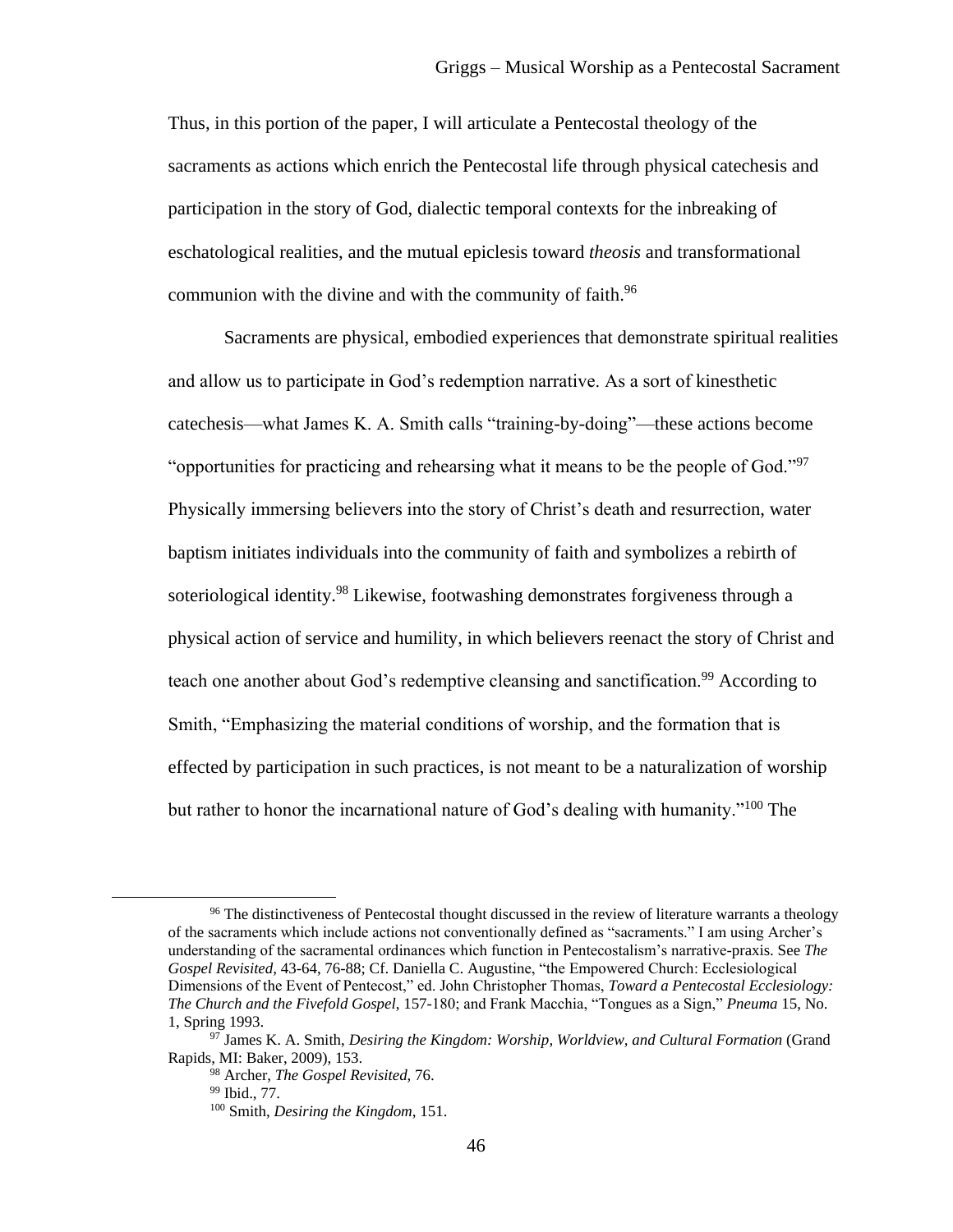tangibility of the sacramental elements reflects a spiritual formation rooted in the Hebrew word for knowledge, *yada*, which "points beyond the conceptualization of an object to the actualization of a relationship."<sup>101</sup> Transformation, not mere information, is the goal of this process in coming to know God. Accomplishing such a relational transformation requires the habituated reshaping of one's affections by being caught up in a larger narrative.<sup>102</sup> Sacraments do this by engaging more than just cognition in their catechesis of relationality. As Dale Coulter explains, "It is also a conscientization that unfolds through the ritual acts of baptism and Eucharist in which the believer encounters Christ afresh amidst his body and enters the drama of redemption."<sup>103</sup> Thus, sacraments are both contemplation and participation.

As we come to know Christ by kinesthetically participating in his death and resurrection, we also take part in his promised redemption and eschatological healing. Pentecostal sacraments facilitate a temporal dialectic, blending together past, present, and future as we witness the inbreaking power and transformational presence of God in our midst. Jeremy Begbie explains,

The Eucharist is the repeated embodiment of God's summons, provoking our attention, opening us out to Christ in such a way that what Christ was, suffered and did for us is made ever and again contemporary in its completeness for us who are still 'on the way', and, moreover, in such a manner that his past is known not merely as past to us but also as future.<sup>104</sup>

<sup>101</sup> Land, *Pentecostal Spirituality,* 75.

<sup>&</sup>lt;sup>102</sup> More specifically, this process facilitates a transformation of one's social imaginary, a term developed by Charles Taylor and appropriated by Coulter for his discussion of Pentecostal sacramentality. See Coulter, "Ontology, Affectivity, and Sacramentality," 158, 160.

<sup>103</sup> Ibid., 160.

<sup>104</sup> Jeremy Begbie, *Cambridge Studies in Christian Doctrine*, vol. 4, *Theology, Music, and Time* (Cambridge: Cambridge University Press, 2000), 173.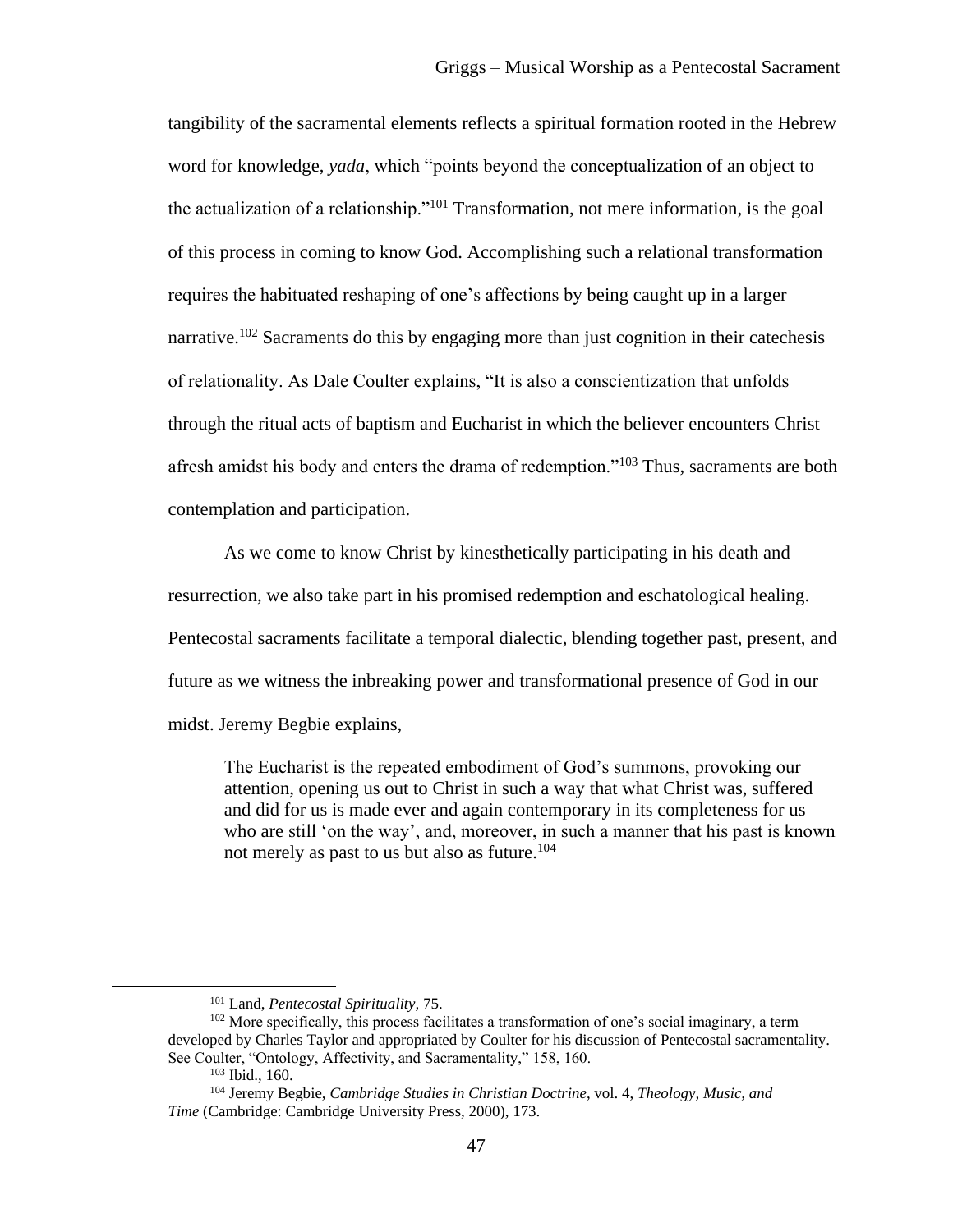Re-actualizing the initial overcoming of social, ethnic, and gender barriers in baptism,  $105$ each opportunity to partake of communion is an opportunity for the reshaping of our created temporal perspective as we simultaneously remember Christ's suffering and glimpse the eschatological reality of God's end to death and pain at the marriage supper of the Lamb.<sup>106</sup> This experienced promise of a new future ignites a yearning for its fulfillment, $107$  and the sacramental laying on of hands requests and anticipates an inbreaking of God's healing for the whole person in the present.<sup>108</sup> This addresses not only physical healing, but also the inner healing of emotions, the societal healing for the nations, and the ecological healing for creation.<sup>109</sup> Frank Macchia identifies an emphasis among Pentecostals "on visible/audible signs and wonders that make God's free, eschatological presence 'here and now' to empower, liberate, and heal."<sup>110</sup> For Augustine, the vision of a healed world is realized in the *theosis* of the church. This "redemptive transfiguring is a transition from being an unaware beneficiary of divine grace…to becoming an active, intentional embodiment of the divine hospitality within the cosmos."<sup>111</sup> As actions of proleptic anamnesis, sacramental rites blur the lines of temporality, providing contexts for the experience of Spirit-empowered transformation and healing.

<sup>105</sup> Matthias Wenk, "The Sanctified Community," *Toward a Pentecostal Ecclesiology: The Church and the Fivefold Gospel,* ed. Thomas (Cleveland, TN: CPT Press), 124.

<sup>&</sup>lt;sup>106</sup> We know that one day, "God will wipe away every tear from their eyes, and death shall be no more, neither shall there be mourning nor crying nor pain any more, for the former things have passed away. And he who sits upon the throne says: Behold, I make all things new." Rev. 21:4, 5; Isa. 35:10

<sup>107</sup> Begbie, *Theology, Music, and Time*, 167.

<sup>108</sup> Archer, *The Gospel Revisited*, 78-79

<sup>109</sup> Matthew K. Thompson, "Eschatology as Soteriology: The Cosmic Full Gospel," *Perspectives in Pentecostal Eschatologies: World Without End,* Peter Althouse and Robby Waddell, eds., (Eugene, OR: Wipf & Stock Pub, 2010), 201-202.

<sup>110</sup> Macchia, "Tongues as a Sign," 76.

<sup>&</sup>lt;sup>111</sup> Augustine, "From Proclamation to Embodiment," 91.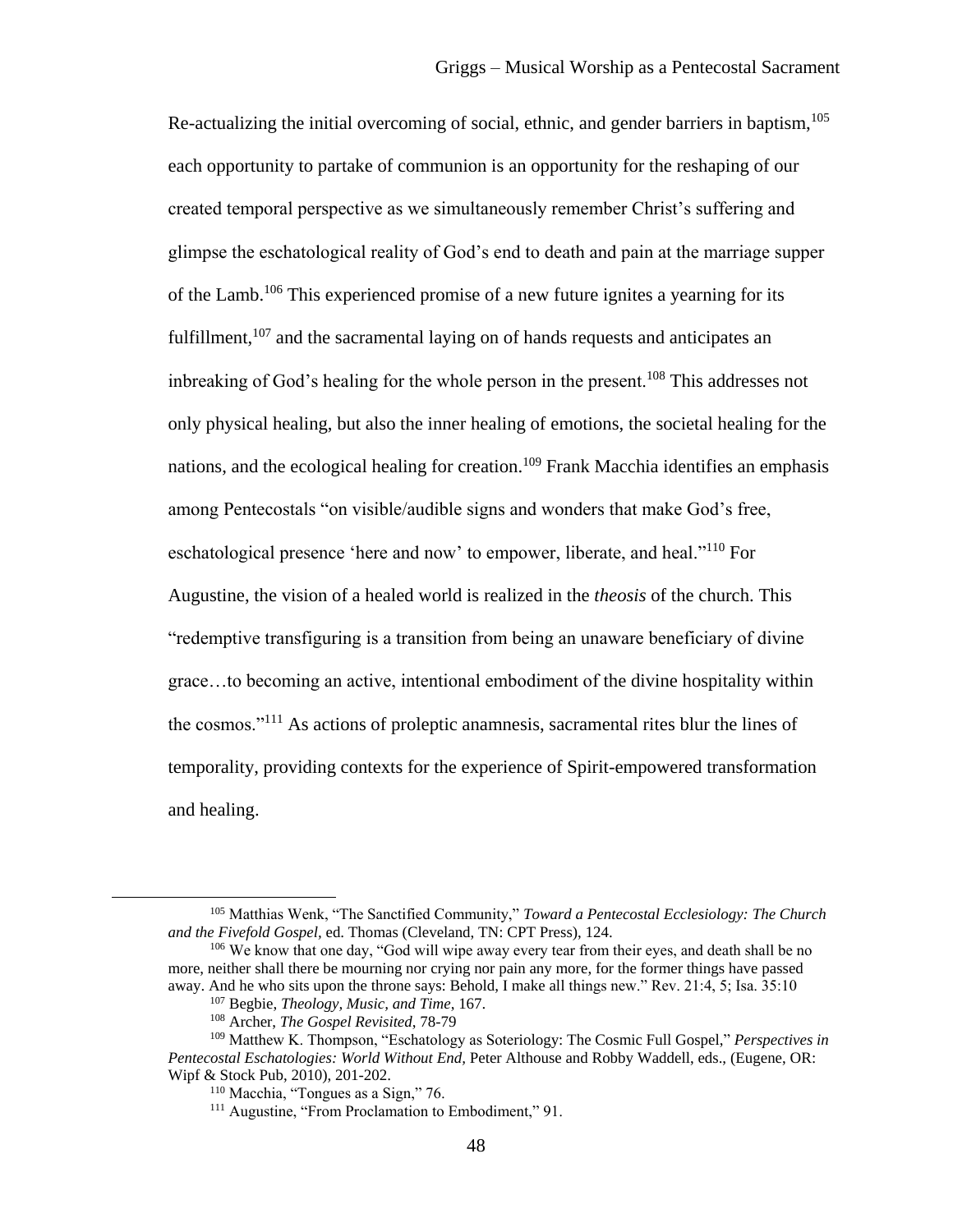Toward this restoration, sacraments mediate a mutual epiclesis of communion with the divine and communion with one another. Epiclesis is the Eucharistic prayer of invocation, calling the Spirit to infill and sanctify both the sacramental elements and the participating community.<sup>112</sup> As Alvarado explains, "This sanctifying presence of the Holy Spirit makes the bread and wine efficacious for the transmission of grace into the lives of the worshipers and opens the worshipers up to the life of God, through the church."<sup>113</sup> Alvarado sees Pentecostals as an "epicletic people," extending the practice of epiclesis to the ways in which other sacraments create space for meaningful encounter with the divine. Through sacramental epiclesis, not only do Pentecostals invoke the presence of God in their midst, but the Spirit also calls for the church's awareness and presence with one another. According to Tom Driver, sacraments are acts which "generate intense presence: Worshipers make themselves present to each other and to God, receiving in return the shock of God's presence among them."<sup>114</sup> Macchia adds that they facilitate "Christ's participation through the Spirit in the communal act and our communion with him and one another by means of the same Spirit."<sup>115</sup> A special unity occurs when an entire congregation participates in this sacramental communion, invoking a "mutual presence, a *koinonia* in the Spirit in which Christ fills us with the Spirit and we give of ourselves in the Spirit to him."<sup>116</sup> Thus, sacramental participation cultivates communal unity.

<sup>112</sup> Johnathan E. Alvarado. "Pentecostal Epiclesis: A Model for Teaching and Learning." *Pneuma* 35, no. 2 (2013), 184.

<sup>113</sup> Ibid., 190.

<sup>114</sup> Tom F. Driver, *The Magic of Ritual: Our Need for Liberating Rites That Transform Our Lives and Our Communities* (Harper, San Francisco, 1992), 211.

<sup>115</sup> Macchia, *Baptized in the Spirit*, 255. <sup>116</sup> Ibid.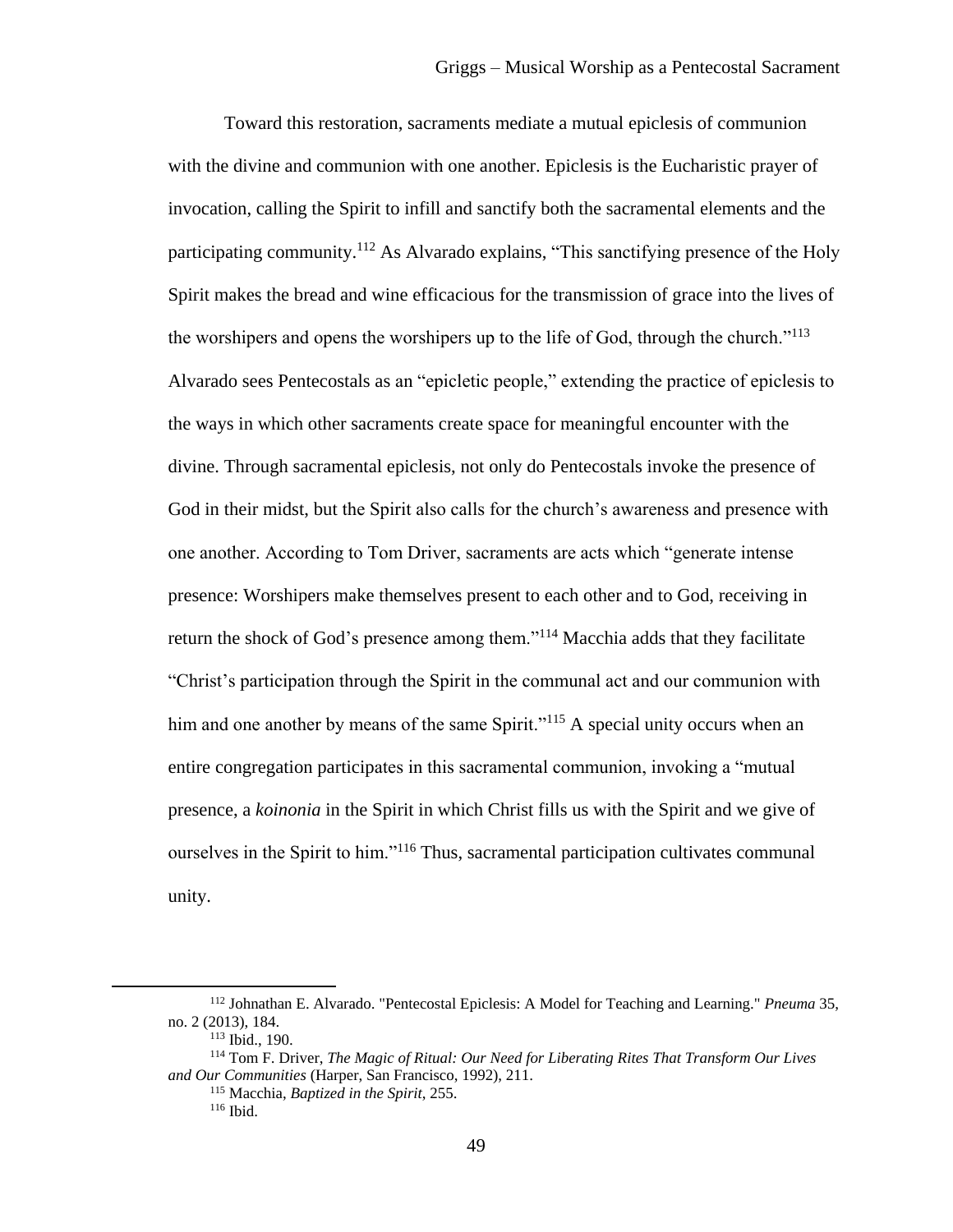In summary, sacraments are physical rites which function within Pentecostal spirituality as both contemplation and participation. As actions of kinesthetic catechesis, tastes of the eschatological, and epiclesis towards sanctified communion, sacraments are essentially participatory, transformative, and communally unifying means of grace. Not only does sacramental participation habituate and re-story personal and communal identity through concrete signs of concurrence, but it facilitates holistic communion with God and with the community of faith. While the sacraments are highly formative actions embedded within a larger liturgical praxis, Smith admonishes, "We do well to remember that, in a sense, even this [formation] is a by-product of the fundamental aim of worship, which is praise and adoration of the triune God."<sup>117</sup> As vehicles of grace expanding perspectives and shaping affections, sacraments bring us into the life of God and engage us in holistic worship.

<sup>117</sup> Smith, *Desiring the Kingdom,* 150.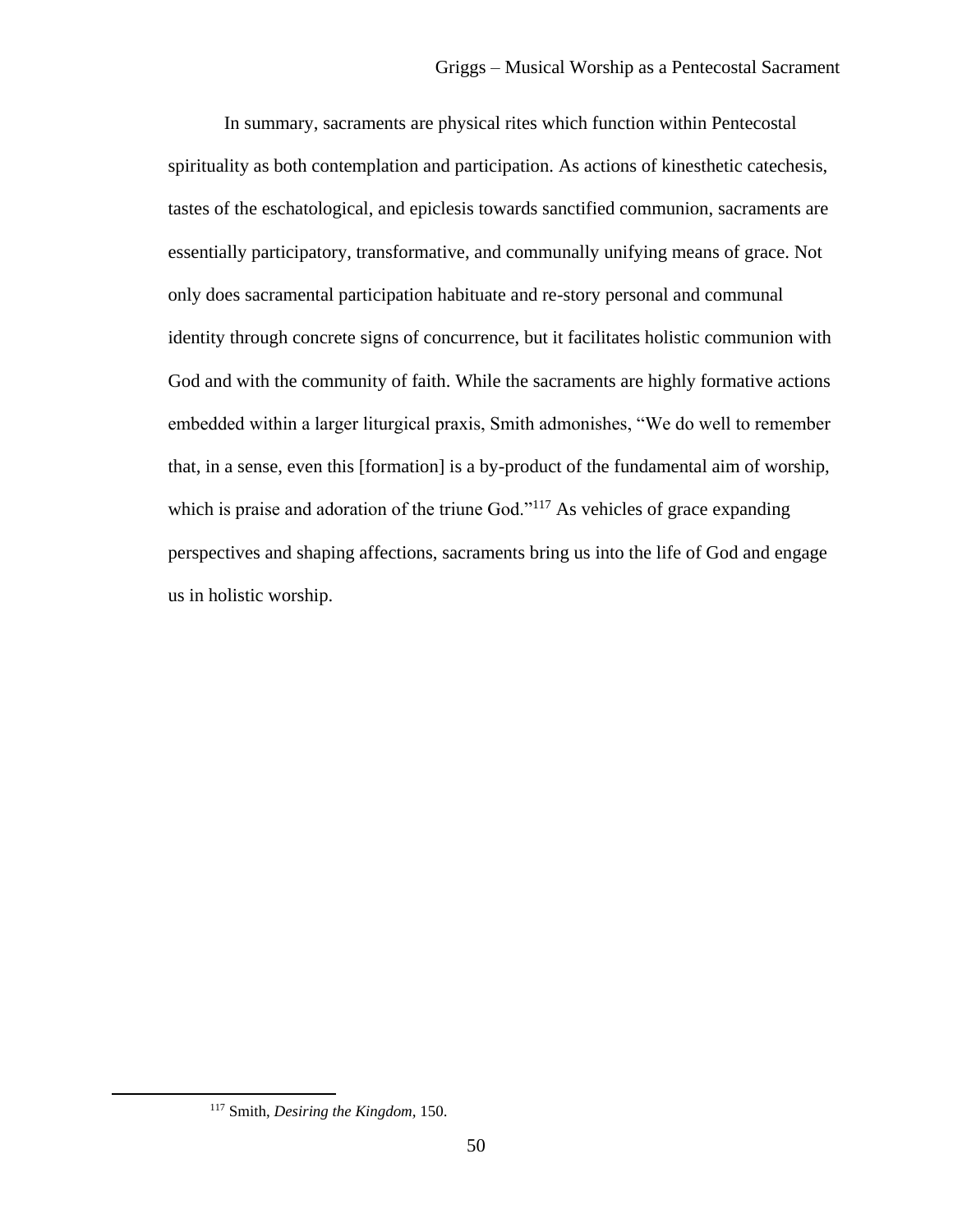## **Chapter 3:**

## *Musical Worship as A Pentecostal Sacrament*

If Pentecostal sacraments allow worshipers to personally and communally participate in the story of God through kinesthetic catechesis, dialectic temporality, and mediated epiclesis, then music can be seen as a Pentecostal sacrament. Music's dynamic and artistic tensions parallel the tensions and dynamics of life. A sacramental theology of worship deepens this narrative-praxis approach, engaging a dialectic between orthodoxy, orthopathy, and orthopraxis. Thus, in this section, I will parallel my definition of Pentecostal sacramentality with an analysis of musical worship. Music's semiotic physicality, transformative concurrence, and epicletic connectivity facilitates meaningful encounter with the divine as a sacramental sign of God's presence and means of sanctifying grace.

Just as sacraments are participations in Christ through tangible demonstrations of spiritual realities, music functions as a physical sign of God's presence within us. Albrecht observes, "Many Pentecostal ritualists report that during the worship they sense the proximity of the Holy Spirit and the reality of close communion with the divine heightened during the singing, listening and participating in the music and the other sounds of worship."<sup>118</sup> Laying the foundation for a sacramental understanding of music, a study by John Shepherd and Peter Wicke in *Music and Cultural Theory* explains its inherent physicality:

Sound…is the only major medium of communication that can vibrate perceptibly within the body. The sound of the human voice could not be amplified and projected were it not for chambers and resonators of air inside the human body (the lungs, the sinus passages, the mouth) that vibrate in sympathy with the frequencies of the vocal cords . . . the human experience of sound involves, in

<sup>118</sup> Albrecht, *Rites in the Spirit,* 143.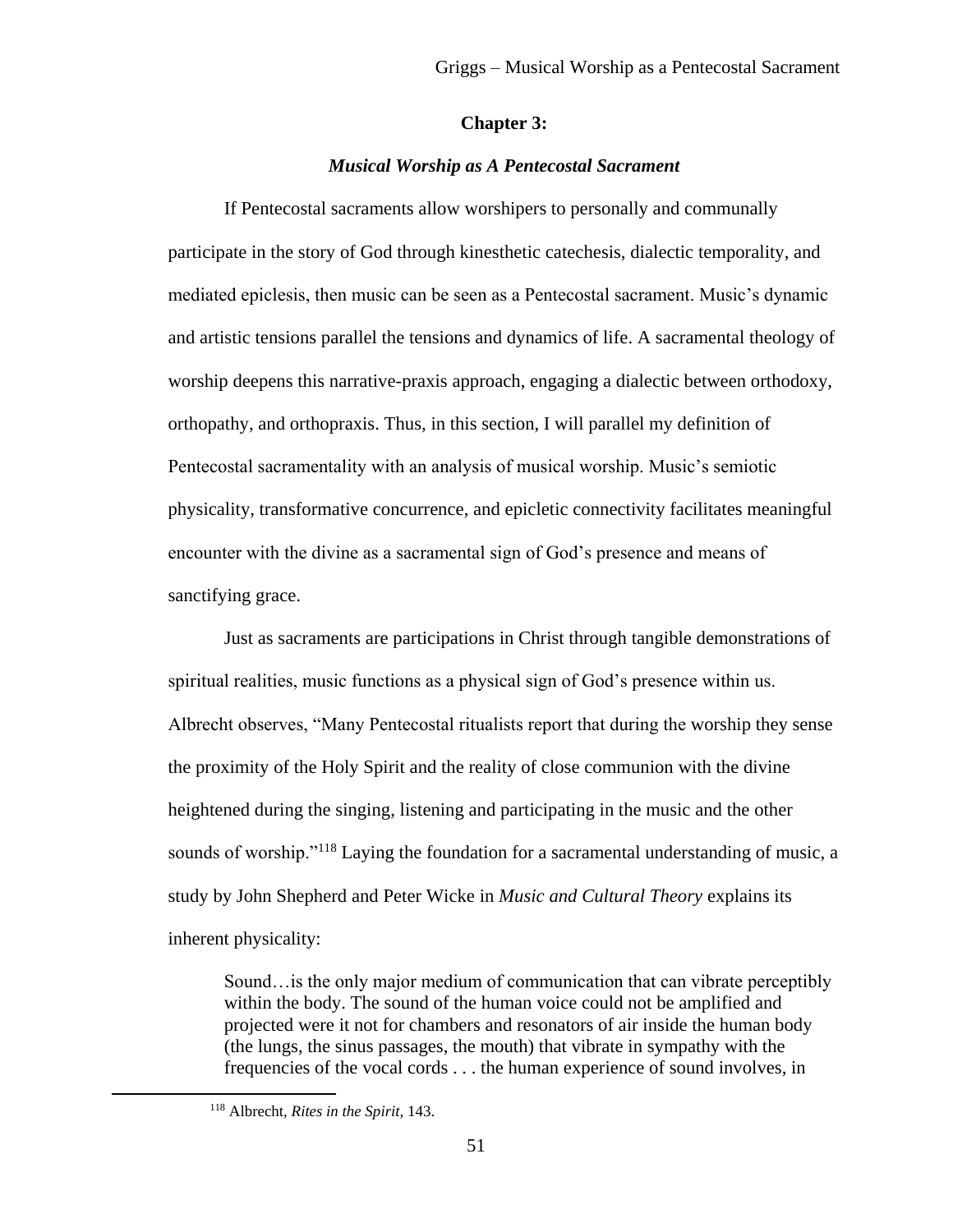addition to the sympathetic vibration of the eardrums, the sympathetic vibration of the resonators of the body. Sound, shaped and resonating with the properties of the internal and external configurations, textures and movements of the objects of the external world, can thus be felt in addition to being heard.<sup>119</sup>

Just as sound "enters the body and is in the body,"<sup>120</sup> the presence of God reverberates through the worshiper's inner being. In this way, music acts as a sacramental sign in which the felt reverberations of sound awaken Pentecostals to the reality of God's presence in their midst.

In the same way that sacraments facilitate a dialectic temporality, musical worship transpires in a trans-local reality which expresses eschatological expectancy and provides a context for transformation. Alongside Steven Land, who contends for the "inbreaking" of the kingdom of God, Alvarado associates this inbreaking with the trans-local reality of worship, stating that "worship in the earth joins the perpetual worship in heaven and is informed by its reality," and, conversely, "Worship in heaven is augmented and incarnated by the worship of the church."<sup>121</sup> The outcome of this locationally bifurcated worship reality is "the invocation of the presence and dominion of God everywhere the Church gathers for worship."<sup>122</sup> Mosely furthers this point, stating that "music is a participatory experience that links worldly existence with its transcendent ground in God's loving, reconciling self-revelation in Christ," but does so in an indirect way to "not confuse the otherness of divine existence with the integrity of human creativity and experience."<sup>123</sup>

<sup>119</sup> John Shepherd and Peter Wicke, *Music and Cultural Theory* (Cambridge, UK: Polity Press, 1997), 127.

 $120$  Ibid.

<sup>&</sup>lt;sup>121</sup> Johnathan E. Alvarado, "Worship in the Spirit: Pentecostal Perspectives On Liturgical Theology and Praxis." *Journal of Pentecostal Theology* 21 (2012), 144.

 $122$  Ibid.

<sup>123</sup> Mosely, "'Parables' and 'Polyphony'," 269-270.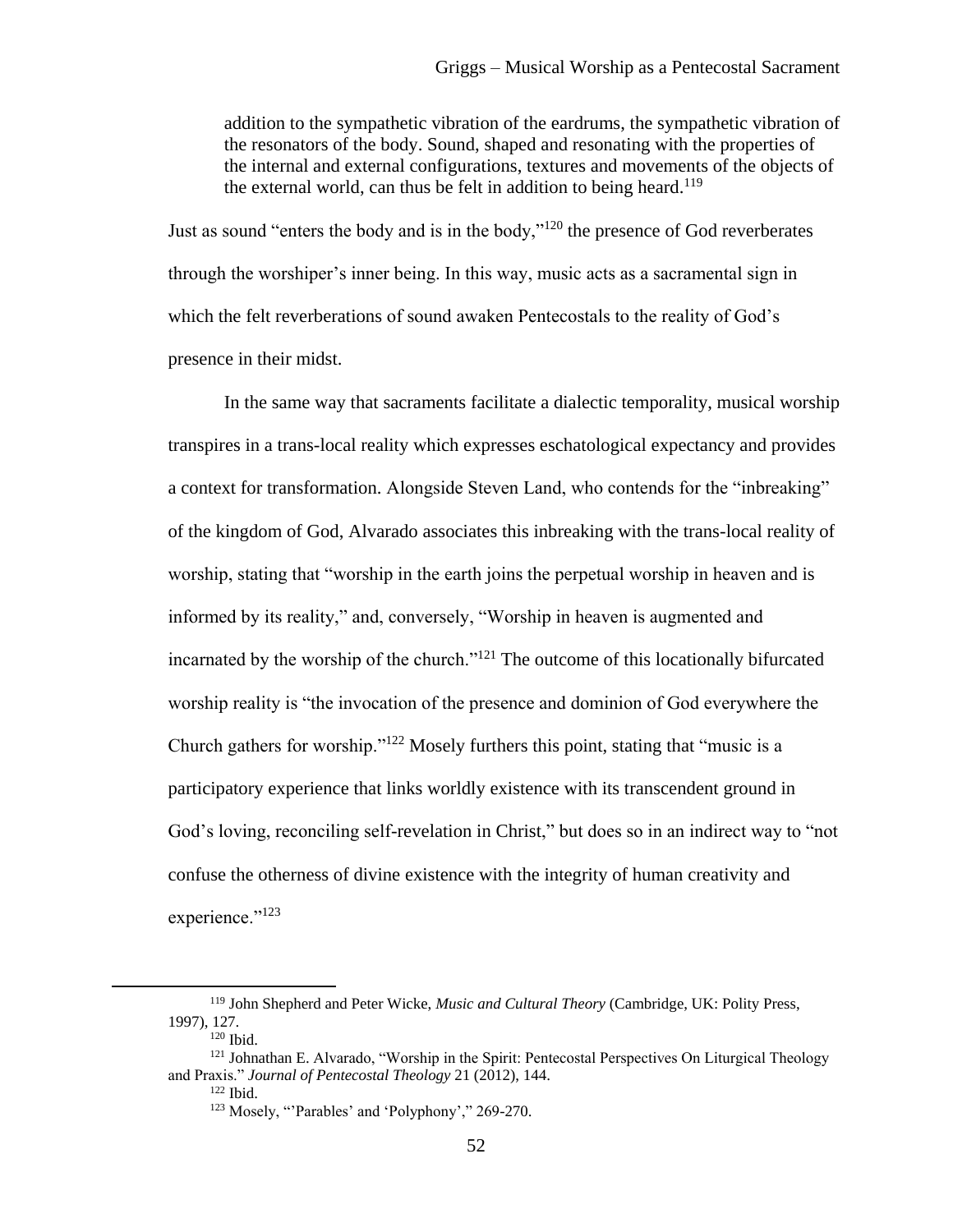This inspires a confidence in the midst of suffering and seems to bridge the gap between the worship in heaven and the worship on earth. Biblical Scholar Thomas Long states that "When the people of God enter the place of worship and sing confidently of the victory of God and when the people of God live ethically in the present crisis as those who are confident that God's triumph is sure, 'today' becomes a 'sabbath rest.'"<sup>124</sup> This glimpse of the eschatological reality facilitates transformation, and Pentecostals refuse to leave their contexts of worship without being changed. Albrecht describes a "spill over" from worship to witness: "Pentecostals encourage re-entering their daily world, accompanied by their altered understanding of reality and with the experience of the ritual, in order to better interact with and affect their world."<sup>125</sup> Music unites worshipers together in a shared reformation of their social imaginary, challenging cultural norms and allowing individuals to see themselves as part of a larger whole.<sup>126</sup> As a way of addressing the mistreated and misrepresented world and its need for healing, our praises become prayers yearning for the return of Christ.

These yearnings for Christ in our midst become a kind of mutual epiclesis, sacramentally invoking God's sanctifying presence. Common practice among worship leaders is to gather the musicians together before a service and pray for God's presence and unity in the service. But for the congregation, the music itself becomes a cry of maranatha, and it is the expectation of the worshiping community that begins to make that presence a reality. As Steven J. Land articulates, worship establishes a "connectional

<sup>124</sup> Thomas G. Long, *Hebrews* (Louisville, KY: Westminster John Knox Press, 1997), 55.

<sup>125</sup> Albrecht, *Rites in the Spirit*, 135.

 $126$  A social imaginary is "usually expressed in and through stories, songs, and symbols," and "convey sets of expectations (norms) about life." Coulter, "Ontology, Affectivity, and Sacramentality," 159-160.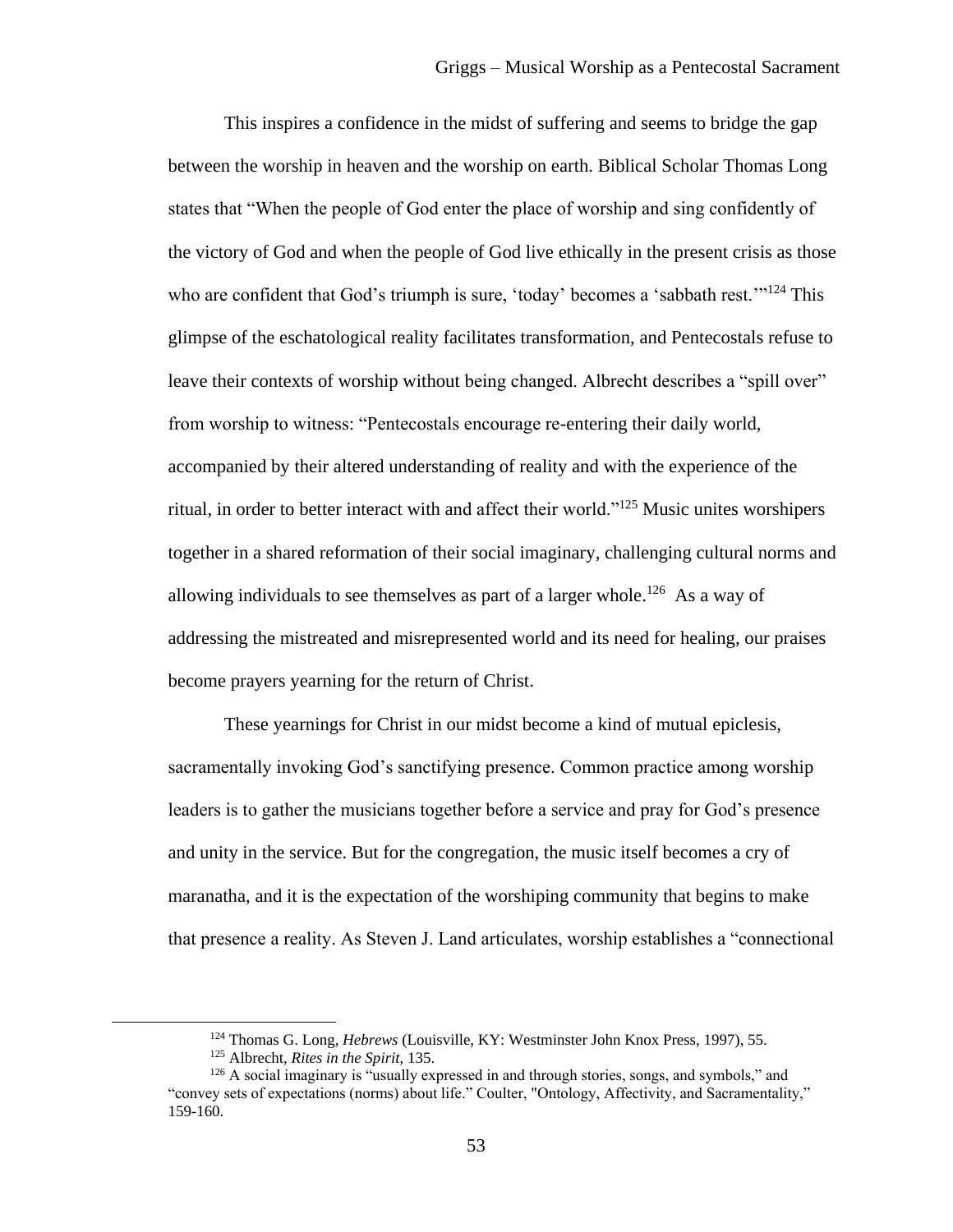reality of the presence of the Holy Spirit in the life of the Church and the power of the Spirit's influence upon people's hearts and minds."<sup>127</sup> As we call for the Spirit to sanctify our worship, we too are called by the Spirit—what Smith sees as "an invitation to be human."<sup>128</sup> This mutual epiclesis reveals that worshipful communion is God's prerogative; as Mark J. Cartledge explains, "Songs associated with charismatic spirituality display a conviction that God Himself is the primary agent in worship and that through them He is establishing and sustaining a personal relationship with the worshippers."<sup>129</sup> Pentecostal sacramentality interprets music as a restorative and connective practice promoting communal unity.

Alvarado claims that it is through spirit-filled worship that "humanity is connected most significantly in communion with the divine, and...with each other."<sup>130</sup> Therefore, perhaps associating musical worship with sacramentality can mitigate some of the undue skepticism among Pentecostals toward sacramental theology and practice. Kenneth J. Archer laments,

Unfortunately, for various reasons, some Pentecostals deny any real grace being mediated through [sacramental ordinances], thus reducing these mysteries to mere memorial rites, occasions solely for cognitive reflection devoid of the Spirit's presence and power. Yet the expectation of the worshipping community is that they will encounter the presence of Christ through the Spirit in these celebrative activities.<sup>131</sup>

The interplay of sacramentality and musical worship shows that beyond cognitive and symbolic representation, these practices allow Pentecostals to abide with Jesus in a

<sup>127</sup> Land, *Pentecostal Spirituality* 147.

<sup>128</sup> Smith, *Desiring the Kingdom*, 159-166.

<sup>&</sup>lt;sup>129</sup> Mark J. Cartledge, *Encountering the Spirit: The Charismatic Tradition* (New York: Orbis Books, 2007), 67.

<sup>&</sup>lt;sup>130</sup> Alvarado, "Worship in the Spirit." 140-141.

<sup>131</sup> Archer, *The Gospel Revisited*, 70.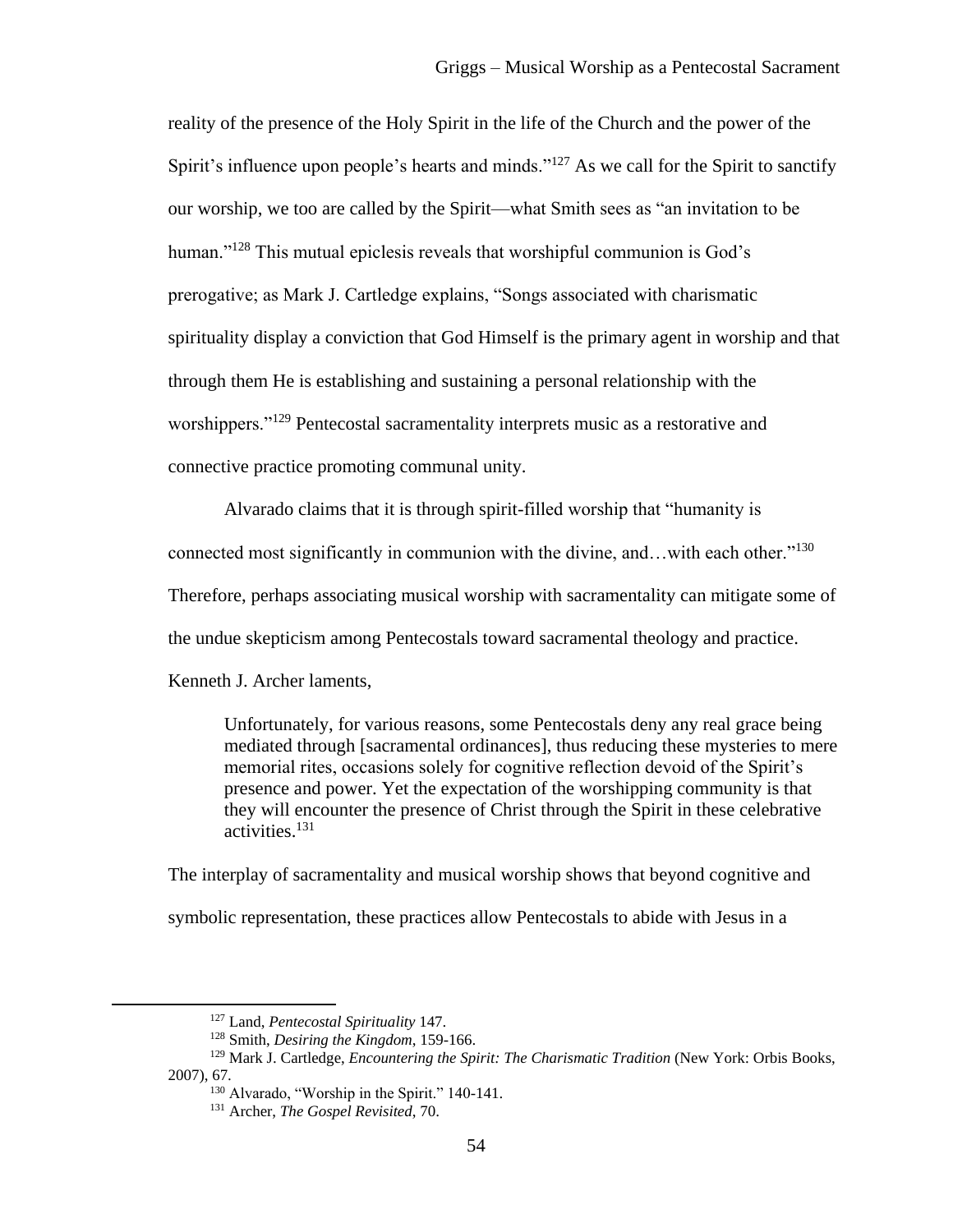tangible, perceived reality. Both functionally and semiotically capable of fulfilling a sacramental role in Pentecostal spirituality, music is a sign of God's presence within us, a dynamic context for transformation, and a vehicle of Spirit-empowered unification.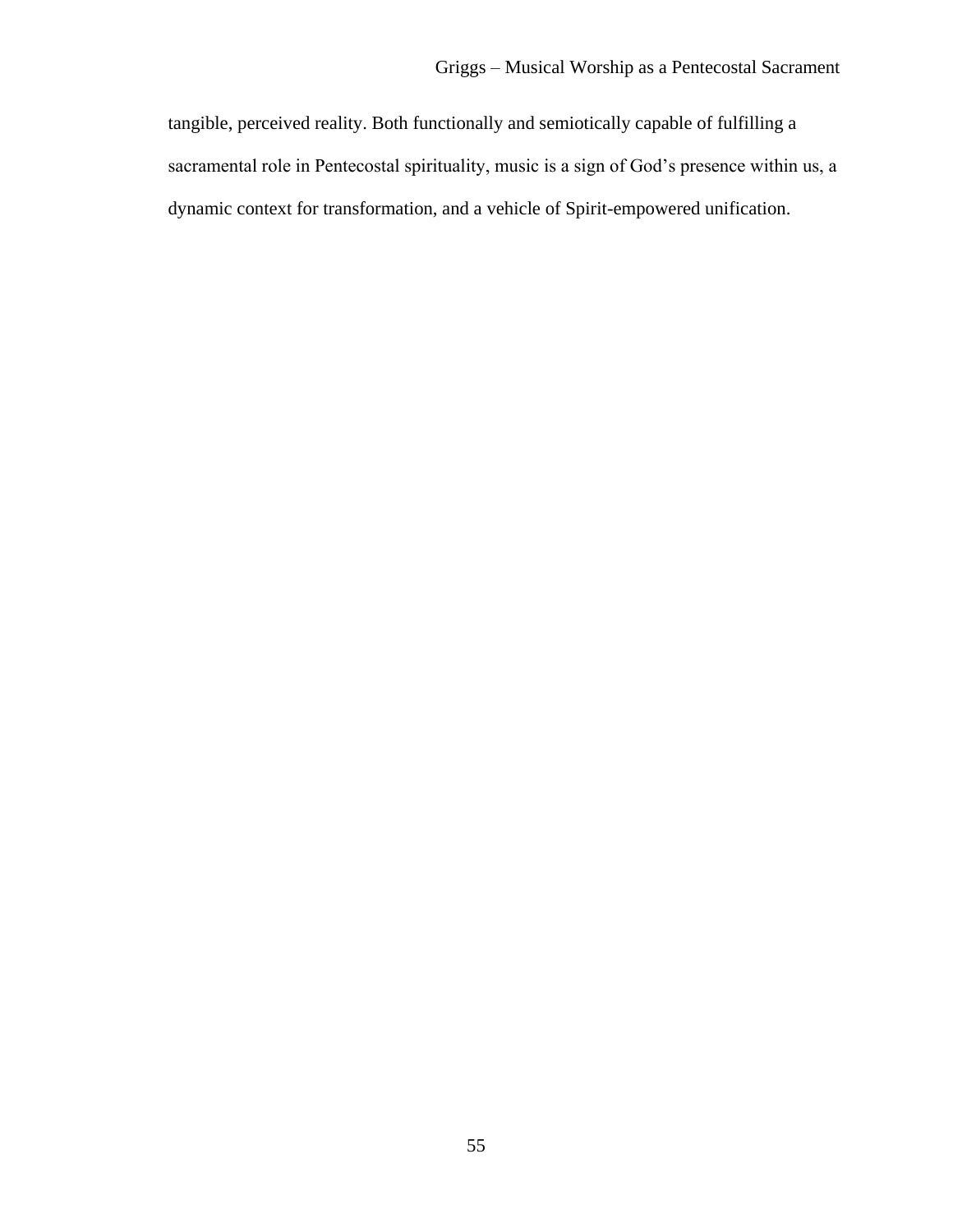#### **Chapter 4:**

## *At Azusa: A Historical Analysis*

In the midst of what Pentecostal historian Grant Wacker calls the "uninhibited expression of raw religious emotion,"<sup>132</sup> which some have perceived as chaotic and disorderly, the worship services at Azusa were an amalgam of the transformational effects demonstrated in each of the sacramental ordinances.<sup>133</sup> There is much to learn about the theological intentions of the Azusa Street revival by examining its worship practices. Central to the movement's liturgical structure, music provided a consistent base of emotional and spiritual expression for attendees and leaders. A look at early Pentecostal history and hymnody reveals a sacramental use of music which facilitated spiritual awakening in kinesthetic participation, breaking down traditional social barriers and cultivating communal unity in the context of eschatologically mindful worship.

Early Pentecostal worship services were an interplay between primitivist and pragmatic aims—a kind of "planned spontaneity."<sup>134</sup> Wacker admits that early Pentecostals explicitly said little about their theology of worship, as "worship was something one did, not something one theorized about."<sup>135</sup> However, testimonials from

<sup>132</sup> Wacker, *Heaven Below*, 99-100.

<sup>&</sup>lt;sup>133</sup> Archer holds that Pentecostals recognize and practice five "sacramental ordinances" rooted in the fivefold gospel. Water baptism (Jesus as Savior) is a declaration of soteriological identity, which initiates individuals into the community of salvation and faith. Footwashing (Jesus as Sanctifier) demonstrates forgiveness through humility, allowing the experience of God's redemptive cleansing and healing. Glossolalia (Jesus as Spirit Baptizer) signifies the presence of the living God upon us and among us, empowering the community for worship and witness. The laying on of hands (Jesus as healer) is faith-filled request for the healing of the whole person, allowing God to break into the present with the reality of the future; and the Eucharist (Jesus as Soon-Coming King) is proleptic anamnesis, invoking the awareness of God's transformational presence and igniting a yearning for his return. *The Gospel Revisited,* 76-88. See also Daniella C. Augustine, "the Empowered Church: Ecclesiological Dimensions of the Event of Pentecost," in John Christopher Thomas, *Pentecostal Ecclesiology*, 157-180; Frank Macchia, "Tongues as a Sign," *Pneuma* 15, No. 1, Spring 1993; Kenneth Archer, *The Gospel Revisited,* ch. 3, 43-64.

<sup>134</sup> Wacker, *Heaven Below*, 99-111.

<sup>135</sup> Ibid., 99.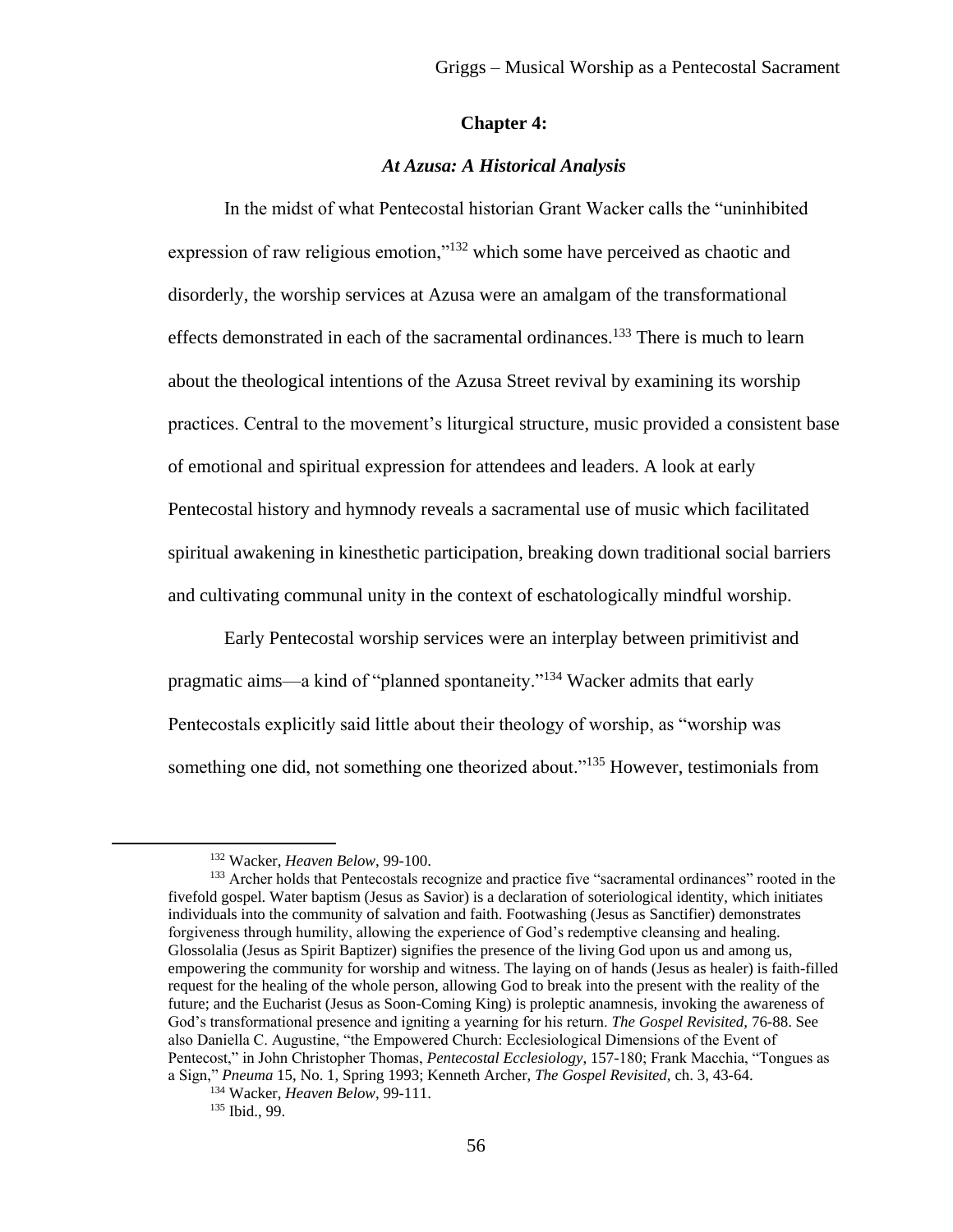outsiders and inadvertent revelations from insiders reveal much about early Pentecostal worship habits—habits characterized by apparent disorder. Wacker examines large quantities of anecdotal evidence (journal entrees, letters between leaders, newspaper articles, etc.) to balance the disparaging perceptions between worshiping participants and those outside the movement of just what went on at Azusa, offering both skepticism and valuable insight. At least for a short period of time, meetings occurred at all hours of the day and night, and time and place became irrelevant due to the waiting on and leading of the Spirit. Wacker shows that uninhibited emotional expression in worship was not the movement's distinguishing centrality—indeed, Pentecostals were not the first Christians to employ spontaneous bodily responses.<sup>136</sup> Instead, what set the worship services apart was the healing in them. Supernatural signs and wonders accompanied the event of Holy Ghost worship, spilling out into cultural healing as traditional social barriers broke down. Striking equality prevailed between men and women, differing races, and even children, because saints believed that the Spirit spoke and moved through them. Anyone led by the Spirit could exhort the community by leading, preaching, prophesying, and singing in the Spirit. The sheer frequency of Pentecostal meetings and their implicit ritualization resulted in deep communal bonds and cultural formation. Furthermore, Wacker notes that over time, aspects of the Pentecostal worship services implicitly became "holy emblems" and bodily expressions became "sacramentalized."

Music brought theological balance and catechesis to the mission of Azusa and continues to speak volumes about the movement's cultural landscape, organization, and theology. Detailed accounts of the early worship services provide a wealth of information

<sup>&</sup>lt;sup>136</sup> Revivalist movements, Quakers, and African slave spiritualities all incorporated bodily worship.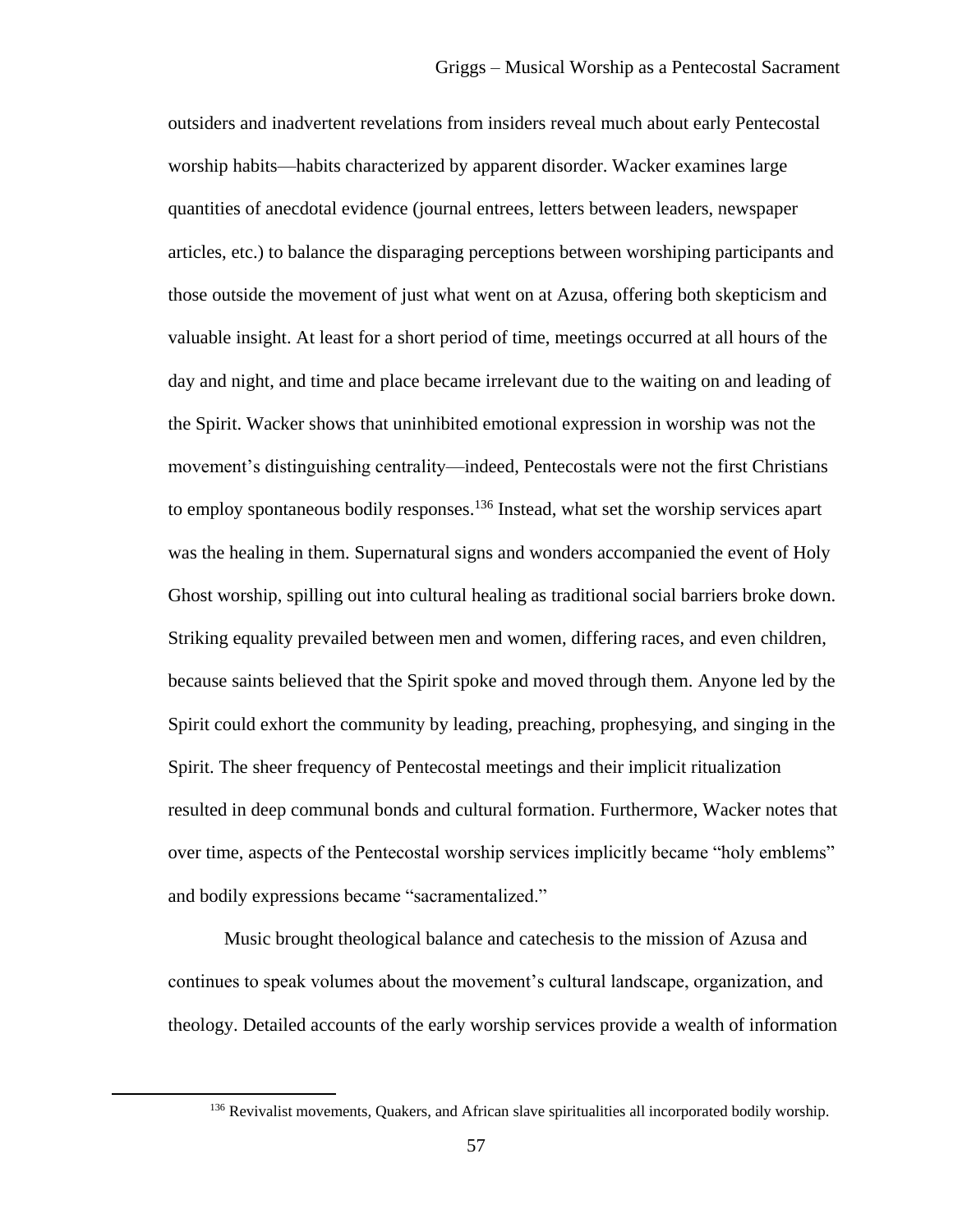highlighting the Christocentric focus of the movement's liturgy,  $137$  and as Wacker explains, "well-worn hymns bore layers of meaning that formal theological texts could intimate but not replicate."<sup>138</sup> Stephen Dove further articulates,

The hymns written by Azusa Street participants may be understood as a type of counterbalance to other elements in the service. … The way hymns were composed and used at the time … reveals something about Azusa Street that preaching, testimonies, and other means of communication cannot. Through the music of Azusa Street, we are able to see 'the faith and life of a people take flesh.'<sup>139</sup>

While for historians of the movement, the music of Azusa signifies compelling

theological frameworks, it functioned in some circumstances as the final step and

sacramental sign in a sequence of practices for those seeking religious awakening. Dove

recounts two stories found in the *Apostolic Faith* in which a change in the words of a

hymn signified the experience of Spirit Baptism. In 1906, one "Brother Burke" from

Anaheim, California was

Pleading with God for baptism in the Holy Spirit when he began to sing the line, "The power, the power, the Pentecostal power, is just the same today." He continued to repeat this line of song until the Holy Spirit switched his singing to a more familiar tune, "The Comforter Has Come," presumably marking his baptism in the Spirit. $140$ 

And again in 1907,

Myrtle Shideler, a missionary on her way to Liberia, provided a lengthy account of her "full testimony" … Shideler described herself on her knees at a service in New York praying for God's power when God placed a refrain on her heart and lips: "Jesus' blood covers me, I was blind but, hallelujah, now I see." Like Burke, Shideler sang the new chorus she heard from God and only then experienced the baptism in the Spirit for which she had been longing**.** 141

<sup>137</sup> Stephen Dove, "Hymnody and Liturgy in the Azusa Street Revival, 1906-1908," *Pneuma*  (September 1, 2009): 256.

<sup>138</sup> Wacker, *Heaven Below,* 89.

<sup>&</sup>lt;sup>139</sup> Dove, "Hymnody and Liturgy in the Azusa Street Revival," 256, 262.

<sup>140</sup> Ibid., 254.

<sup>141</sup> Ibid. 254-255.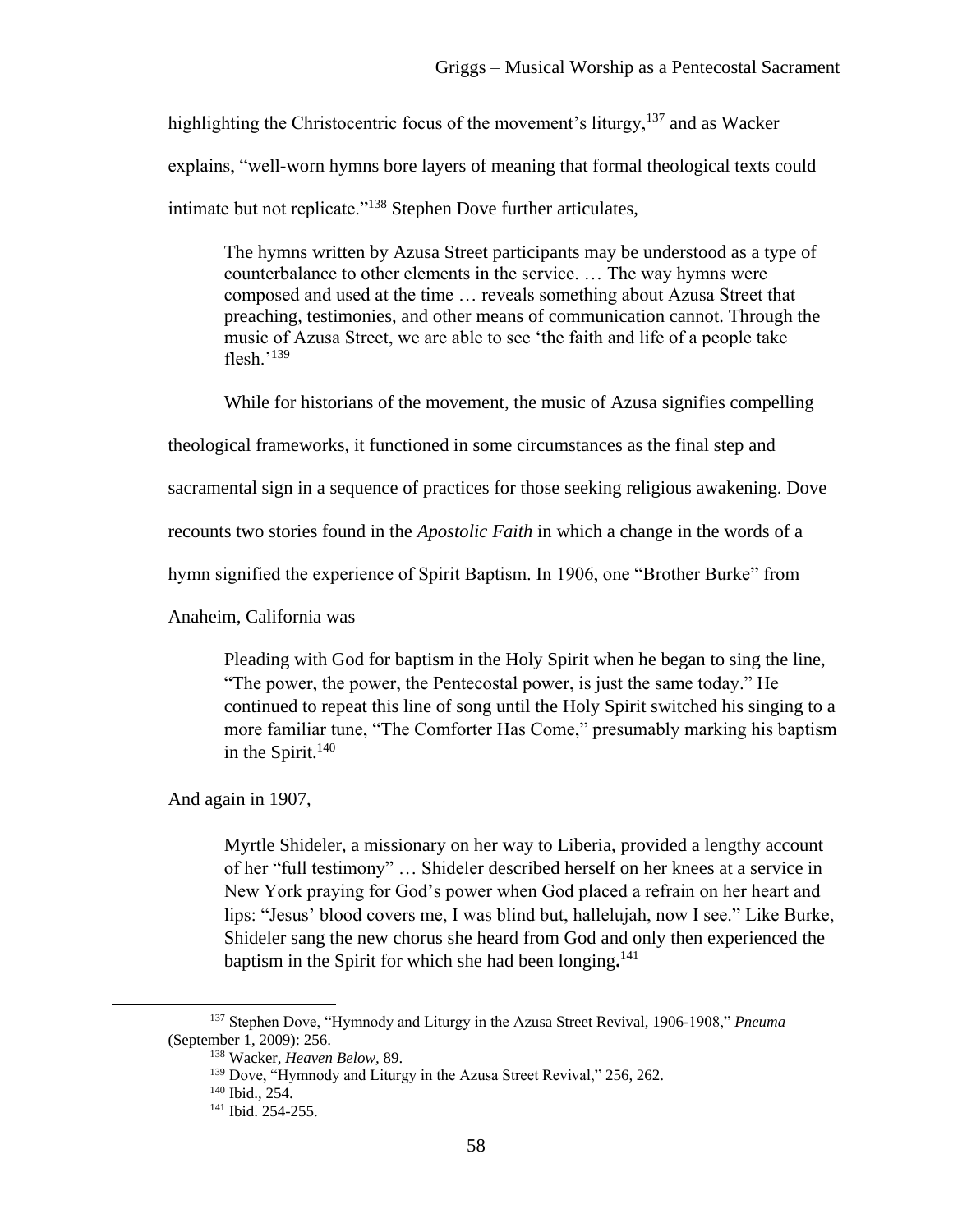The dominantly kinesthetic worship style of early Pentecostals harkens a sacramental participation with the divine. Albrecht notes, "Human physical movement is closely tied to the movement of the Spirit" and that the Pentecostal "kinesthetic experience speaks of a spirituality that cooperates and participates in the movements of God."<sup>142</sup> The worshipful expression of the Azusa meetings gave rise to a liturgy of planned spontaneity<sup>143</sup>—what Wolfgang Vondey calls an "open arrangement' oriented along the necessities of the situation and the possibilities provided by the presence of God's Spirit."<sup>144</sup> Emerging out of this sense of spiritual liberty were "spontaneous" responses to the sermon, shouting, stomping, singing, sighing, dancing, swaying, clapping, humming, and an entire array of kinesthetic activities."<sup>145</sup> This interactive spirituality physically connected worshipers to the ongoing story of God's redemption.

Just as the sacraments provide contexts for the inbreaking of eschatological healing, early Pentecostal worship services revealed the way in which the Spirit was healing social wounds. It was in the context of these services that Pentecostals saw the greatest transformational glimpses of heavenly realities. The emergence of Pentecostalism allowed themes of African-American spirituality and white Holiness to converge, beginning to tear down the walls of segregation. Among these themes was the distinctively African American experience of resisting oppression through exuberant worship.<sup>146</sup> In the heat of the revival, traditional social barriers crumbled, while striking

<sup>142</sup> Albrecht, *Rites in the Spirit*, 148.

<sup>143</sup> Wacker, *Heaven Below,* 99.

<sup>&</sup>lt;sup>144</sup> Wolfgang Vondey, "The Making of a Black Liturgy: Pentecostal Worship and Spirituality from African Slave Narratives to American Cityscapes," *Black Theology: An International Journal* (July 1, 2012): 154.

 $145$  Ibid.

<sup>146</sup> Harvey Cox, *Fire from Heaven: the Rise of Pentecostal Spirituality and the Reshaping of Religion in the 21st Century*, 4.8.2001 ed. (Cambridge, MA: Da Capo Press, 2001), 145.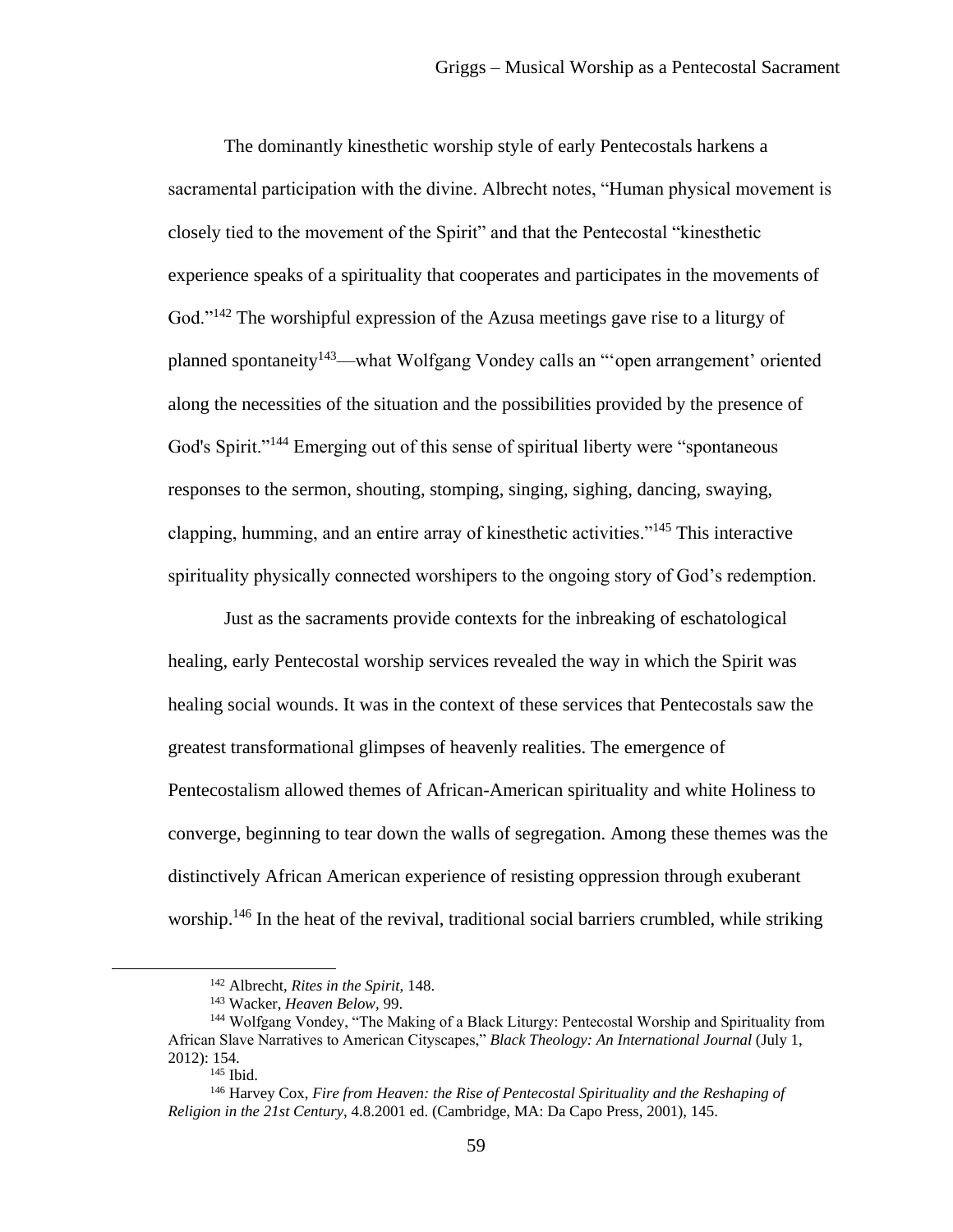equality prevailed in the context of worship.<sup>147</sup> Women, blacks, and children assumed a visible role in public worship; these otherwise disenfranchised groups spoke freely and commanded respect because Pentecostals believed the Holy Spirit spoke through them. Supernatural signs often accompanied the event of Pentecostal worship, <sup>148</sup> and as Jean-Jacques Suurmond observes, "Those present can experience these [supernatural] expressions as gifts of the Spirit through which such a subjective response can in turn become the vehicle of objective salvation and take on the character of proclamation, encouragement or admonition."<sup>149</sup> Through this kind of Spirit-empowered worship and witness, the church itself becomes a redemptive sacrament for the world as the eschatological community of God.<sup>150</sup>

Moreover, early Pentecostal hymns reveal an epicletic and eschatologically mindful theology—a theological foundation necessary for the kind of sacramentality I have outlined in this paper. Many at Azusa believed that true worship ought to seek one goal: to make Jesus' presence real.<sup>151</sup> A number of hymns point to and call for the imminent return of Christ and make clear the urgent nature of evangelism. Eight of the hymns referenced in the *Apostolic Faith* carry the following titles: "A Message Concerning Christ's Coming," "Jesus Is Coming," "When Jesus Comes," "Hark! The Moments They Are Passing!" "The Warfare, the Rapture, and Afterwards," "The Signs of the Times," "The First Resurrection," and "Jesus Is Coming."<sup>152</sup> These worshipers

<sup>147</sup> Wacker, *Heaven Below,* 103.

<sup>&</sup>lt;sup>148</sup> According to Wacker, this cultivated a sense that Holy Ghost worship occurred according to divine, not mundane, rules, which meant that traditional social barriers meant little within the context of worship. *Heaven Below,* 100.

<sup>149</sup> Jean-Jacques Suurmond, *Word and Spirit at Play: Towards a Charismatic Theology*(Grand Rapids, MI: Wm. B. Eerdmans Publishing Company, 1995), 23-24.

<sup>150</sup> Archer, *The Gospel Revisited,* 76.

<sup>151</sup>Wacker, *Heaven Below*, 88.

<sup>152</sup> Dove, "Hymnody and Liturgy in the Azusa Street Revival," 259.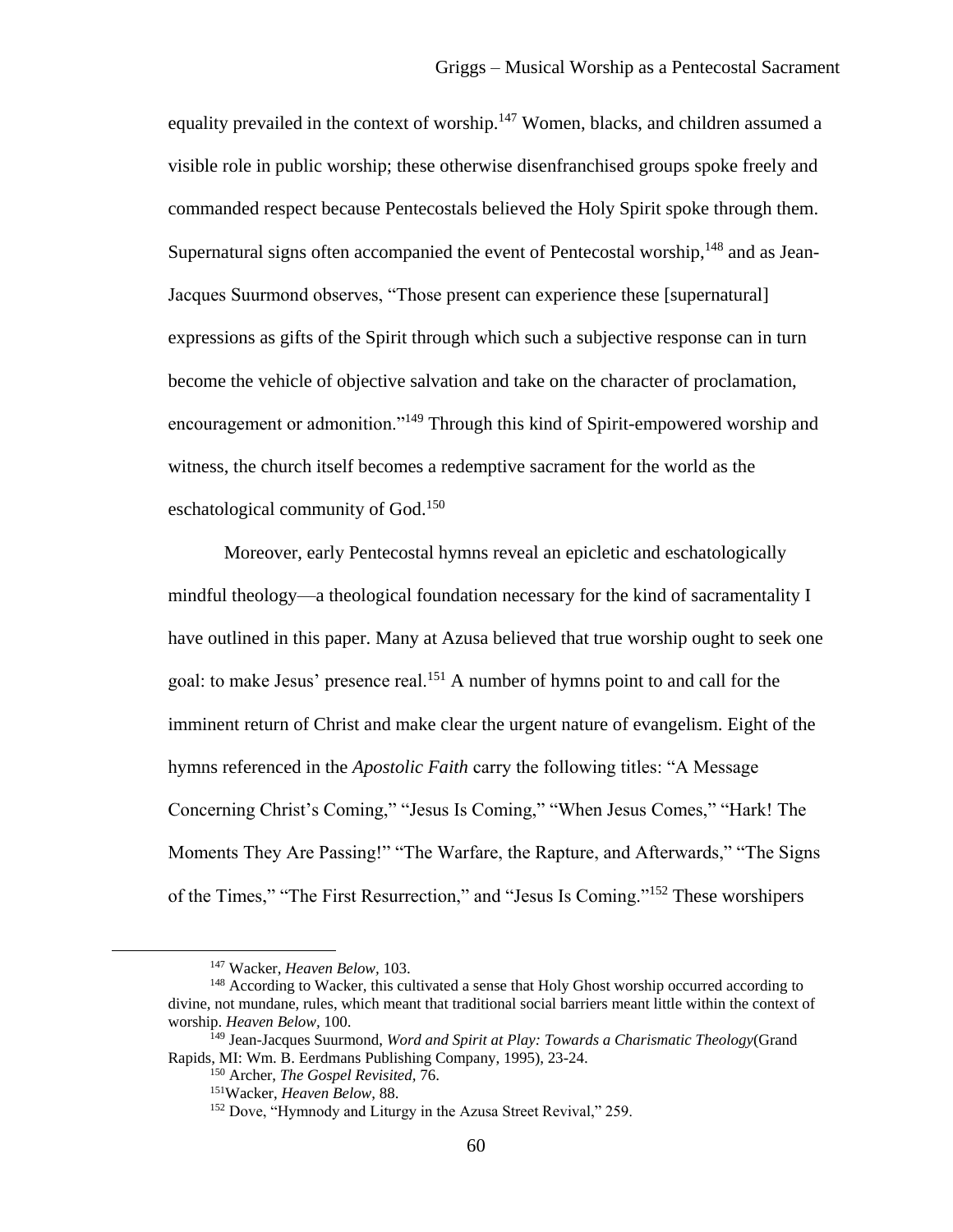used songs as reminders that the self had to step aside in order for Christ to step in.<sup>153</sup> The music of the early Pentecostals, highly eschatological in focus, enraptured participants into the story of Jesus' promised return. Thus, the eschatological urgency for evangelism in early Pentecostalism was not a product of immaturity, but of intimacy with the soon coming King.<sup>154</sup>

The felt presence of God has always been a powerful experience, and the highly experiential worship at Azusa was no less transformative. At the center of the movement's theological vision was the incarnate Christ and his soon return. Helping to realize this vision was the revival's hymnody, which was nothing short of sacramental. As a participatory action uniting worshipers with God and with one another, music played a communally unifying role in Azusa's vivacious worship services. Giving leaders a liturgical tool for regularizing the nearly-chaotic kinesthetic expression of emotion, Wacker contends that "Musical harmony induced social harmony … as singing required a concerted action of many in a common and manifestly pleasurable endeavor."<sup>155</sup> As the congregation shifted their focus from self to Christ through shared song, the Spirit manifested among them, removing social barriers and bringing unity to a diverse and passionate community—by some mystery of grace making them one.

<sup>153</sup> Wacker, *Heaven Below,* 96.

<sup>&</sup>lt;sup>154</sup> While I have explored the central eschatological urgency among early Pentecostals, modern Pentecostals and Charismatics have greatly strayed from their apocalyptic expectations; see Suurmond, *Word and Spirit at Play,* 3-19; and Cox, *Fire from Heaven,* 317. <sup>155</sup> Ibid.*,* 109-110.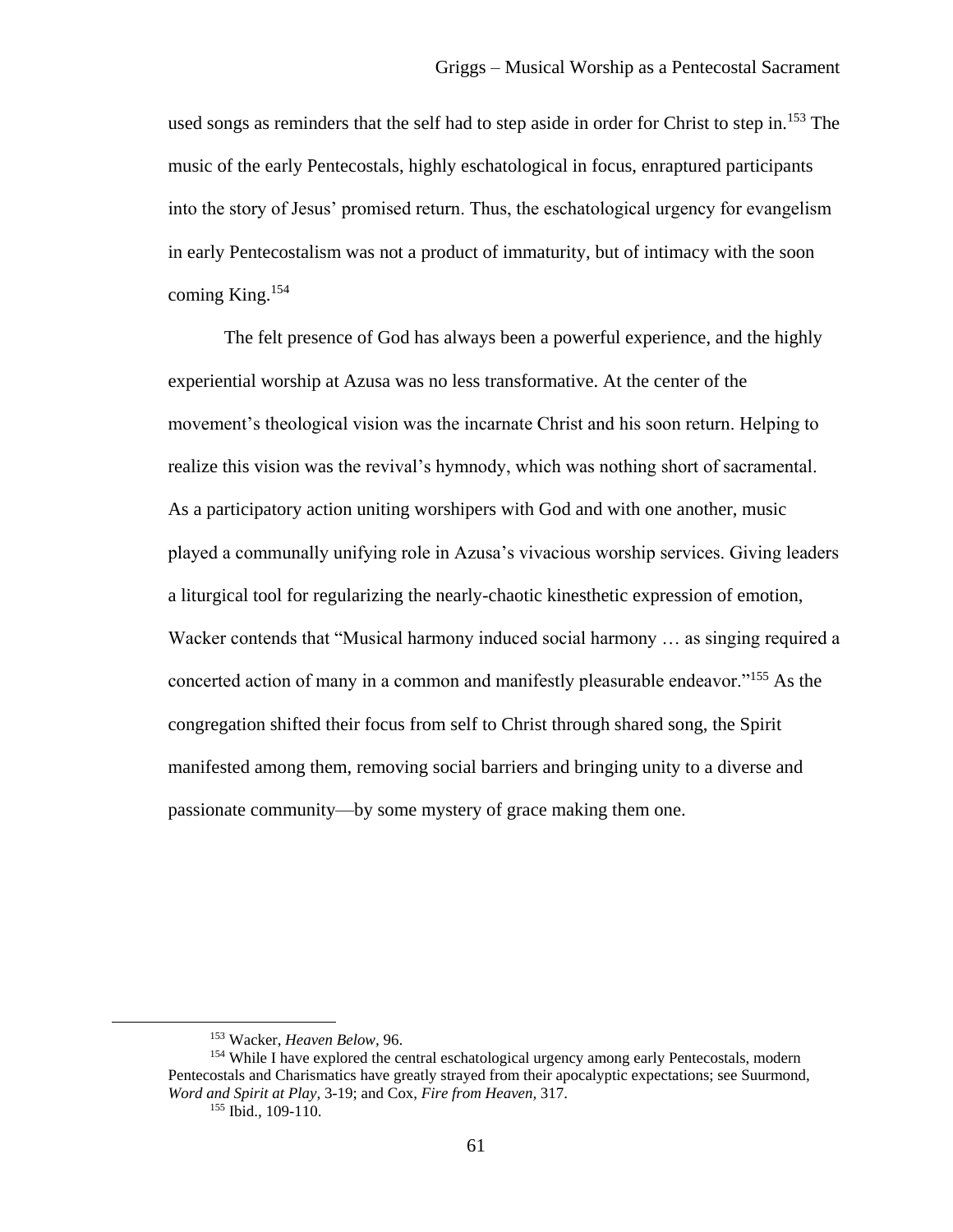## **Chapter 5**

## *Music as Sacramental Narrative Participation*

Music is vital to Christian worship as a natural expression of emotion and lived reality that words alone cannot always fully articulate. This is especially true for Pentecostals, who desire an intimate and deeply-felt experiential relationship with God.<sup>156</sup> For Land, Pentecostal spirituality is to experience life as a part of the biblical drama of participation in God's story.<sup>157</sup> Likewise, Archer emphasizes a "narrative-praxis approach to doing theology,"<sup>158</sup> uniting doing and knowing. Pentecostals affirm a participatory faith which shapes their personal and communal action.<sup>159</sup> Musical worship engages Pentecostal spirituality by facilitating the discovery of personal and communal narratives, allowing worshippers to identify their own stories as part of the grand metanarrative of scripture without losing sight of the breadth and diversity of the human experience. Because of its honest confession and its unifying communal, yet deeply personal nature, music is a sacramentally capable means of worshipful participation in the Pentecostal *via salutis* along the journey toward *theosis*.

Pentecostals read scripture with the intention of it becoming a lived reality in their lives.<sup>160</sup> This integration of scripture as a lived reality is Lee Roy Martin says, "The Pentecostals' appreciation for the narrative quality of scripture meant that they became a part of the story. Therefore, they no longer looked at the Bible from the outside; instead, they entered the world of the Bible, and the world of the Bible shaped their world."<sup>161</sup> In

<sup>156</sup> Albrecht, *Rites in the Spirit,* 149.

<sup>157</sup> Land, *Pentecostal Spirituality*, 74-75.

<sup>158</sup> Archer, *The Gospel Revisited*, 66.

<sup>159</sup> Ibid.

<sup>&</sup>lt;sup>160</sup> For Suurmond, "the story of scripture is interwoven with that of the [Pentecostal] community." *Word and Spirit at Play,* 22.

<sup>161</sup> Lee Roy Martin, *Pentecostal Hermeneutics: A Reader*, (Leiden, BO: Brill, 2013) 5.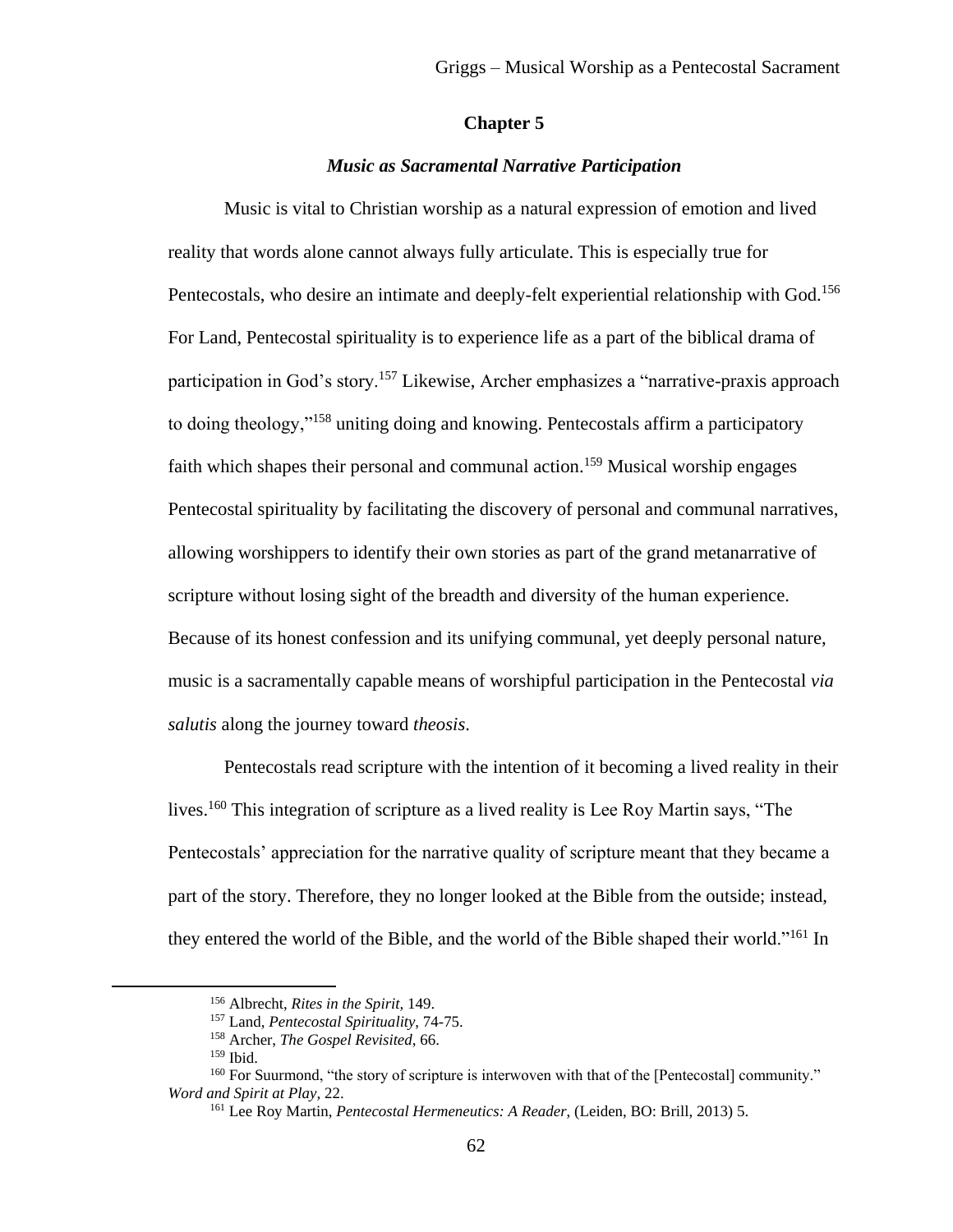the same way that Pentecostal hermeneutic is shaped by participation, their liturgical practices are deeply participatory. Speaking to the process of liturgical reenactment in worship, Land illustrates that

These ways of remembering the biblical word mediated the biblical realities in a kind of Pentecostal sacramentality in which there was a constant, mutually conditioning interplay between knowledge and lived experience, where learning about God and directly experiencing God perpetually inform and depend upon one another  $162$ 

Pentecostal spirituality calls for the integration of orthodoxy and orthopraxy into orthopathy, a task which Pentecostals attain primarily through their worship.<sup>163</sup> This narrative form of theology is in continuity with the manner of the earliest Christians and Pentecostals, who were great at telling stories, but not as skilled in explaining them. According to Archer, "confessional-doxological statements flow out of our redemptive encounter" with the Trinity through worship, and the Fivefold gospel reflects the central narrative convictions of Pentecostals.<sup>164</sup>

Thus, music is a recurrent tool for traditioning and catechesis. According to Alvarado, Pentecostal worship is transformational and spiritually formative as a cate chizing event into the central tenets of the faith.<sup>165</sup> Thus, Alvarado presents spiritfilled worship as a didactic learning process and the congregation as a learning community. Pentecostals sing their theology, reenacting the Biblical narrative within their liturgy of planned spontaneity. Music simultaneously creates an atmosphere of

<sup>162</sup> Land, *Pentecostal Spirituality,* 75.

<sup>163</sup> Ibid., 11.

 $164$  Ibid., 5.

<sup>165</sup> Johnathan E. Alvarado "Worship in the Spirit: Pentecostal Perspectives on Liturgical Theology and Praxis." *Journal of Pentecostal Theology* 21, no. 1 (April 2012): 137.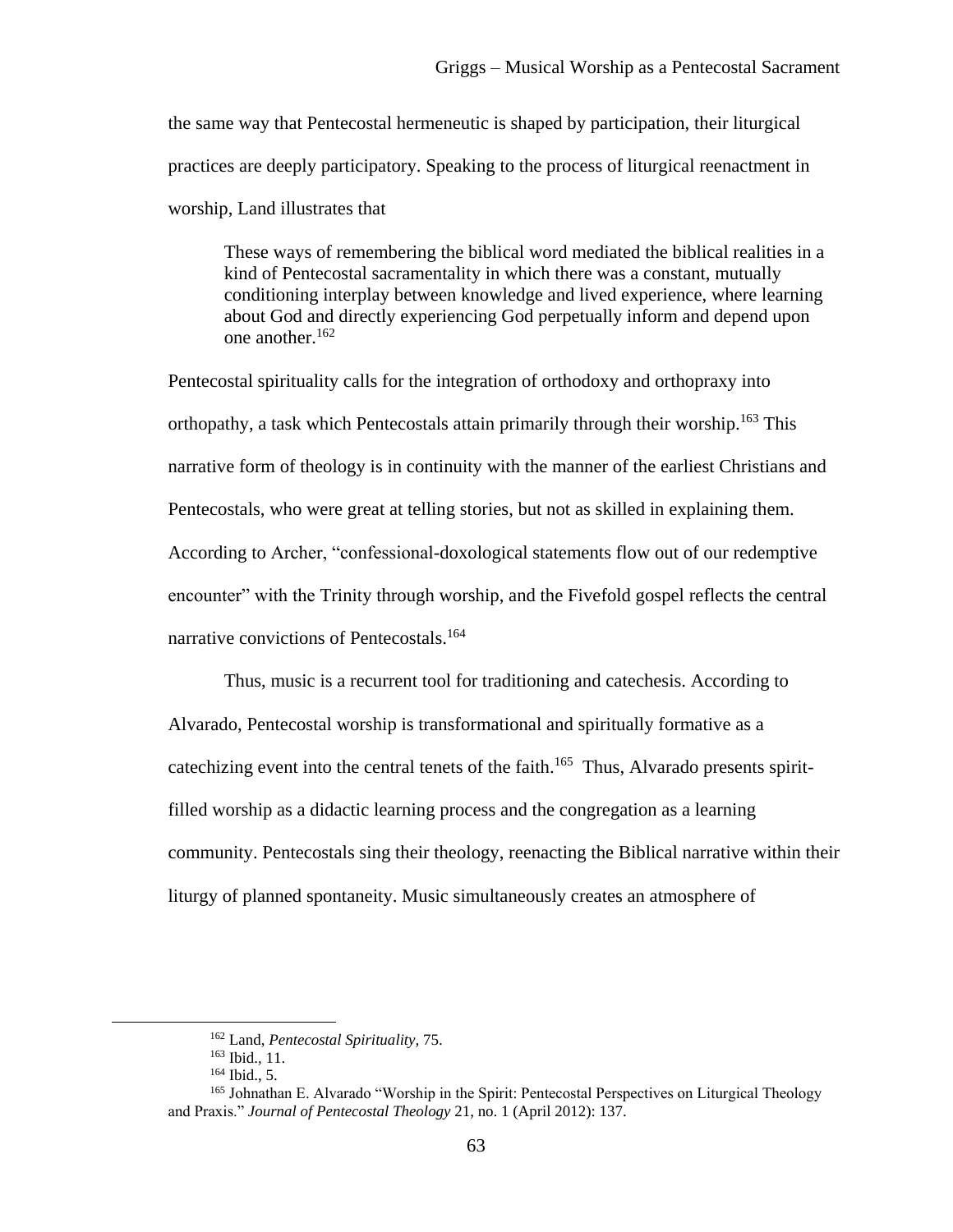receptivity to and participation with God's presence while articulating that experience in one single action. Jewish musician and composer Erik Contzius explains,

Singing expresses that which words and thoughts alone cannot. We sing in joy and in sorrow. Singing moves us in ways inexplicable. When we hear others sing, we can glean their innermost emotions. When we sing ourselves, we experience release and sometimes, relief.<sup>166</sup>

In scripture, music is a vehicle of this release and relief, present when chains are loosened in freedom, fear removed in celebration, and walls torn down in obedient trust. In faith, the imprisoned Paul and Silas began to pray and sing hymns of praise to God, and "suddenly there came a great earthquake, so that the foundations of the prison house were shaken; and immediately all the doors were opened and everyone's chains were unfastened."<sup>167</sup> Likewise, David sang and danced undignified in the streets, expressing his joy as the Ark of the Covenant returned to Israel. He was called a man after God's own heart.<sup>168</sup> Circling Jericho, Joshua had seven trumpets at the front of the procession alongside the ark of God's presence, and when the trumpets blew, the walls fell down. Something about music frees and equips its worshiping participants, so it comes as no surprise that Paul admonishes followers of Christ to encourage each other with psalms, hymns, and spiritual songs.<sup>169</sup>

Musical worship is both deeply personal and deeply communal. It is personal and individual, but not individualistic. Not only does music unite the congregation together in common bonds of fellowship and communion, drawing hearts and thoughts toward

<sup>166</sup> Erik Contzius, "Why Do We Sing?," *Erik Contzius* (blog), September 30, 2012, accessed February 18, 2015[, http://contzius.com/why-do-we-sing/.](http://contzius.com/why-do-we-sing/)

 $167$  Acts 16:25-26.

<sup>168</sup> 1 Sam 13:14.

<sup>169</sup> Eph 5.19; Col 3.16.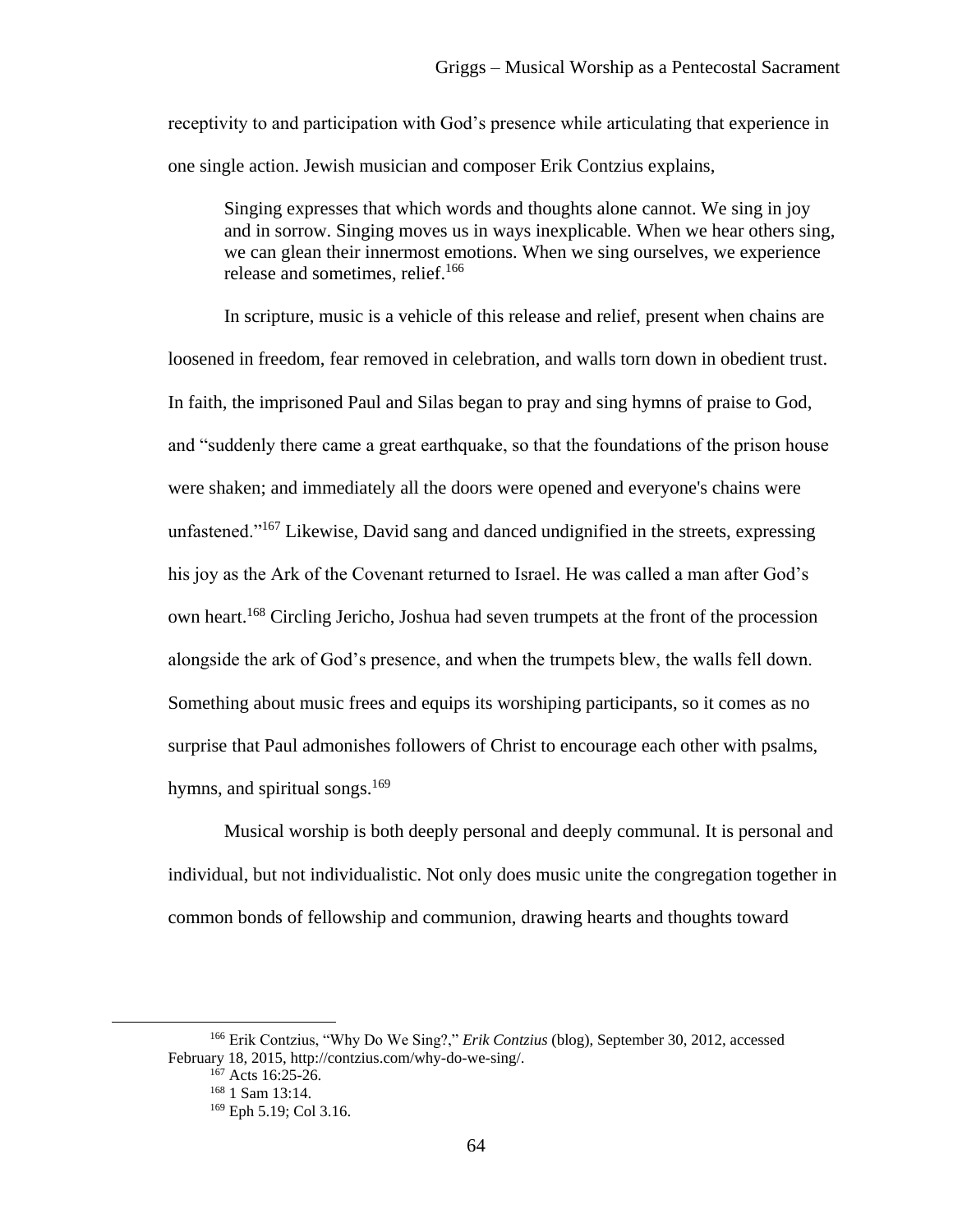God,<sup>170</sup> but it helps individuals to discover their own stories and voices. For Macchia, "Worship is not simply the expression of a leader backed by a monolithic 'amen.' Worship is an orchestra of colorfully diverse expressions."<sup>171</sup> Albrecht notes, "Though the congregation performs together in concert, individual ritualists are free to 'worship in their own way' as they give praise in word  $\ldots$  in song  $\ldots$  and in action."<sup>172</sup> Contzius intimates the valuable interplay between individuality and community in musical

expression, stating,

Sometimes we have trouble finding our inner voice. Our psychology and baggage have muted us. This is why we come together as a community. It is a place to sing together. And when we sing together, we can lean on each other's hearts and spirits. It is comforting to sing with a friend or a loved one. As we become stronger in spirit, we then find our own voice and take that chance of being heard above the din of apathy and despair. Each of us has something to sing about some have tragedy and loss which needs to be heard; some have joys they must share. When we finally find our voices, may we, as the Psalmist suggests, sing to the Divine Source which strengthens and supports us. $173$ 

While congregational worship gives rise to the discovery of personal and ecclesial identity, this identity is most fully realized in God's story. Land holds that such individual and communal participation in the narrative of creation and redemption is a primary concern of Pentecostal spirituality.<sup>174</sup> According to Rice, "The threefold movement within congregational worship thus consecrates one's self towards periodic and ongoing storying rhythms of the Pentecostal threefold soteriological experiences as we discern through the Spirit their emergence."<sup>175</sup> Pentecostal worshipers engage both

<sup>170</sup> Cecil Knight, *Pentecostal Worship*, ed. Cecil B. Knight (Cleveland, TN: Pathway Pr, 1974), 65. <sup>171</sup> Frank D. Macchia, "Signs of Grace: Toward a Charismatic Theology of Worship" in *Toward a* 

*Pentecostal Theology of Worship,* edited by Lee Roy Martin. (Cleveland, TN: CPT Press, 2016): 156. <sup>172</sup> Albrecht, *Rites in the Spirit,* 137.

<sup>173</sup> Contzius, "Why Do We Sing?"

<sup>174</sup> Land, *Pentecostal Spirituality,* 74-75.

<sup>175</sup> Monte Lee Rice, "The Pentecostal Triple Way: An Ecumenical Model of the Pentecostal *Via Salutis* and Soteriological Experience," in *A Future for Holiness: Pentecostal Explorations,* Edited by Lee Roy Martin. (Cleveland: CPT Press, 2013), 168-169.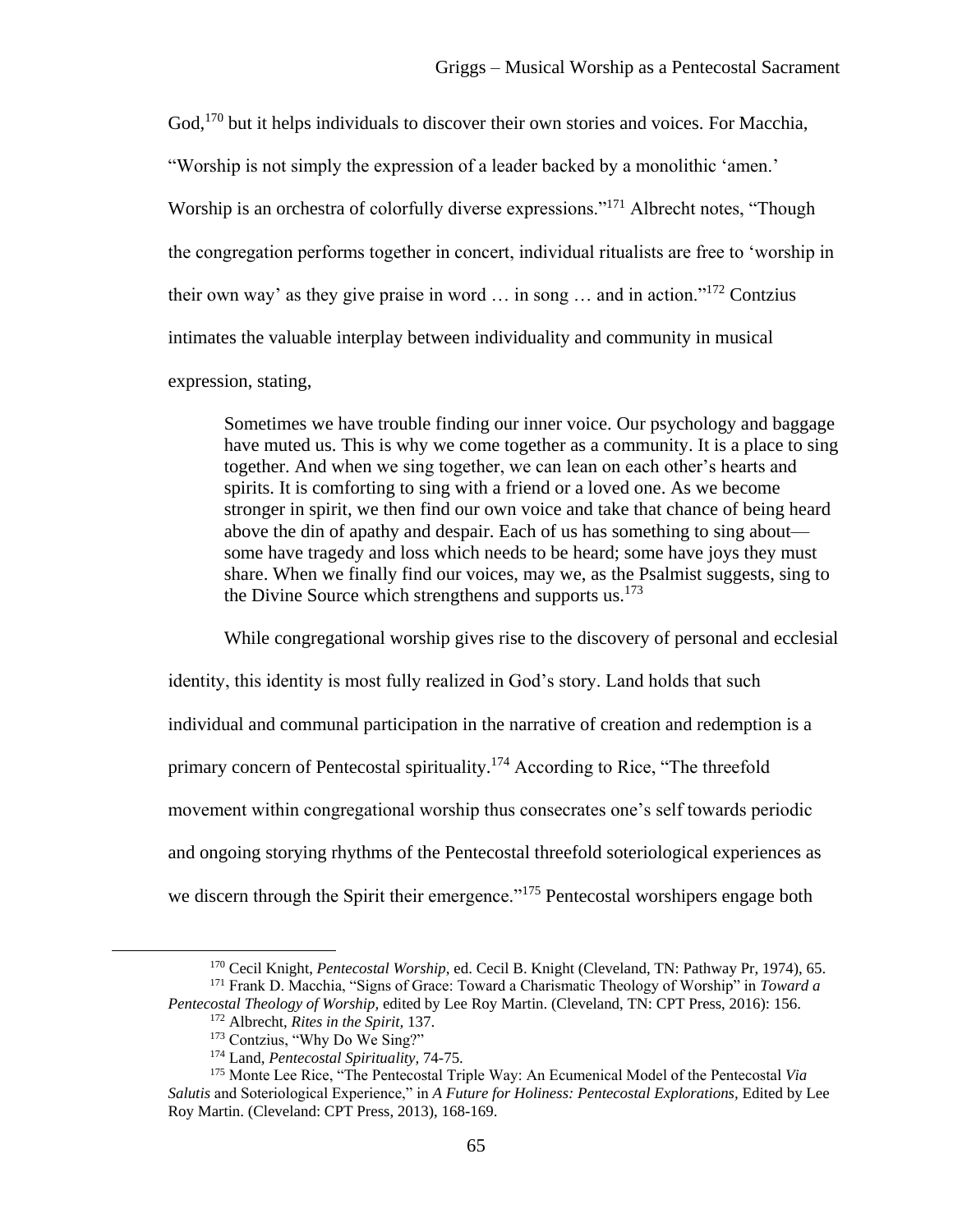their own stories and the divine story while singing hymns that recount the narrative of

redemption and highlight the ups and downs in the lives of participants. Land expounds,

By interpreting their daily life and worship in terms of the significant events of biblical history, their own lives and actions were given significance. Everybody became a witness to Calvary and his or her own crucifixion with Christ, the biblical Pentecost and a personal Pentecost, the healings of the disciples and his or her own healing and so on. The singing reflected this idea of the present normativity of biblical events and therefore, for that very reason, the necessity of existential appropriation and participation. …Thus, for them Calvary was not only a specific historical event but also a testimony and focus for daily life.<sup>176</sup>

Likewise, Rice describes the participation in the Pentecostal story as

Restoring to people a sense of 'voice', providential awareness, and historical consciousness. This restoration especially proves evident for people who have suffered deep experiences of deprivation in all forms. Such broken people find their true eschatological horizon toward the shaping of history, as the Spirit consecrates them toward apostolic intermediacy into God's Trinitarian pathos and mission. Hence, they especially discover that their lives help shape history towards the coming fullness of God's kingdom, as the Holy Spirit scripts in them ongoing testimonies of God's hand on their lives. In this Pentecostal *via salutis*, believers therefore experience restored primal human vocation as 'storytellers' of God's new creation.<sup>177</sup>

Music captures the breadth of the human experience. From major to minor,

dissonant and harmonic, the diversity of chordal structure and melody reflect and

accentuate humanity's range of emotions, both suffering and joyful. True and genuine

worship does not forget the pain of the cross, nor the ambiguity and weakness of the

human condition.<sup>178</sup> Begbie states,

Music is remarkably instructive … because more than any other art form, it teaches us how not to rush over tension, how to find joy and fulfillment through a temporal movement that includes struggles, clashes and fractures. The temptation is to pass over what needs to be passed through.<sup>179</sup>

<sup>176</sup> Ibid.*,* 73.

<sup>177</sup> Monte Lee Rice, "The Pentecostal Triple Way: An Ecumenical Model of the Pentecostal *Via Salutis* and Soteriological Experience," in *A Future for Holiness: Pentecostal Explorations,* Edited by Lee Roy Martin. (Cleveland: CPT Press, 2013), 170.

<sup>&</sup>lt;sup>178</sup> This is seen in the book of Psalms, which carries more laments than any other type of song.

<sup>179</sup> Jeremy Begbie "Sound theology: meaning in music." *The Christian Century* 124, no. 23: (2007), 20.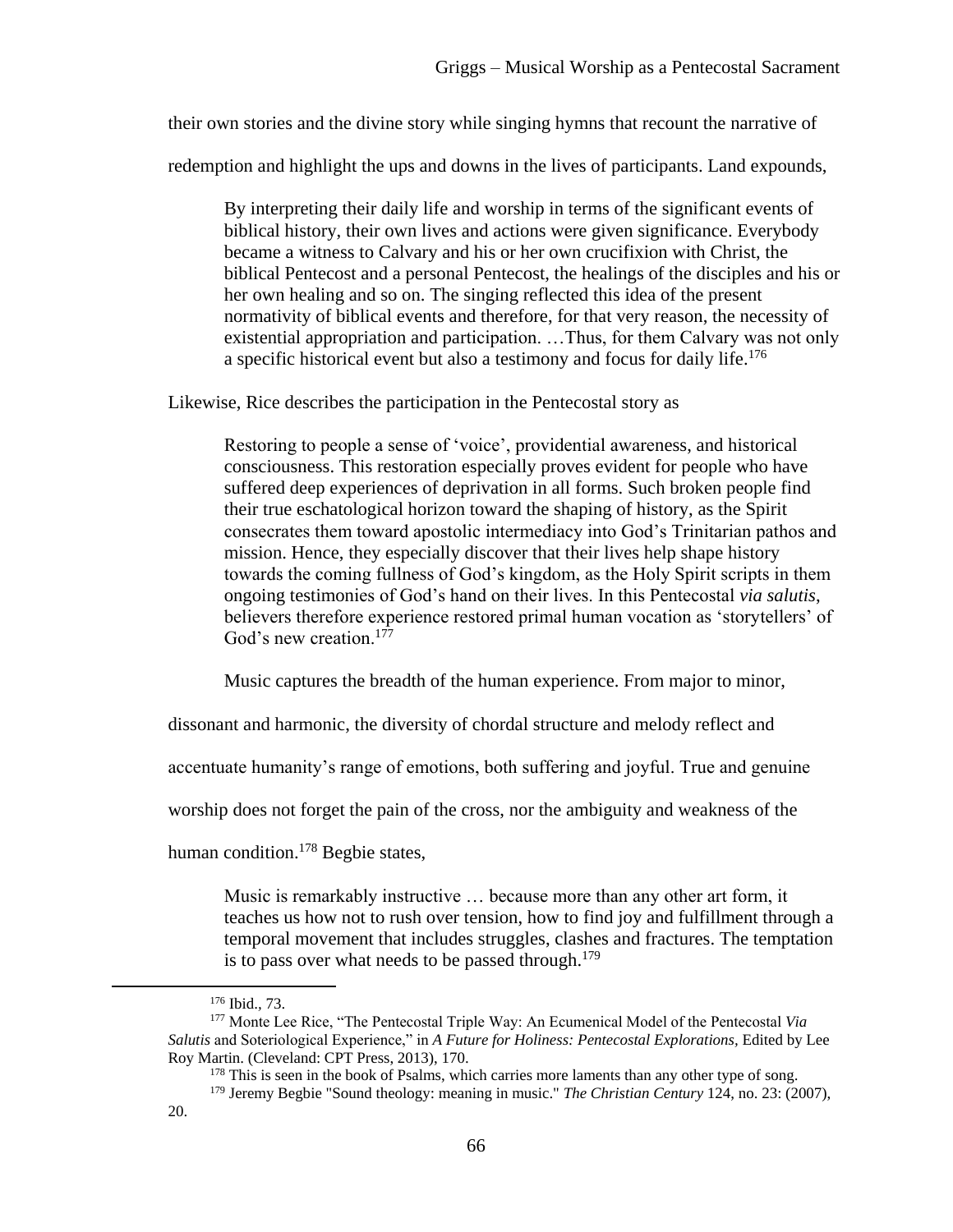Dissonance and harmony demonstrate God's redemption of suffering. The fullness of music not only confronts us with the dissonance in our lives, but teaches us to appreciate it. Without disharmony, the song is flat and meaningless. Leroy Ostransky, in *the Anatomy of Jazz*, observes:

What distinguishes superior creative musicians from the mediocre ones of all periods is the manner in which they create resolutions, and to create resolutions it is necessary to set up irresolutions . . . Poor and mediocre jazzmen . . . often do not understand that the quality of their jazz will depend not on any resolution, however elaborate, but rather on the inherent intricacy of the irresolution.<sup>180</sup>

In worship, the suffering of Christ is not forgotten but embraced as Pentecostals sing their theology. This dissonance is necessary for the beautiful resolution of the resurrection, the proclamation of the Lord's presence, and the anticipation for his return. Because music leaves room for such genuine expression, worshipers are invited through song to participate in the fullness of the Christian life. Dying to self and resurrected with Christ, Pentecostals proclaim salvation, healing, sanctification, and the presence and power of the Holy Spirit among us in anticipation of the soon-coming eternal reign the of Lord.<sup>181</sup>

<sup>180</sup> Leroy Ostransky, *The Anatomy of Jazz* (Westport, CT: Greenwood Press, 1973), 83.

<sup>181</sup> This parallels the kind of Pentecostal Fivefold Gospel articulated by Kenneth Archer in *The Gospel Revisited: Towards a Pentecostal Theology of Worship and Witness* (Eugene, OR: Wipf & Stock Pub, 2011).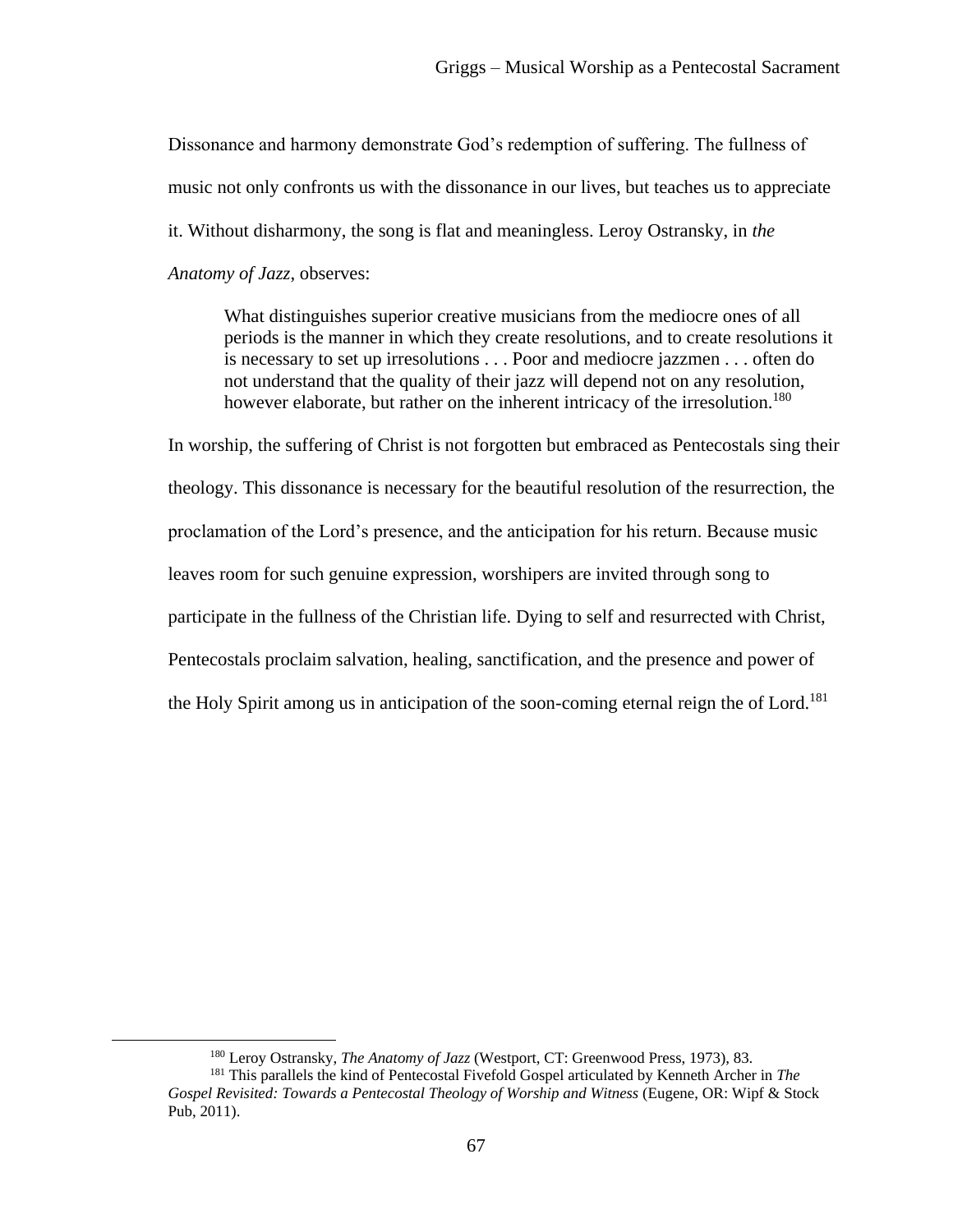## **Conclusion**

In this study, I have argued that Pentecostalism's theology of worship holds soteriological significance, and that recognizing music as a Pentecostal sacrament would give credence to its purpose and place within Pentecostalism's dynamic spirituality, igniting a passion for intimacy with God and with one another.

In chapter one, I conducted a review of literature which assessed current trends in Pentecostal scholarship pertaining to its distinctive spirituality, theology of worship, and soteriology. In order to construct a Pentecostal theology of the sacraments, I incorporated a narratological framework following the precedent set by Archer, Rice, and Green. The final portion of my review assessed previous theological correlations between music and sacraments. Even outside of Pentecostalism, these articulations have not sufficiently articulated music as a sacrament. Thus, I argued that viewing musical worship as a Pentecostal sacrament would both deepen Pentecostalism's own theology of worship and strengthen its contribution to ecumenical dialogue.

To do this, it was first necessary to articulate a clear Pentecostal theology of the sacraments, given the varied perspectives discussed in the review of literature. Thus, in chapter two, I offered a framework definition of sacraments as ritual actions which enrich the Pentecostal life through their physical catechesis and participation in the story of God, their dialectic temporal contexts for the inbreaking of eschatological realities, and the mutual epiclesis toward transformational communion with the divine and with the community of faith. Beyond cognitive or symbolic representation, these practices facilitate *theosis* by allowing Pentecostals to abide with Jesus in a tangible, perceived reality.

68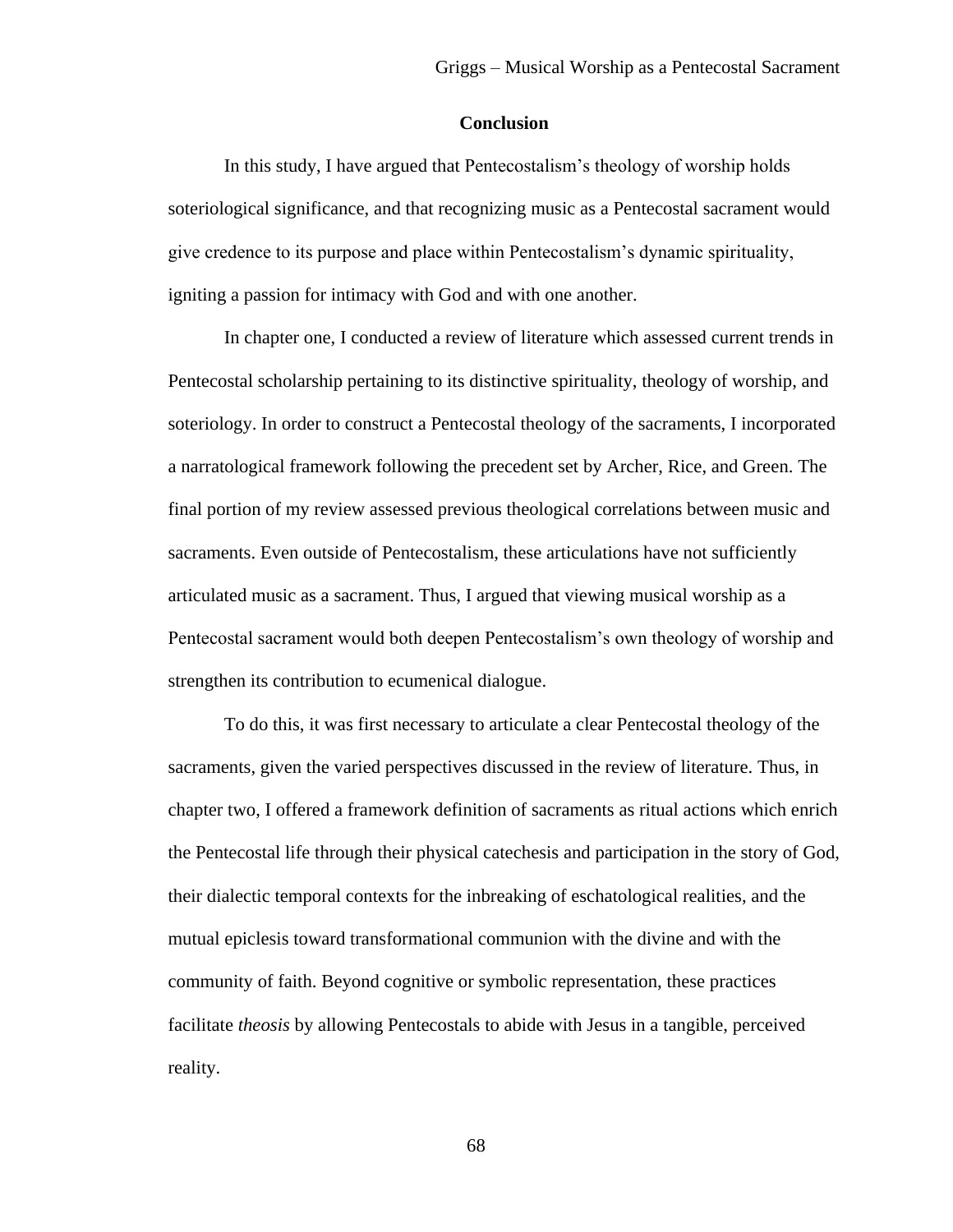With this theological framework in place, chapter 3 paralleled my definition of sacraments with an analysis of musical worship. By noting the physical nature and semiotic capability of music and analyzing its role in the Pentecostal liturgy, I argued that music functions as a sacramental sign of God's presence within us, a dynamic context for transformation, and a vehicle of Spirit-empowered unification.

To illustrate the historical validity of this argument, chapter 4 examined the worship practices of the Azusa street mission. This look at early Pentecostal history and hymnody revealed a sacramental use of music that facilitated spiritual awakening in kinesthetic participation, breaking down traditional social barriers and cultivating communal unity in the context of eschatologically mindful worship. This assessment demonstrates that a sacramental theology of musical worship does not stray from the precedent set by historic Pentecostal practice.

In chapter 5, I argued that musical worship plays a crucial role in Pentecostal spirituality by facilitating the discovery of personal and communal narratives, allowing worshippers to identify their own stories as part of the larger narrative of scripture without losing sight of the breadth and diversity of the human experience.

It is clear that music is vital to Pentecostal worship. The mystery of resonance reminds us of the work of the Spirit in our lives as we give utterance through song of our deeply-felt emotion and experience. "Pentecostals are people of the gut," Matt Huett, a pastor and professor of mine, has often said. Music speaks to us physically, emotionally, and spiritually, expressing those gut feelings in unique and substantial ways. James K. A. Smith observes, "Implicit in the materiality of Christian worship is this sense that God meets us in materiality, and that the natural world is always more than just nature—it is

69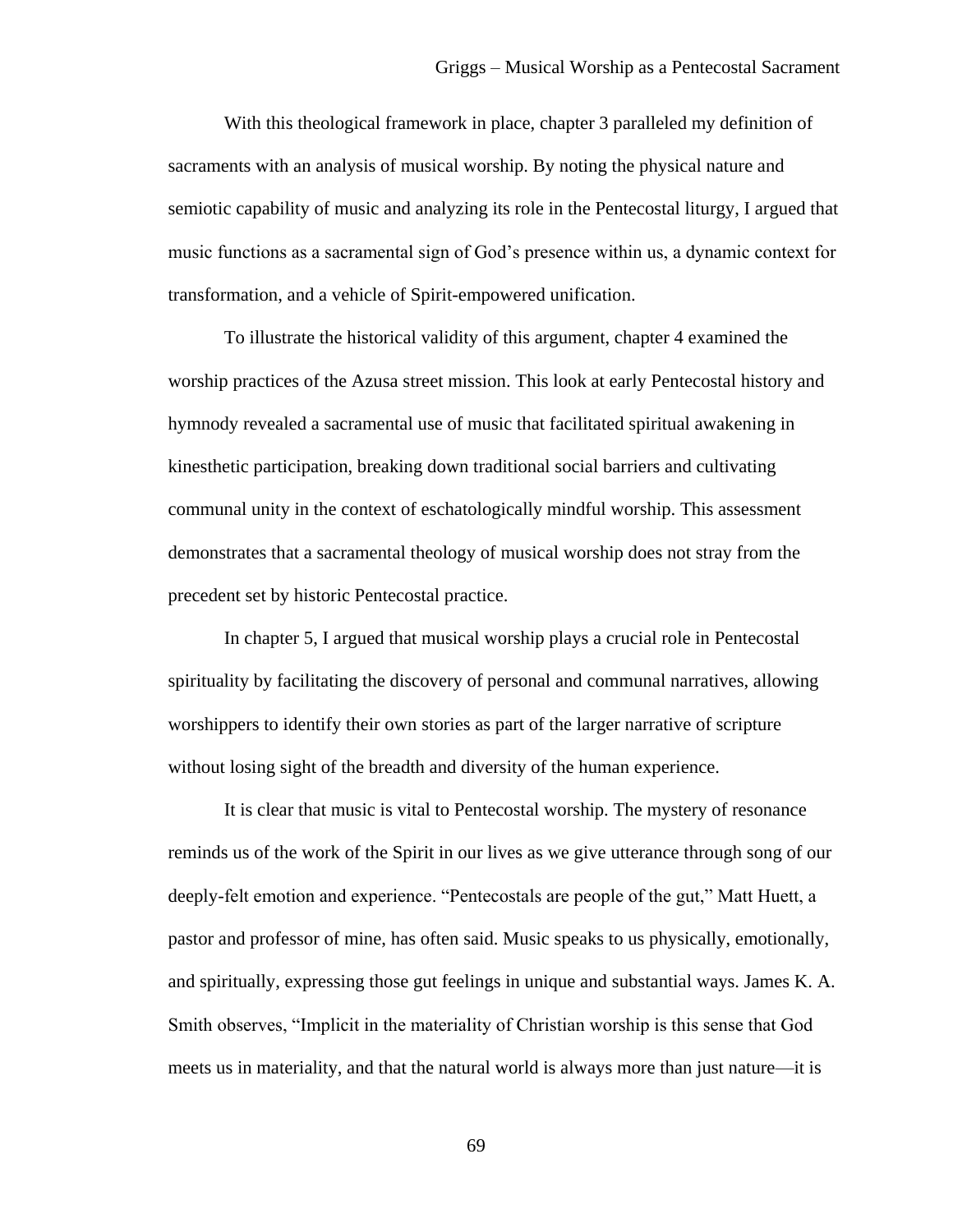charged with the presence and glory of God." Music too, is charged with this presence and glory. As a sacramental sign and means of participation in the biblical story of redemption, music is an essential component of the Pentecostal liturgy, cultivating intimacy in ecclesial and individual relationships with God.

The sacramental nature of musical worship for which I have argued in this thesis indeed provides a dynamic narrative-praxis which honors Pentecostalism's central convictions and gives focus to its liturgy. Because of its honest confession and its unifying communal, yet deeply personal nature, music is a sacramentally capable means of worshipful participation—a participatory action of narrative-praxis—that nourishes the Pentecostal *via salutis.* Music is both expressive and experiential, drawing Pentecostals toward unique and meaningful encounters with God. This was true for Azusa, and is true today.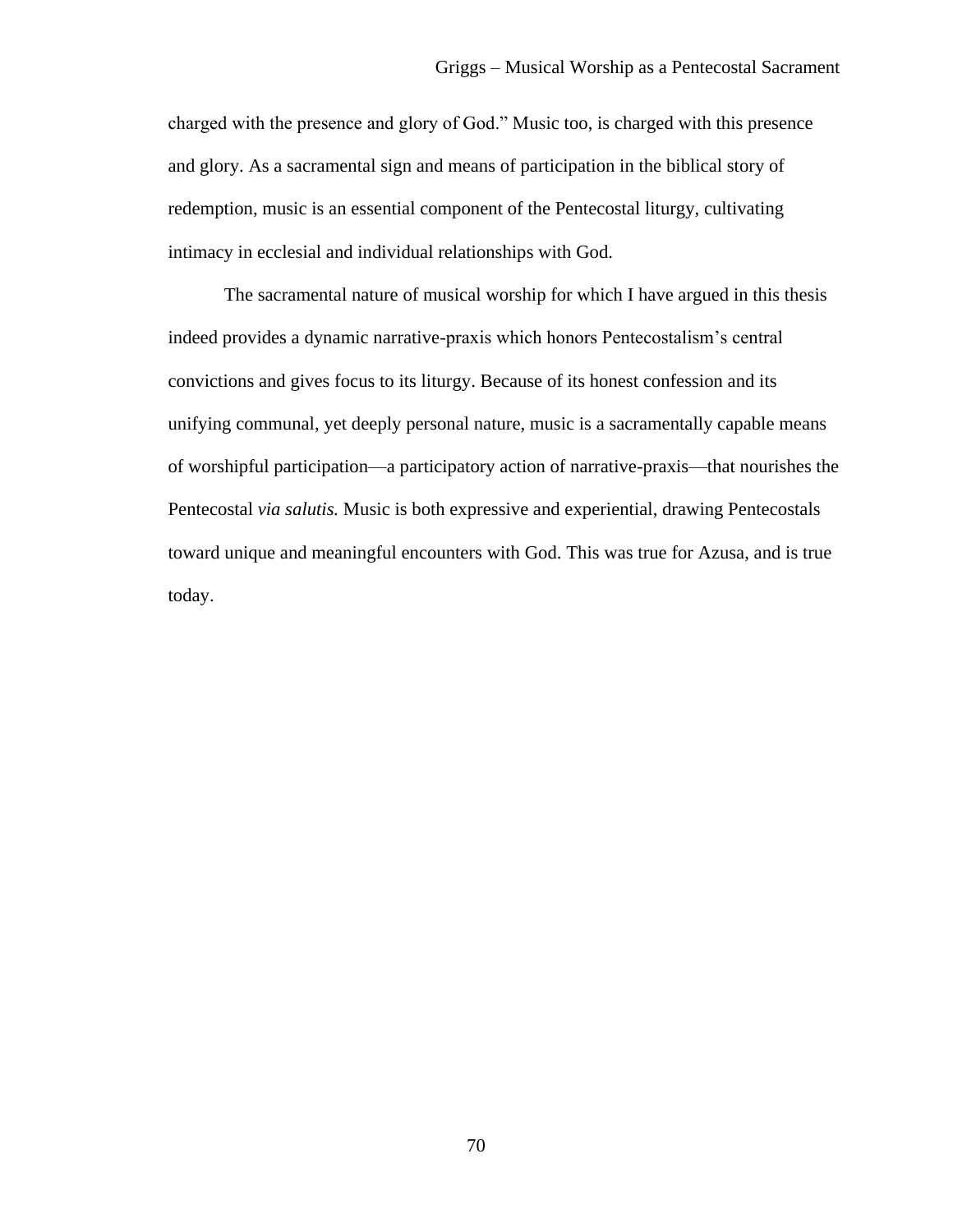# **Bibliography**

- Albrecht, Daniel E. *Rites in the Spirit: A Ritual Approach to Pentecostal/Charismatic Spirituality,* Sheffield: Sheffield Academic Press, 1999.
- Alvarado, Johnathan E. "Pentecostal Epiclesis: A Model for Teaching and Learning." *Pneuma* 35, no. 2 (2013): 180-198. *ATLA Religion Database with ATLASerials*, EBSCO*host* (accessed February 10, 2016). [http://dx.doi.org/10.1163/15700747-12341313.](http://dx.doi.org/10.1163/15700747-12341313)
- \_\_\_\_\_. "Worship in the Spirit: Pentecostal Perspectives on Liturgical Theology and Praxis." *Journal of Pentecostal Theology* 21, no. 1 (April 2012): 135-151. *Academic Search Complete*, EBSCO*host* (accessed February 21, 2016). <http://dx.doi.org/10.1163/174552512X633330>
- Archer, Kenneth J. *A Pentecostal Hermeneutic: Spirit, Word, and Community*, Cleveland, TN: CPT Press, 2009.
- \_\_\_\_\_. *The Gospel Revisited: Towards a Pentecostal Theology of Worship and Witness.* Eugene, OR: Wipf and Stock Publishers, 2011.
- Augustine, Daniela C. "From Proclamation to Embodiment: The Sacrament of the Word for the Life of the World and Its Destiny in Theosis," in *Toward a Pentecostal Theology of Preaching,* edited by Lee Roy Martin, 82-110. Cleveland, TN: CPT Press, 2015.
- \_\_\_\_\_. "Liturgy, Theosis, and the Renewal of the World," in *Toward a Theology of Pentecostal Worship,* edited by Leroy Marten, p 165-185. Cleveland, TN: CPT Press, 2016.
- \_\_\_\_\_. "The Empowered Church: Ecclesiological Dimensions of the Event of Pentecost," in *Toward a Pentecostal Ecclesiology: The Church and the Fivefold Gospel,* edited by John Christopher Thomas, 157-180. Cleveland, TN: CPT Press, 2010.
- Begbie, Jeremy. *Theology, Music, and Time*. Cambridge, MA: Cambridge University Press, 2000.
- Byars, Ronald P. *Christian Worship: Glorifying and Enjoying God*. Louisville, KY: Geneva Press, 2000.
- Cartledge, Mark J. *Encountering the Spirit: The Charismatic Tradition.* New York: Orbis Books, 2007.
- Contzius, Erik. "Why Do We Sing?" *Erik Contzius* (blog), September 30, 2012. Accessed February 18, 2015. [http://contzius.com/why-do-we-sing/.](http://contzius.com/why-do-we-sing/)
- Coulter, Dale M. "The Whole Gospel for the Whole Person: Ontology, Affectivity, and Sacramentality." *Pneuma: The Journal of the Society for Pentecostal Studies* 35, no. 2 (September 2013): 157-161. *Academic Search Complete*, EBSCO*host* (accessed February 8, 2016). [http://dx.doi.org/10.1163/15700747-](http://dx.doi.org/10.1163/15700747-12341346) [12341346](http://dx.doi.org/10.1163/15700747-12341346)
- Cox, Harvey. *Fire from Heaven: The Rise of Pentecostal Spirituality and the Reshaping of Religion in the 21st Century*. Reading, MA: Addison-Wesley Publishing Co., 1995.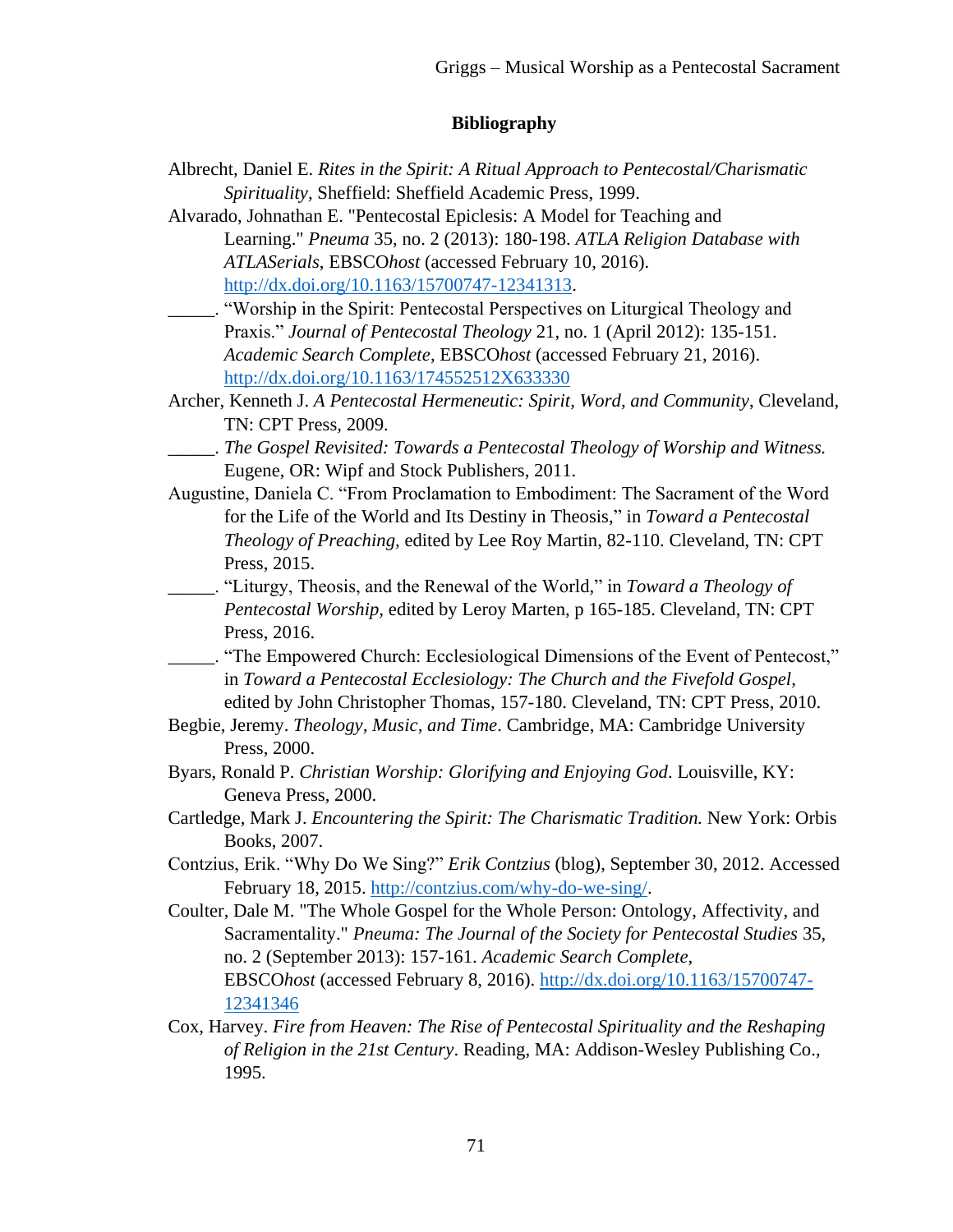- Dove, Stephen. "Hymnody and Liturgy in the Azusa Street Revival, 1906-1908." *Pneuma* (September 1, 2009): 242-263.
- Driver, Tom F. *The Magic of Ritual: Our Need for Liberating Rites That Transform Our Lives and Our Communities*. Harper, San Francisco, 1992.
- Green, Chris E. W. "'In Your Presence is Fullness of Joy': Experiencing God as Trinity" in *Toward a Pentecostal Theology of Worship,* edited by Lee Roy Martin, 187- 199. Cleveland, TN: CPT Press, 2016.
- \_\_\_\_\_. *Toward a Pentecostal Theology of the Lord's Supper: Foretasting the Kingdom*. Cleveland, TN: CPT Press, 2012.
- Knight, Cecil. *Pentecostal Worship*, edited by Cecil B. Knight. Cleveland, TN: Pathway Pr, 1974.
- Koenig, Sarah. "This is My Daily Bread: Toward a Sacramental Theology of Evangelical Praise and Worship." *Worship* 82, no. 2 (March 2008): 141-161. *ATLA Catholic Periodical and Literature Index*, EBSCO*host* (accessed March 28, 2016).
- Land, Steven J. *Pentecostal Spirituality: A Passion for the Kingdom*. Cleveland, TN: CPT Press, 2010.
- Long, Thomas G. *Hebrews*. Louisville, KY: Westminster John Knox Press, 1997.
- Macchia, Frank D. *Baptized in the Spirit: A Global Pentecostal Theology*. Grand Rapids, MI: Zondervan, 2006.
- \_\_\_\_\_. "Tongues as a Sign: Towards a Sacramental Understanding of Pentecostal Experience." *Pneuma* 15, no. 1 (1993): 61-76. *ATLA Religion Database with ATLASerials*, EBSCO*host* (accessed January 28, 2016).
- \_\_\_\_\_. "Signs of Grace: Toward a Charismatic Theology of Worship" in *Toward a Pentecostal Theology of Worship,* edited by Lee Roy Martin, 153-164. Cleveland, TN: CPT Press, 2016.
- Martin, Lee Roy. *Pentecostal Hermeneutics: A Reader*. Leiden, BO: Brill, 2013.
- Mosely, David J. R. S. "'Parables' and 'Polyphony': The Resonance of Music as Witness in the Theology of Karl Barth and Dietrich Bonhoeffer," in *Resonant Witness: Conversations Between Music and Theology,* edited by Jeremy S. Begbie and Steven R. Guthrie, 240-270. Grand Rapids, MI: Wm. B Eerdmans Publishing Co., 2011.
- Neumann, Peter D. "Encountering the Spirit: Pentecostal Mediated Experience of God in Theological Context." PhD diss., University of St. Michael's College, 2010.
- Ostransky, Leroy *The Anatomy of Jazz* Westport, CT: Greenwood Press, 1973.
- Rice, Monte Lee. "The Pentecostal Triple Way: An Ecumenical Model of the Pentecostal *Via Salutis* and Soteriological Experience," in *A Future for Holiness: Pentecostal Explorations,* edited by Lee Roy Martin, 145-170. Cleveland, TN: CPT Press, 2013.
- Smith, James K. A. *Desiring the Kingdom: Worship, Worldview, and Cultural Formation.* Grand Rapids, MI: Baker Academic, 2009.
- Shepherd, John, and Wicke, Peter. *Music and Cultural Theory*. Cambridge, UK: Polity Press, 1997.
- Suurmond, Jean-Jacques. *Word and Spirit at Play: Towards a Charismatic Theology.*  Grand Rapids, MI: Wm. B. Eerdmans Publishing Company, 1995.
- Taylor, Charles. *Modern Social Imaginaries*. Durham, NC: Duke University Press, 2004.